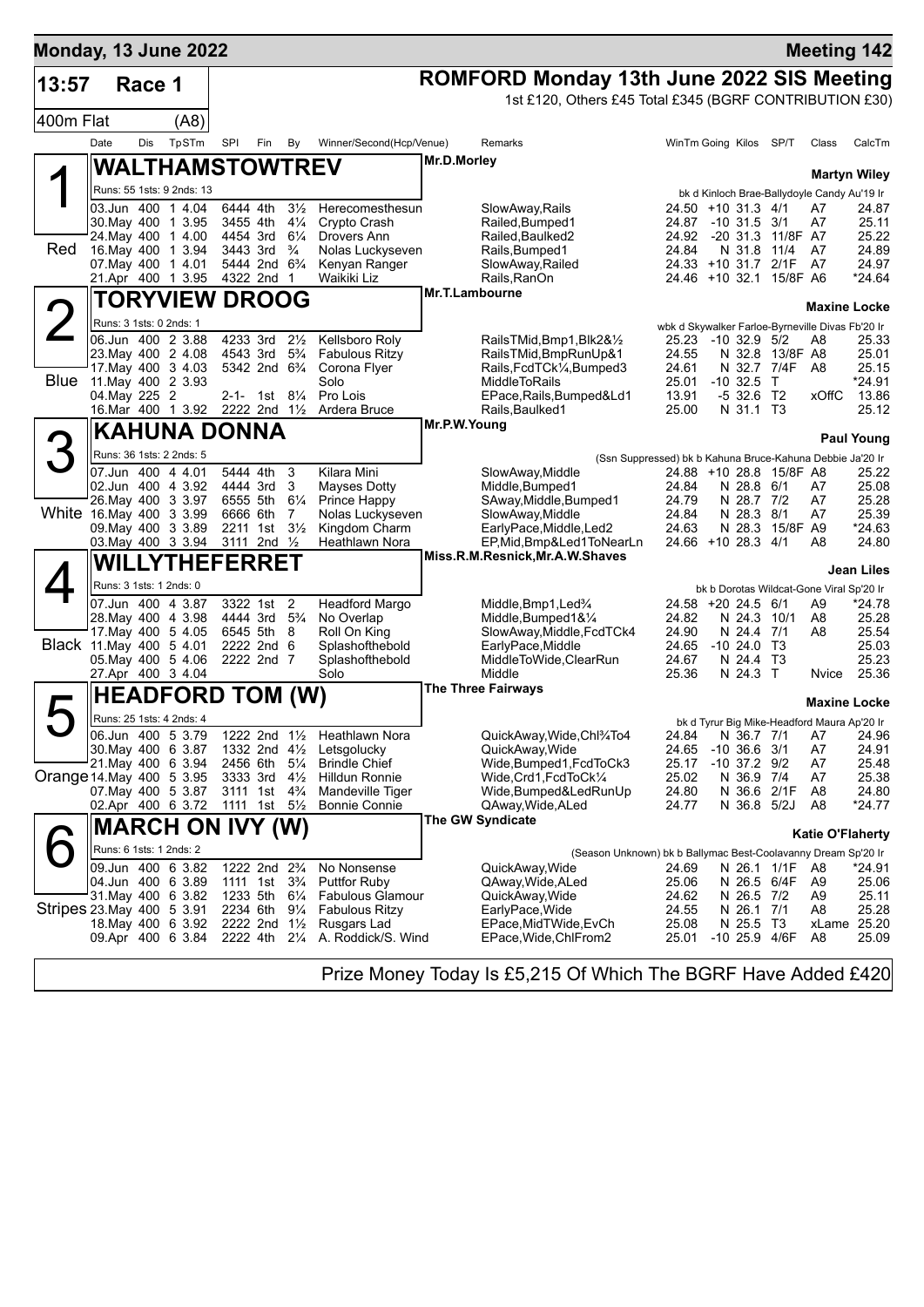| <b>Monday, 13 June 2022</b> |                                          |        |                                        |                   |                      |                                                         |                                                     |             |                                                                                         |                             |                                    |                     |                                             | <b>Meeting 142</b>      |
|-----------------------------|------------------------------------------|--------|----------------------------------------|-------------------|----------------------|---------------------------------------------------------|-----------------------------------------------------|-------------|-----------------------------------------------------------------------------------------|-----------------------------|------------------------------------|---------------------|---------------------------------------------|-------------------------|
| 14:12                       |                                          | Race 2 |                                        |                   |                      |                                                         |                                                     |             | FIND ROMFORD GREYHOUND STADIUM ON YOUTUBE                                               |                             |                                    |                     |                                             |                         |
|                             |                                          |        |                                        |                   |                      |                                                         |                                                     |             | 1st £200, Others £55 Total £475 (BGRF CONTRIBUTION £30)                                 |                             |                                    |                     |                                             |                         |
| 400m Flat                   |                                          |        | (A1)                                   |                   |                      |                                                         |                                                     |             |                                                                                         |                             |                                    |                     |                                             | BGRF ADDED MONEY RACE   |
|                             | Date                                     | Dis    | TpSTm                                  | SPI               | Fin                  | By                                                      | Winner/Second(Hcp/Venue)                            |             | Remarks                                                                                 | WinTm Going Kilos SP/T      |                                    |                     | Class                                       | CalcTm                  |
|                             |                                          |        | <b>PUTTFOR DAISY</b>                   |                   |                      |                                                         |                                                     |             | <b>Puttfor Syndicate</b>                                                                |                             |                                    |                     |                                             |                         |
|                             |                                          |        | Runs: 19 1sts: 10 2nds: 4              |                   |                      |                                                         |                                                     |             |                                                                                         |                             |                                    |                     |                                             | <b>Paul Young</b>       |
|                             | 02.Jun 400 1                             |        |                                        |                   | 3233 3rd             | $1\frac{1}{2}$                                          | <b>Exve Prince</b>                                  |             | (Ssn Suppressed) bk b Droopys Jet-Puttfor Lorraine Oc'19 Ir<br>Rails, Bmp1, RanOn, (HT) | 24.70                       | N 23.8 13/8                        |                     | A1                                          | 24.81                   |
|                             | 24 May 400 1 3.88                        |        |                                        |                   | 4111 1st             | 3                                                       | <b>Bubbly Maniac</b>                                |             | Rails, Bumped&Led1                                                                      | 24.70                       | $-10$ 23.6 6/1                     |                     | A1                                          | 24.60                   |
| Red                         | 05 May 400 1 3.87<br>27.Apr 400 1 3.90   |        |                                        |                   |                      | 3211 1st 1 <sup>3</sup> / <sub>4</sub><br>1112 2nd 21/4 | To Tone Hope<br>Knight Hawk                         |             | Rails, Bumped 1, Led 2<br>QAway, Rails, Led To4                                         | 24.59<br>24.66              | N 24.2 6/1<br>N 23.5 T2            |                     | A1<br>ReQul                                 | *24.59<br>24.84         |
|                             | 16.Apr 380 1 3.59                        |        |                                        |                   |                      | 2222 2nd 5 <sup>3</sup> / <sub>4</sub>                  | Luck Box Blue(Cryfd)                                |             | MvdOff&Bmp1/ <sub>4</sub> ,Bmp4,RIs                                                     | 23.43                       | N 23.4 12/1                        |                     | ΟR                                          | 23.89                   |
|                             | 11.Apr 380 1 3.56                        |        |                                        | 1111              | 1st                  | $\frac{3}{4}$                                           | Lesson In Life(Cryfd)                               |             | EP, SnLd, RIs                                                                           | 23.80                       | N 23.3 T2                          |                     |                                             | xLame 23.80             |
|                             |                                          |        | <b>SLIPPY BULL</b>                     |                   |                      |                                                         |                                                     | Mr.C.Mackay |                                                                                         |                             |                                    |                     |                                             | <b>Michelle Brown</b>   |
|                             |                                          |        | Runs: 52 1sts: 9 2nds: 3               |                   |                      |                                                         |                                                     |             |                                                                                         |                             |                                    |                     | bk d Laughil Blake-Slippy Dancer Oc'18 Ir   |                         |
|                             | 03.Jun 400 3 3.76                        |        |                                        |                   | 3666 6th             |                                                         | 171/4 One For Gold                                  |             | MiddleToRails, Bumped1&1/4                                                              |                             |                                    | 23.86 +10 31.7 16/1 | A1                                          | 25.34                   |
|                             | 27. May 400 2 3.93<br>20. May 400 2 3.86 |        |                                        |                   | 3444 4th<br>5455 5th | $9\frac{1}{4}$<br>$5\frac{1}{2}$                        | Arkady<br>Scooby The Hulk                           |             | RailsToMiddle, Bumped1<br>RailsToMid, CrdRnUpFcdTCk1/4 24.47                            | 24.05                       | $-10$ 31.5 3/1<br>$-10$ 31.3 $7/1$ |                     | OR.<br>OR <sub>3</sub>                      | 24.69<br>24.81          |
| Blue                        | 14. May 400 2 3.75                       |        |                                        |                   | 1111 1st             | $1\frac{3}{4}$                                          | Scooby The Hulk                                     |             | QAway, Rails To Mid, ALed                                                               | 24.25 +10 31.2 8/1          |                                    |                     | A2                                          | *24.35                  |
|                             | 07. May 400 3<br>30.Apr 400 3 3.76       |        |                                        |                   | 4456 6th<br>1111 1st | 2                                                       | 121/ <sub>2</sub> Droopys Hustler<br>Annadown Blitz |             | MidTRIs, Bmp1&3, (HT)<br>QAw, Mid To Rails, Bmp1, ALed                                  | 24.30<br>24.32 +10 30.9 5/1 | $-10$ 31.3 5/1                     |                     | A2<br>A3                                    | 25.20<br>24.42          |
|                             |                                          |        |                                        |                   |                      |                                                         |                                                     |             | <b>To Tone Syndicate</b>                                                                |                             |                                    |                     |                                             |                         |
|                             |                                          |        | <b>TO TONE HOPE</b>                    |                   |                      |                                                         |                                                     |             |                                                                                         |                             |                                    |                     |                                             | <b>Martyn Wiley</b>     |
|                             |                                          |        | Runs: 35 1sts: 8 2nds: 7               |                   |                      |                                                         |                                                     |             | (Ssn Suppressed) dkbd b Dorotas Woo Hoo-Cabra Roxy Oc'19 Ir                             |                             |                                    |                     |                                             |                         |
|                             | 07.Jun 400 3 3.85                        |        | 26. May 400 3 3.88                     |                   | 2333 3rd             | $8\frac{1}{2}$<br>3222 2nd 41/2                         | <b>Bedrock Teddy</b><br>Corten Steel                |             | EPace, MiddleToRails, Bmp1<br>MiddleToRails, ClearRun                                   | 24.25 +10 29.4 5/1<br>24.45 | N 29.8 3/1                         |                     | A1<br>A1                                    | 25.03<br>24.81          |
|                             | 05. May 400 2 3.87                       |        |                                        |                   |                      | 4322 2nd 1 <sup>3</sup> / <sub>4</sub>                  | <b>Puttfor Daisy</b>                                |             | Rails, Bumped1, FcdToCk3                                                                | 24.59                       | N 29.1 7/1                         |                     | A1                                          | 24.73                   |
| White 25.Apr 400 3 3.77     | 21.Apr 400 3 3.87                        |        |                                        |                   | 3333 3rd             | 3111 1st 21/ <sub>2</sub><br>$6\frac{1}{4}$             | <b>Gump Express</b><br>Kingdom Fire                 |             | EPace, MidToRails, LedRunUp<br>EPace, MidToRails, Crd1&3                                | 24.47<br>24.27 +10 28.8 5/1 | N 29.0 9/4                         |                     | A2<br>A2                                    | 24.47<br>24.87          |
|                             | 26.Mar 400 3 3.77                        |        |                                        | 1111              |                      | 2nd $\frac{1}{2}$                                       | One For Gold                                        |             | QAway, MidToRIs, LedToRnIn                                                              | 24.39                       | N 28.8 7/1                         |                     | A1                                          | *24.43                  |
|                             |                                          |        | <b>KINCORA BEAUTY</b>                  |                   |                      |                                                         |                                                     |             | Mr.A.R.Brennan                                                                          |                             |                                    |                     |                                             |                         |
|                             |                                          |        | Runs: 43 1sts: 13 2nds: 3              |                   |                      |                                                         |                                                     |             | (Ssn Suppressed) be b Scolari Me Daddy-Act On It Jn'19 Ir                               |                             |                                    |                     |                                             | <b>Martyn Wiley</b>     |
|                             |                                          |        | 04.Jun 400 4 3.80                      |                   | 3466 6th             | $7\frac{1}{2}$                                          | Dinnys Pet                                          |             | EPace, Middle, Bmp1&2                                                                   | 24.46                       |                                    | -10 27.6 15/8F A1   |                                             | 24.95                   |
|                             | 27.May 225 5                             |        |                                        | $5 - 5 -$         | 4th                  | $4\frac{1}{2}$                                          | Lylas Boy                                           |             | MissedBreak, Middle, Crd1                                                               | 13.55                       | $-5$ 27.3 $8/1$                    |                     | 0R                                          | 13.86                   |
| <b>Black</b> 13. May 225    | 20. May 225 5                            |        | 3                                      | $2 - 4 -$<br>4-5- | 4th<br>5th           | $4\frac{1}{2}$<br>10                                    | Lylas Boy<br>Sonic Emjay                            |             | EPace, Middle, Bumped 1<br>Middle, Badly Baulked 1                                      | 13.69<br>13.49              | $-5$ 27.3 11/2<br>+5 27.0 7/2      |                     | 0R<br>ΟR                                    | 14.00<br>14.34          |
|                             | 06. May 225                              |        | 3                                      | $1 - 1 -$         | 1st                  | $2\frac{1}{2}$                                          | Portuguese Hero                                     |             | QAway, Middle, ALed                                                                     | 13.52                       | +5 26.7 7/1                        |                     | ΟR                                          | 13.57                   |
|                             | 20.Apr 400 4 3.78                        |        |                                        |                   | 2111 1st             | 1                                                       | Sonny Azza Go                                       |             | EPace, Middle, Led1                                                                     | 24.68                       | $-10266$ T3                        |                     |                                             | xLame *24.58            |
|                             |                                          |        | <b>DROVERS WILLOW</b>                  |                   |                      |                                                         |                                                     |             | Mr.T.C.Smith, Mr.T.A. Westwood                                                          |                             |                                    |                     |                                             | <b>Marlene Westwood</b> |
|                             |                                          |        | Runs: 70 1sts: 17 2nds: 10             |                   |                      |                                                         |                                                     |             | (Season Unknown) bk b Farloe Blitz-Bramble Alicja Mr'19 Ir                              |                             |                                    |                     |                                             |                         |
|                             | 07.Jun 400 5 3.85                        |        |                                        |                   |                      |                                                         | 4444 4th 91/ <sub>2</sub> Bedrock Teddy             |             | MidToWide, Bmp1, FcdToCk3/4 24.25 +10 29.9 8/1 A1 25.11                                 |                             |                                    |                     |                                             |                         |
|                             | 02.Jun 400 4 3.86<br>26. May 400 4 3.88  |        |                                        |                   |                      | 3444 4th 5 <sup>1</sup> / <sub>2</sub>                  | 1112 1st Nk Keeperhill Tipp<br>Our Bill             |             | QAw,BmpRnUp,LdT3,CmAg<br>Middle, Bumped1                                                | 24.55<br>24.65              | N 29.3 3/1<br>N 29.1               | 2/1F                | A2<br>A2                                    | 24.55<br>25.08          |
| Orange 21. May 400 4 3.83   |                                          |        |                                        |                   |                      | 2222 2nd 2 <sup>3</sup> / <sub>4</sub>                  | Our Boy Walker                                      |             | EPace, Middle, Bumped 1                                                                 | 24.73                       | $-10$ 29.6 $7/1$                   |                     | A2                                          | 24.85                   |
|                             | 14 May 400 5 3.81                        |        |                                        |                   | 2344 5th 7           |                                                         | <b>Slippy Bull</b>                                  |             | EPace, Middle, Crowded 1/4                                                              | 24.25                       | $+1028.651$                        |                     | A2                                          | 24.91                   |
|                             |                                          |        | 18.Apr 400 5 3.78                      |                   |                      | 1111 1st 1 <sup>3</sup> / <sub>4</sub>                  | Franklins Wish                                      |             | QAway,MiddleToWide,ALed<br><b>Itsur Round Syndicate</b>                                 | 24.35                       | N 28.6 9/4J                        |                     | A2                                          | *24.35                  |
|                             |                                          |        | <b>ITSUR BEST MATE (W)</b>             |                   |                      |                                                         |                                                     |             |                                                                                         |                             |                                    |                     |                                             | <b>Paul Young</b>       |
|                             |                                          |        | Runs: 35 1sts: 7 2nds: 6               |                   |                      |                                                         |                                                     |             |                                                                                         |                             |                                    |                     | bk d Ballymac Best-Old Fort Dakota Oc'19 Ir |                         |
|                             |                                          |        | 04.Jun 400 6 3.90<br>23.May 400 6 3.90 |                   | 4344 4th<br>4556 5th | $3\frac{1}{2}$                                          | Dinnys Pet<br>13¾ Arkady                            |             | Wide, Bumped 2<br>Wide,Bumped1,FcdTCk3                                                  | 24.46<br>23.97              | -10 31.6 2/1<br>N 31.6 10/3        |                     | A1<br>A1                                    | 24.63<br>25.07          |
|                             | 14 May 400 6 3.83                        |        |                                        |                   | 3333 2nd 2           |                                                         | <b>Bubbly Maniac</b>                                |             | Wide, Every Chance                                                                      | 24.47                       | $-10$ 31.8 $15/8$                  |                     | A1                                          | 24.53                   |
| Stripes 05 May 400 5 3.93   |                                          |        |                                        |                   | 5554 3rd 2           |                                                         | <b>Puttfor Daisy</b>                                |             | Wide,RanOn                                                                              | 24.59                       |                                    | N 32.0 15/8         | - A1                                        | 24.74                   |
|                             | 30.Apr 400 6 3.89<br>08.Apr 400 5 3.75   |        |                                        |                   | 5666 6th             | 10<br>1111 1st $2\frac{1}{2}$                           | Teecee Azza<br>Nitro Hero                           |             | Wide, BmpRnUp, Blk1/4<br>QuickAway, Wide, ALed                                          | 24.38<br>24.32              | N 31.7 5/1                         | -10 32.2 11/10FA1   | A2                                          | 25.08<br>$*24.32$       |
|                             |                                          |        |                                        |                   |                      |                                                         |                                                     |             |                                                                                         |                             |                                    |                     |                                             |                         |
|                             |                                          |        |                                        |                   |                      |                                                         |                                                     |             |                                                                                         |                             |                                    |                     |                                             |                         |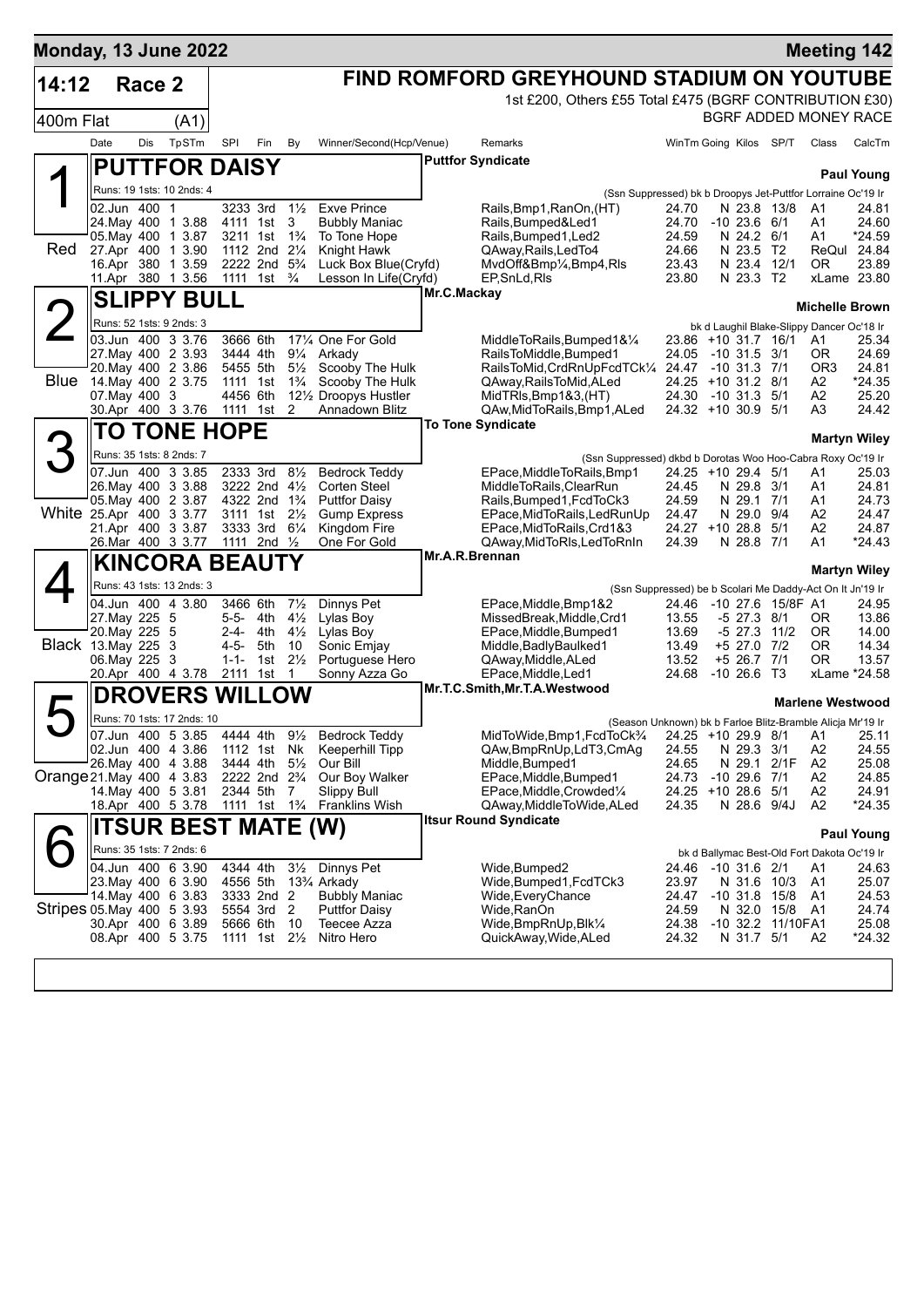| Monday, 13 June 2022      |                                          |        |                           |     |                           |                                  |                                                 |              |                                                                                        |                                                                              |                                      |      | <b>Meeting 142</b>                    |                   |
|---------------------------|------------------------------------------|--------|---------------------------|-----|---------------------------|----------------------------------|-------------------------------------------------|--------------|----------------------------------------------------------------------------------------|------------------------------------------------------------------------------|--------------------------------------|------|---------------------------------------|-------------------|
| 14:32                     |                                          | Race 3 |                           |     |                           |                                  |                                                 |              | <b>DUNTON GREYHOUND RETIREMENT HOME</b>                                                |                                                                              |                                      |      |                                       |                   |
|                           |                                          |        |                           |     |                           |                                  |                                                 |              | 1st £135, Others £45 Total £360 (BGRF CONTRIBUTION £30)                                |                                                                              |                                      |      |                                       |                   |
| 400m Flat                 |                                          |        | (A5)                      |     |                           |                                  |                                                 |              |                                                                                        |                                                                              |                                      |      | BGRF ADDED MONEY RACE                 |                   |
|                           | Date                                     | Dis    | TpSTm                     | SPI | Fin                       | By                               | Winner/Second(Hcp/Venue)                        |              | Remarks                                                                                | WinTm Going Kilos SP/T                                                       |                                      |      | Class                                 | CalcTm            |
|                           |                                          |        | <b>CRYSTAL PEARL</b>      |     |                           |                                  |                                                 | Mr.T.D.Coote |                                                                                        |                                                                              |                                      |      |                                       |                   |
|                           |                                          |        | Runs: 31 1sts: 7 2nds: 6  |     |                           |                                  |                                                 |              |                                                                                        |                                                                              |                                      |      | <b>David Mullins</b>                  |                   |
|                           | 04.Jun 400 1 3.99                        |        |                           |     | 5555 6th                  | $7\frac{1}{4}$                   | Likely Roo                                      |              | SAway, Rails, Bumped 1                                                                 | (Ssn Suppressed) bk b Makeshift-Bricken Brett Mr'20 Ir<br>24.67 +10 28.5 7/1 |                                      |      | A5                                    | 25.33             |
|                           | 28. May 400 1 3.99                       |        |                           |     | 5226 6th                  | $8\frac{1}{4}$                   | Ardera Siskin                                   |              | Rails, Bumped 1&3                                                                      | 24.72 -10 28.8 3/1                                                           |                                      |      | A5                                    | 25.28             |
|                           | 21. May 400 2 3.96                       |        |                           |     | 3333 3rd                  | $3\frac{1}{4}$                   | Lift The Roof                                   |              | Rails, ClearRun                                                                        | 24.90 -10 29.1 11/2                                                          |                                      |      | A <sub>5</sub>                        | 25.06             |
| Red                       | 09. May 400 1 3.98<br>30.Apr 400 1 3.87  |        |                           |     | 6111 1st<br>1111 1st      | $\frac{1}{2}$<br>$2\frac{3}{4}$  | Kenzo<br>Athenas Law                            |              | SlowAway, Rails, Led1<br>QuickAway, Rails, ALed                                        | 25.19<br>24.55 +10 28.4 11/8F A7                                             | N 28.4 11/4                          |      | A6                                    | 25.19<br>*24.65   |
|                           | 25.Apr 400 1 3.95                        |        |                           |     | 4111 1st                  | Nk                               | <b>Exve Alidocious</b>                          |              | Rails, Bumped&Led1                                                                     | 24.65                                                                        | N 28.1                               | 6/4F | - A8                                  | 24.65             |
|                           |                                          |        | <b>NOLAS DOODLE</b>       |     |                           |                                  |                                                 | Mr.D.Sowerby |                                                                                        |                                                                              |                                      |      |                                       |                   |
|                           |                                          |        | Runs: 78 1sts: 17 2nds: 9 |     |                           |                                  |                                                 |              |                                                                                        |                                                                              |                                      |      | <b>Michelle Brown</b>                 |                   |
|                           | 09.Jun 400 2 3.89                        |        |                           |     | 4555 4th                  | $7\frac{1}{4}$                   | Grab My Shades                                  |              | (Ssn Suppressed) be b Droopys Sydney-Eleanors Moment Mr'18 Ir<br>RailsToMiddle.Bumped1 | 24.29 +10 24.9 7/1                                                           |                                      |      | A5                                    | 24.97             |
|                           | 03.Jun 400 2 3.87                        |        |                           |     | 1111 1st                  | 3                                | Letsgolucky                                     |              | QuickAway, Rails, ALed                                                                 | 24.46                                                                        | N 25.0 7/1                           |      | A6                                    | *24.46            |
| <b>Blue</b>               | 21. May 400 1 3.93<br>09. May 400 2 3.82 |        |                           |     | 6344 3rd<br>1555 5th      | $7\frac{1}{2}$<br>$6\frac{1}{4}$ | Nolas Luckyseven<br><b>Crystal Pearl</b>        |              | Rails, Bumped, Crowded4<br>QAw, Rails, Badly Bumped 1                                  | 24.59<br>25.19                                                               | N 25.7 3/1<br>N 25.7 7/1             |      | A6<br>A6                              | 25.19<br>25.68    |
|                           | 04. May 400 2 3.88                       |        |                           |     | 1111 1st                  | $8\frac{1}{2}$                   | Seals Machine                                   |              | QuickAway, Rails, ALed                                                                 | 24.86                                                                        | $-10$ 25.9 T3                        |      |                                       | ReQul 24.76       |
|                           | 27.Apr 400 2 3.93                        |        |                           |     | 3333 3rd                  | $7\frac{3}{4}$                   | <b>Brennans Mick</b>                            |              | RIsToMid, Esd1, FcdToCkRnIn                                                            | 24.44                                                                        | N 26.1 T3                            |      |                                       | ReQul 25.06       |
|                           |                                          |        | TO TONE NAN               |     |                           |                                  |                                                 |              | <b>To Tone Syndicate</b>                                                               |                                                                              |                                      |      | <b>Martyn Wiley</b>                   |                   |
|                           |                                          |        | Runs: 25 1sts: 5 2nds: 5  |     |                           |                                  |                                                 |              |                                                                                        | (Ssn Suppressed) f b Rural Hawaii-Tarbert Sky Ja'20 Ir                       |                                      |      |                                       |                   |
|                           | 02.Jun 400 34.14                         |        |                           |     | 6655 5th                  | $6\frac{1}{2}$                   | <b>Teejays Ronnie</b>                           |              | UpWithTrap, MiddleToRails                                                              | 24.57                                                                        | N 27.0 4/1                           |      | A5                                    | 25.09             |
|                           | 28. May 400 3 3.97                       |        |                           |     | 4455 5th                  | $4\frac{3}{4}$                   | Ardera Siskin                                   |              | SwyStart, MidTRIs, Bmp1&3                                                              | 24.72 -10 27.1 7/2                                                           |                                      |      | A5                                    | 25.00             |
| White 12. May 400 3 3.89  | 21. May 400 3 4.10                       |        |                           |     | 6665 5th 91/4<br>5544 5th | 5                                | Kingdom Diva<br>Wychwood Jules                  |              | UpWithTrap,FcdToCk1<br>RailsToMiddle, ClearRun                                         | 24.44<br>24.37                                                               | N 27.0 4/1<br>N 26.8                 | 10/3 | A4<br>A4                              | 25.18<br>24.77    |
|                           | 05. May 400 2 4.10                       |        |                           |     | 6666 6th                  | 14                               | Jeopardy Storm                                  |              | MsdBrk, RIsToMid, Bmp1&2                                                               | $24.12 + 1026.9$                                                             |                                      | 11/4 | A4                                    | 25.34             |
|                           | 18.Apr 400 2 3.85                        |        |                           |     | 2111 1st 21/ <sub>2</sub> |                                  | <b>Swithins Bullet</b>                          |              | EPace, RIsToMid, LdRunUp<br>Miss.R.M.Resnick, Mr.A.W.Shaves                            | 24.52                                                                        | N 26.9 9/4F                          |      | A <sub>5</sub>                        | *24.52            |
|                           |                                          |        | <b>LATCH THE BOLT</b>     |     |                           |                                  |                                                 |              |                                                                                        |                                                                              |                                      |      |                                       | Jean Liles        |
|                           |                                          |        | Runs: 14 1sts: 3 2nds: 2  |     |                           |                                  |                                                 |              | (Ssn Suppressed) wf b Bull Run Bolt-Ramona Gaisce Fb'20 Ir                             |                                                                              |                                      |      |                                       |                   |
|                           | 04.Jun 400 4 3.91                        |        |                           |     | 3334 6th                  |                                  | 14% Droopys Summit                              |              | Middle, Bumped 1 & 3/4                                                                 | 24.54                                                                        | N 30.0 7/1                           |      | A5                                    | 25.72             |
|                           | 19. May 400 4 3.83<br>27.Apr 400 3 3.87  |        |                           |     | 3366 6th                  | 2222 2nd 31/4                    | 121/ <sub>2</sub> Loveyouson<br>Madabout Wacker |              | EPace, Middle, Bumped <sup>1/4</sup><br>EPace, Middle To Wide                          | 24.65<br>24.77                                                               | N 30.1 5/1<br>N 30.1                 | T2   | A5<br>xLame *25.03                    | 25.65             |
| Black 02.Apr 400 4 3.92   |                                          |        |                           |     | 3666 6th                  | -18                              | Freedom Sun                                     |              | Mid, BRunUp&1, BadlyBlk1/4                                                             | 24.68 +10 29.3 11/4                                                          |                                      |      | A4                                    | 26.22             |
|                           | 26.Mar 400 4 3.88<br>26.Feb 400 4 3.86   |        |                           |     | 4545 5th<br>2111 1st      | 8<br>3                           | Chopchop Latte                                  |              | Middle, Crowded3<br>EPace, Middle, Bmp&Led1                                            | 24.41<br>24.55 -10 29.4 5/2                                                  | N 30.2 7/2                           |      | A4<br>A6                              | 25.05<br>24.45    |
|                           |                                          |        |                           |     |                           |                                  | <b>Mustang Crystal</b>                          | Miss.L.Moody |                                                                                        |                                                                              |                                      |      |                                       |                   |
|                           |                                          |        | <b>NOLAS LUCKYSEVEN</b>   |     |                           |                                  |                                                 |              |                                                                                        |                                                                              |                                      |      | <b>Michelle Brown</b>                 |                   |
|                           |                                          |        | Runs: 25 1sts: 4 2nds: 3  |     |                           |                                  |                                                 |              |                                                                                        | (Ssn Suppressed) bk b Droopys Sydney-Nolas Meg Ap'20 Br                      |                                      |      |                                       |                   |
|                           | 09.Jun 400 5 4.04<br>02.Jun 400 5 4.30   |        |                           |     | 6666 6th 8                | 5466 6th 51/2                    | <b>Black Symphony</b><br>Swithins Bullet        |              | Middle, FcdToCkRunUp<br>UpWithTrap, Wide                                               | 24.81 N 26.0 6/1 A4<br>24.47                                                 | N 26.0 16/1                          |      | A4                                    | 25.23<br>25.10    |
|                           | 28. May 400 4 3.96                       |        |                           |     | 5555 6th                  | $5\frac{3}{4}$                   | Lift The Roof                                   |              | Middle, Crowded RnUp&3                                                                 | 24.79                                                                        | N 26.5                               | 3/1  | A4                                    | 25.24             |
| Orange 21 May 400 5 3.87  |                                          |        |                           |     | 1111 1st                  | 7                                | <b>Puttfor May</b>                              |              | QAw,MidToW,ALed                                                                        | 24.59                                                                        | N 25.9 4/1                           |      | A6                                    | $*24.59$          |
|                           | 16. May 400 5 3.81<br>09. May 400 5 3.96 |        |                           |     | 1222 1st SH<br>5555 6th 5 |                                  | Jet Stream Light<br>Weston Aurora               |              | QAw,MidToW,B1,LedNearLn<br>MiddleToWide,ClearRun                                       | 24.84<br>24.74                                                               | N 26.0 7/1<br>N 26.1 11/2            |      | A7<br>A7                              | 24.84<br>25.13    |
|                           |                                          |        |                           |     |                           |                                  | <b>PERFECTO CARROT (W)</b>                      |              | Mr.G.D.R.Bowmer, Mr.G.J.Bowmer                                                         |                                                                              |                                      |      |                                       |                   |
|                           |                                          |        |                           |     |                           |                                  |                                                 |              |                                                                                        |                                                                              |                                      |      |                                       | <b>Paul Young</b> |
|                           |                                          |        | Runs: 41 1sts: 9 2nds: 7  |     |                           |                                  |                                                 |              |                                                                                        |                                                                              |                                      |      | bk d Laughil Blake-Ela Chloe Ap'20 Ir |                   |
|                           | 09.Jun 400 63.86<br>04.Jun 400 6 4.00    |        |                           |     | 1344 5th<br>6655 4th      | $7\frac{3}{4}$<br>$4\frac{1}{4}$ | Grab My Shades<br>Aero Amicus                   |              | Wide,ClearRun<br>Wide,Bumped3&RunIn                                                    | 24.29<br>25.09                                                               | $+10$ 33.5 10/1<br>$-10$ 33.9 $9/4F$ |      | A5<br>A5                              | 25.01<br>25.32    |
|                           | 26. May 400 5 3.81                       |        |                           |     | 1111 1st $\frac{3}{4}$    |                                  | Aero Roddick                                    |              | QuickAway, Wide, ALed                                                                  | 24.80                                                                        | N 33.2 2/1F                          |      | A6                                    | 24.80             |
| Stripes 19 May 400 6 3.87 |                                          |        |                           |     | 1222 1st SH               |                                  | Mayses Ollie                                    |              | QAway, Wide, LedNearLine                                                               | 24.96                                                                        | $-10$ 33.3 $5/2$                     |      | A7                                    | 24.86             |
|                           | 12. May 400 6 3.81<br>26.Mar 400 5 3.74  |        |                           |     | 1233 2nd $3\frac{1}{2}$   | 1211 1st $2\frac{1}{2}$          | Bondi Bonnie<br>Prince Happy                    |              | QuickAway, Wide, Bumped1<br>QAway, Wide, Led To 2& From 1/2                            | 24.62<br>24.70                                                               | N 33.2 1/1F<br>N 33.4 4/1            |      | A7<br>A6                              | 24.90<br>*24.70   |
|                           |                                          |        |                           |     |                           |                                  |                                                 |              |                                                                                        |                                                                              |                                      |      |                                       |                   |
|                           |                                          |        |                           |     |                           |                                  |                                                 |              |                                                                                        |                                                                              |                                      |      |                                       |                   |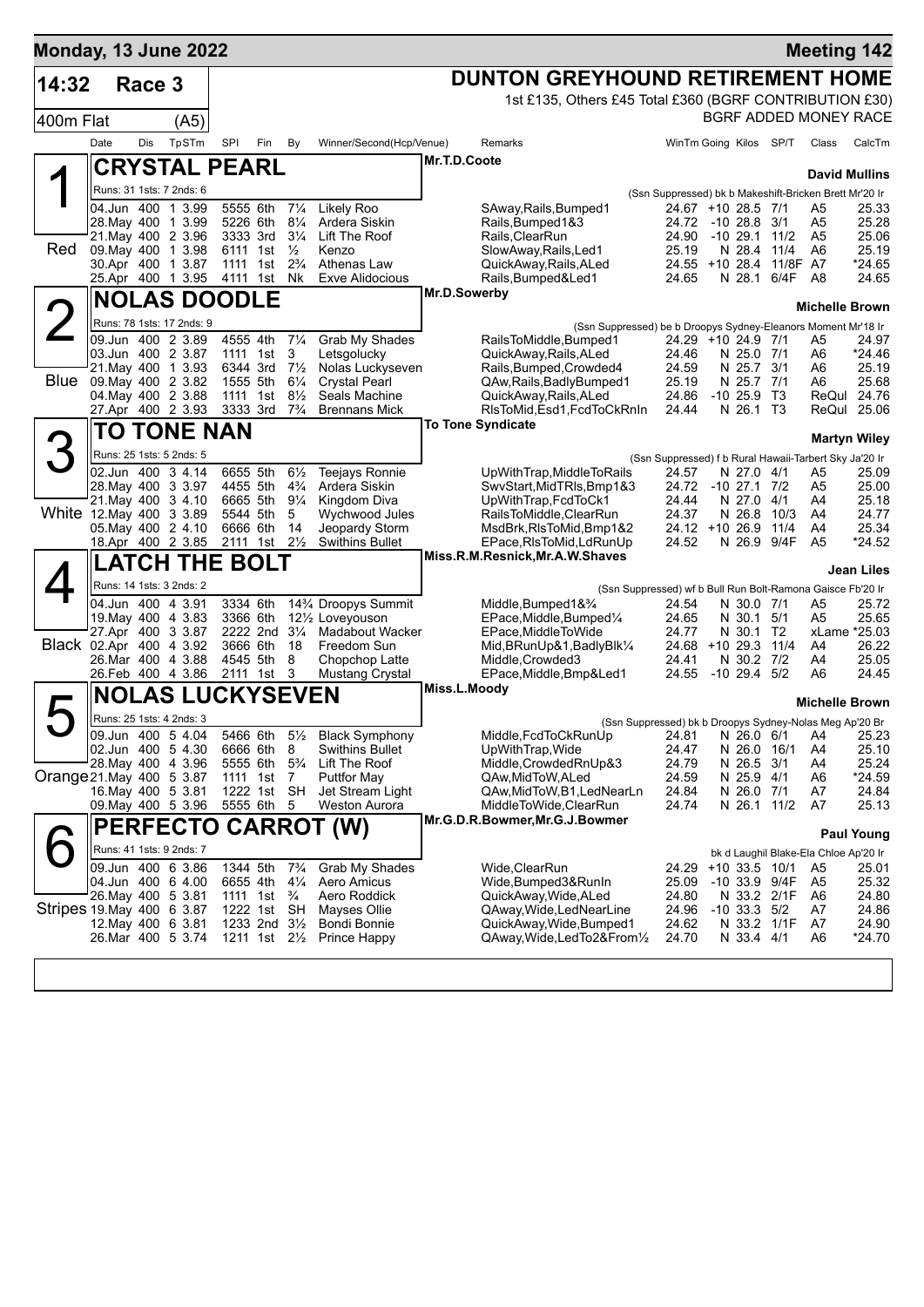| <b>Monday, 13 June 2022</b> |      |            |                                                 |                      |                                        |                                  |                                        |                |                                                                                     |                                    |                                 |                    | <b>Meeting 142</b>                                             |                      |
|-----------------------------|------|------------|-------------------------------------------------|----------------------|----------------------------------------|----------------------------------|----------------------------------------|----------------|-------------------------------------------------------------------------------------|------------------------------------|---------------------------------|--------------------|----------------------------------------------------------------|----------------------|
| 14:52                       |      | Race 4     |                                                 |                      |                                        |                                  |                                        |                | <b>GREYHOUNDS MAKE GREAT PETS</b>                                                   |                                    |                                 |                    |                                                                |                      |
|                             |      |            |                                                 |                      |                                        |                                  |                                        |                | 1st £130, Others £45 Total £355 (BGRF CONTRIBUTION £30)                             |                                    |                                 |                    |                                                                |                      |
| 400m Flat                   |      |            | (A6)                                            |                      |                                        |                                  |                                        |                |                                                                                     |                                    |                                 |                    | BGRF ADDED MONEY RACE                                          |                      |
|                             | Date | <b>Dis</b> | TpSTm                                           | SPI                  | Fin                                    | By                               | Winner/Second(Hcp/Venue)               |                | Remarks                                                                             | WinTm Going Kilos SP/T             |                                 |                    | Class                                                          | CalcTm               |
|                             |      |            | <b>MILLROSE MINNIE</b>                          |                      |                                        |                                  |                                        | Mr.M.E.Wiley   |                                                                                     |                                    |                                 |                    |                                                                |                      |
|                             |      |            | Runs: 18 1sts: 5 2nds: 2                        |                      |                                        |                                  |                                        |                |                                                                                     |                                    |                                 |                    |                                                                | <b>Martyn Wiley</b>  |
|                             |      |            | 03.Jun 400 1 3.89                               |                      | 2222 3rd                               | 6                                | Nolas Doodle                           |                | EPace, Rails, Crowded 1                                                             | 24.46                              | N 27.2 6/1                      |                    | (Ssn Suppressed) bk b Ballymac Matt-Borna Billy Sp'19 Ir<br>A6 | 24.94                |
|                             |      |            | 24. May 400 2 3.90                              |                      | 3333 5th                               | $1\frac{1}{2}$                   | <b>Black Symphony</b>                  |                | Rails, Bumped 1& 1/4                                                                | 25.08                              | $-10$ 27.5 $5/1$                |                    | A5                                                             | 25.08                |
| Red                         |      |            | 07 May 400 1 3.89                               | 1111 1st             | 4422 2nd 41/2                          |                                  | <b>Teejays Ronnie</b>                  |                | Rails, ClearRun<br>QAway, Rails, ALed                                               | 24.61<br>24.59 +10 27.2            | N 27.3 9/2                      | 10/3               | A6<br>A7                                                       | 24.97                |
|                             |      |            | 30.Apr 400 1 3.80<br>23.Apr 400 2 3.94          | 5666 4th             |                                        | $1\frac{3}{4}$<br>12             | Jet Stream Light<br>Kingdom Diva       |                | Railed, Bumped1, Crowded3                                                           | 24.64                              | N 27.6                          | 9/2                | A7                                                             | *24.69<br>25.60      |
|                             |      |            | 18.Apr 400 2 3.88                               | 1111 1st             |                                        | $2\frac{3}{4}$                   | <b>Crystal Pearl</b>                   |                | QuickAway, Rails, ALed                                                              | 24.87                              | N 27.3 5/1                      |                    | A8                                                             | 24.87                |
|                             |      |            | <b>HERECOMESTHESUN</b>                          |                      |                                        |                                  |                                        | Mrs.H.P.J.Kemp |                                                                                     |                                    |                                 |                    | <b>Michelle Brown</b>                                          |                      |
|                             |      |            | Runs: 18 1sts: 4 2nds: 3                        |                      |                                        |                                  |                                        |                |                                                                                     |                                    |                                 |                    | bk d Laughil Blake-Slippy Maska My'20 Ir                       |                      |
|                             |      |            | 03.Jun 400 2 3.84                               |                      | 3111 1st SH                            |                                  | Musnt Touch It                         |                | EPace, Rails, Bumped&Led1                                                           | 24.50 +10 31.9 9/2                 |                                 |                    | A7                                                             | *24.60               |
|                             |      |            | 26. May 400 2 3.90<br>18. May 400 1 3.87        |                      | 3466 6th 71/4                          |                                  | Perfecto Carrot<br>Solo                |                | Rails, Bumped3<br><b>RailsToMiddle</b>                                              | 24.80<br>25.03                     | N 32.2 4/1<br>N 32.4 T          |                    | A6                                                             | 25.37<br>xLame 25.03 |
| <b>Blue</b>                 |      |            | 12.Apr 400 2 3.87                               |                      | 4433 3rd 6                             |                                  | Dinnys Pet                             |                | RailsToMiddle, Crowded1/4                                                           | 24.54                              | N 31.7 5/1                      |                    | A6                                                             | 25.03                |
|                             |      |            | 04.Apr 400 2 3.96                               |                      | 6444 3rd 3 <sup>3</sup> / <sub>4</sub> |                                  | Lokis Law                              |                | SlowAway, Rails, Bumped 1&4                                                         | 24.60 +10 31.5 10/3                |                                 |                    | A6                                                             | 25.00                |
|                             |      |            | 29.Mar 400 2 3.97                               |                      | 6555 6th 6                             |                                  | Drohobych Arrow                        |                | BmpRnUp, Crd <sup>3</sup> / <sub>4</sub> , FcdTCkRunNIn24.74<br>Mr.E.T.M.Freshwater |                                    | $-10, 31.9, 9/2$                |                    | A6                                                             | 25.12                |
|                             |      |            | <b>JET STREAM LIGHT</b>                         |                      |                                        |                                  |                                        |                |                                                                                     |                                    |                                 |                    | <b>Katie O'Flaherty</b>                                        |                      |
|                             |      |            | Runs: 6 1sts: 1 2nds: 3                         |                      |                                        |                                  |                                        |                |                                                                                     |                                    |                                 |                    | bd d Ballymac Best-Jet Stream Babs Oc'20 Ir                    |                      |
|                             |      |            | 04.Jun 400 3 4.00                               |                      | 4222 2nd 1 <sup>3</sup> / <sub>4</sub> | $1\frac{1}{4}$                   | <b>Elles Special</b><br>Romeo Ad Astra |                | Middle, Challenged From 3<br>Middle, Bumped&Led1                                    | 24.74 +10 29.9 6/4F<br>24.89       |                                 |                    | A6<br>A7                                                       | 24.98                |
|                             |      |            | 28. May 400 4 3.86<br>21. May 400 4 4.00        | 3111 1st<br>5544 4th |                                        | $3\frac{1}{4}$                   | <b>Brindle Chief</b>                   |                | Middle, Crowded RnUp&1                                                              | 25.17                              | $-10,30.0,11/4$<br>$-10, 29.5$  | 15/8F A7           |                                                                | *24.79<br>25.32      |
| White 16.May 400 4 3.90     |      |            |                                                 |                      | 4111 2nd SH                            |                                  | Nolas Luckyseven                       |                | Middle, Led1ToNearLine                                                              | 24.84                              | N 28.9                          | 11/4               | A7                                                             | 24.85                |
|                             |      |            | 07. May 400 3 3.96<br>30.Apr 400 4 3.89         | 4333 3rd             | 2222 2nd 1 <sup>3</sup> / <sub>4</sub> | $7\frac{1}{4}$                   | Kenyan Ranger<br>Millrose Minnie       |                | Middle, ClearRun<br>Middle, Bumped1                                                 | 24.33 +10 28.7<br>$24.59 + 10.286$ |                                 | 5/2<br>3/1         | A7<br>A7                                                       | 25.01<br>24.83       |
|                             |      |            | <b>INDIGO DUNCAN</b>                            |                      |                                        |                                  |                                        | Mr.S.A.Davis   |                                                                                     |                                    |                                 |                    |                                                                |                      |
|                             |      |            |                                                 |                      |                                        |                                  |                                        |                |                                                                                     |                                    |                                 |                    | <b>Marlene Westwood</b>                                        |                      |
|                             |      |            | Runs: 67 1sts: 13 2nds: 15<br>28.May 400 4 3.84 | 1111                 | 2nd $\frac{1}{2}$                      |                                  | <b>Black Otter</b>                     |                | QAway,Middle,LedToRnIn                                                              | 25.07                              |                                 | $-10$ 35.5 2/1F A6 | be d Ballymac Best-Mashmad Eyebrows Jn'19 Ir                   | 25.01                |
|                             |      |            | 17 May 400 4 3.71                               |                      | 1111 2nd SH                            |                                  | Undergroundroger                       |                | VeryQuickAway,LedToNrLn                                                             | 24.82                              |                                 | N 35.2 15/8F A6    |                                                                | *24.83               |
|                             |      |            | 07. May 400 4 3.90                              | 3266 6th             |                                        | $9\frac{1}{4}$                   | <b>Teejays Ronnie</b>                  |                | Middle, Baulked 3                                                                   | 24.61                              | N 34.4 11/4                     |                    | A6                                                             | 25.35                |
|                             |      |            | Black 25.Apr 400 4 3.82<br>19.Apr 400 3 3.97    | 1111 1st<br>6555 5th |                                        | $2\frac{3}{4}$<br>$6\frac{3}{4}$ | Mirror Ball<br>So Macy                 |                | QuickAway,Middle,ALed<br>Middle, Bumped1                                            | 24.88<br>24.70                     | N 34.3 2/1                      | N 33.9 11/4J A7    | A7                                                             | 24.88<br>25.24       |
|                             |      |            | 12.Apr 400 4 3.87                               | 2666 6th             |                                        | $8\frac{3}{4}$                   | Malbay Macy                            |                | MiddleToRIs, Crowded1/4                                                             | 24.70                              | N 34.1                          | 9/2                | A7                                                             | 25.40                |
|                             |      |            |                                                 |                      |                                        |                                  | <b>CHOPCHOP CREAM (W)</b>              |                | <b>Chopchop Members Club</b>                                                        |                                    |                                 |                    | Gemma Evans                                                    |                      |
|                             |      |            | Runs: 38 1sts: 7 2nds: 8                        |                      |                                        |                                  |                                        |                | (Season Unknown) bk b Laughil Blake-Chopchop Hope Ap'20 Br                          |                                    |                                 |                    |                                                                |                      |
|                             |      |            | 09.Jun 400 5 3.79                               | 1112 4th             |                                        | $1\frac{3}{4}$                   | Knockduff Flame                        |                | QAway, Middle To Wide, Led To 3/4 24.79    N 28.9 11/8F A6   24.92                  |                                    |                                 |                    |                                                                |                      |
|                             |      |            | 02.Jun 400 5 3.78                               |                      | 1111 1st Hd                            |                                  | Lady Pluck                             |                | QAway, Wide, Always Led                                                             | 24.81                              | N 28.8 3/1                      |                    | A7                                                             | 24.81                |
| Orange 16. May 400 6 3.81   |      |            | 28. May 400 6 3.89                              |                      | 2333 3rd 31/4<br>2334 4th              | -4                               | Jet Stream Light<br>Nolas Luckyseven   |                | EarlyPace, Wide<br>EarlyPace, Wide, Bumped 1                                        | 24.89<br>24.84                     | $-1028.93/1$<br>N 28.4 5/1      |                    | A7<br>A7                                                       | 25.05<br>25.15       |
|                             |      |            | 12. May 400 6 3.80                              |                      | 2221 2nd <sup>3</sup> / <sub>4</sub>   |                                  | Storys Jap                             |                | EP, Wide, Led 3 To Run In                                                           | 24.71                              | N 28.3 9/2                      |                    | A6                                                             | *24.77               |
|                             |      |            | 07. May 400 5 3.97                              |                      | 6544 5th 71/2                          |                                  | Teejays Ronnie                         |                | MissedBreak, Wide, Bumped3                                                          | 24.61                              | N 28.3 11/2                     |                    | A6                                                             | 25.21                |
|                             |      |            | <b>LETSGOLUCKY (W)</b>                          |                      |                                        |                                  |                                        |                | Miss.R.M.Resnick, Mr.A.W.Shaves                                                     |                                    |                                 |                    |                                                                | <b>Paul Young</b>    |
|                             |      |            | Runs: 11 1sts: 1 2nds: 1                        |                      |                                        |                                  |                                        |                | (Ssn Suppressed) bd b Dorotas Wildcat-Droopys Frizz Au'20 Ir                        |                                    |                                 |                    |                                                                |                      |
|                             |      |            | 09.Jun 400 6 3.93                               |                      | 5655 4th 9                             |                                  | <b>Fabulous Ritzy</b>                  |                | Wide,ClearRun                                                                       | 24.16 +10 27.7 3/1                 |                                 |                    | A6                                                             | 24.98                |
|                             |      |            | 03 Jun 400 6 3.93<br>30. May 400 5 3.87         |                      | 3333 2nd 3<br>2111 1st $4\frac{1}{2}$  |                                  | Nolas Doodle<br><b>Headford Tom</b>    |                | Wide,ClearRun<br>EarlyPace,Wide,Led1                                                | 24.46<br>24.65                     | N 27.7 11/4<br>$-10$ 27.2 $5/1$ |                    | A6<br>A7                                                       | 24.70<br>*24.55      |
| Stripes 23 May 400 5 3.91   |      |            |                                                 |                      | 3655 4th                               | $5\frac{1}{4}$                   | Knockduff Flame                        |                | Wide,BadlyBumped1                                                                   | 24.84                              | N 27.1 9/1                      |                    | A7                                                             | 25.26                |
|                             |      |            | 18. May 400 4 4.03                              |                      | 2222 2nd Hd                            |                                  | Grandmasprincess                       |                | EPace, Wide, ChlRnIn                                                                | 25.19                              | N 27.2 T2                       |                    | xFall                                                          | 25.21                |
|                             |      |            | 09 May 400 5 3.84                               |                      |                                        |                                  | 2666 6th DIS Crystal Pearl             |                | EarlyPace, Wide, BrtDwn1                                                            | 25.19                              | N 26.4 10/1                     |                    | A6                                                             | 0.00                 |
|                             |      |            |                                                 |                      |                                        |                                  |                                        |                |                                                                                     |                                    |                                 |                    |                                                                |                      |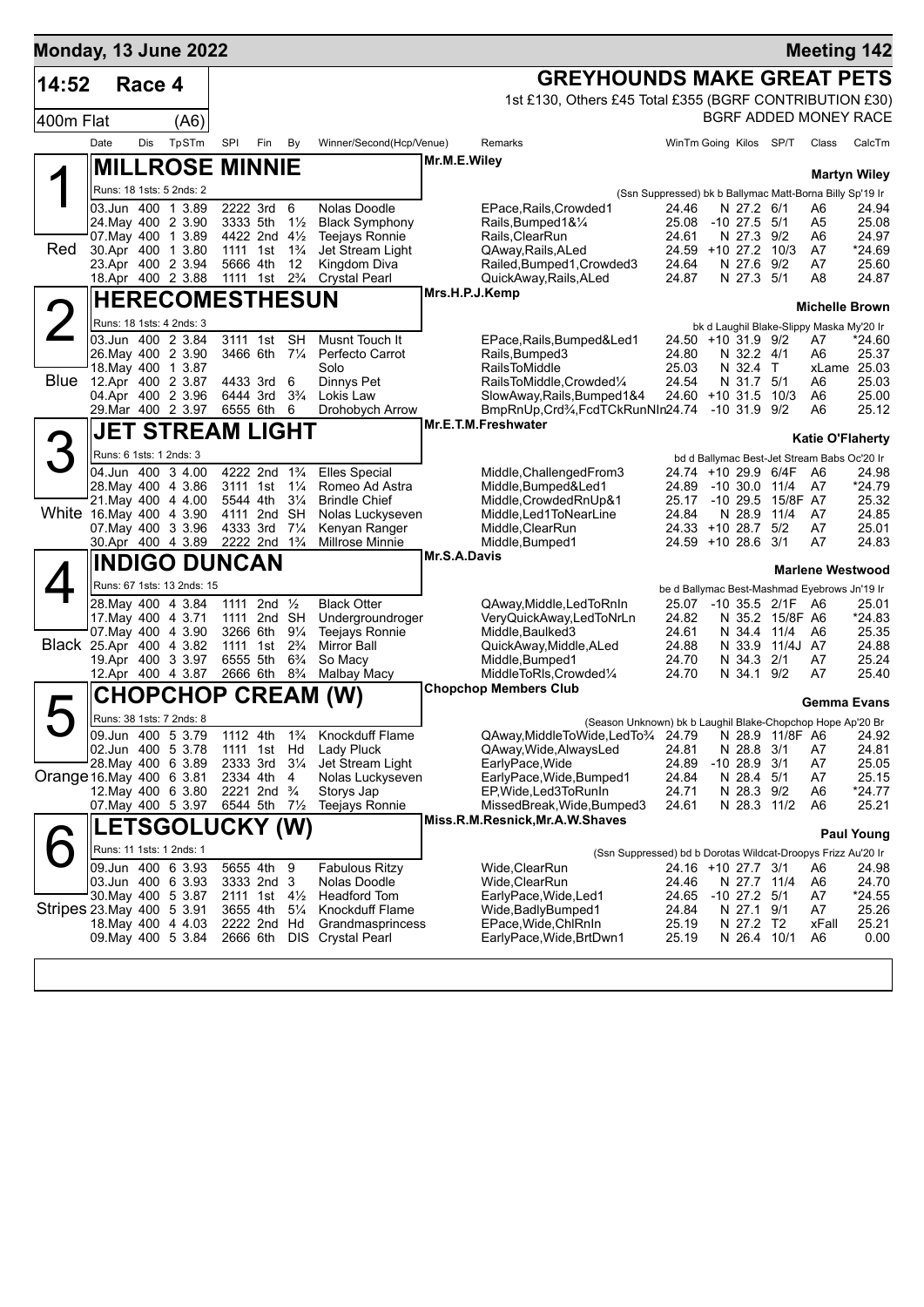| Monday, 13 June 2022      |              |              |                                          |     |                                                                     |                                  |                                            |                                                                                              |                              |                                |                                 |            | <b>Meeting 142</b>                             |
|---------------------------|--------------|--------------|------------------------------------------|-----|---------------------------------------------------------------------|----------------------------------|--------------------------------------------|----------------------------------------------------------------------------------------------|------------------------------|--------------------------------|---------------------------------|------------|------------------------------------------------|
| 15:11                     |              | Race 5       |                                          |     |                                                                     |                                  |                                            | <b>REHOME A RETIRED GREYHOUND</b>                                                            |                              |                                |                                 |            |                                                |
|                           |              |              |                                          |     |                                                                     |                                  |                                            | 1st £100, Others £40 Total £300 (BGRF CONTRIBUTION £30)                                      |                              |                                |                                 |            |                                                |
| 400m Flat                 |              |              | (A10)                                    |     |                                                                     |                                  |                                            |                                                                                              |                              |                                |                                 |            | BGRF ADDED MONEY RACE                          |
|                           | Date         | Dis          | TpSTm                                    | SPI | Fin                                                                 | By                               | Winner/Second(Hcp/Venue)                   | Remarks                                                                                      | WinTm Going Kilos SP/T       |                                |                                 | Class      | CalcTm                                         |
|                           |              |              | <b>DRAGONFLYINAMBER</b>                  |     |                                                                     |                                  |                                            | Mr.R.Graham, Mrs.J.Graham                                                                    |                              |                                |                                 |            |                                                |
|                           |              |              | Runs: 25 1sts: 3 2nds: 3                 |     |                                                                     |                                  |                                            |                                                                                              |                              |                                |                                 |            | <b>Nathan Hunt</b>                             |
|                           |              |              | 31 May 400 1 3.94                        |     | 2224 4th                                                            | $8\frac{3}{4}$                   | Wichita Lineman                            | (Ssn Suppressed) bebd b Castell Henry-Forest Apple Ap'20 Br<br>EP, Rails, Challenged To Bmp3 | 24.95                        | N 27.6 7/1                     |                                 | A10        | 25.65                                          |
|                           |              |              | 23. May 400 1 4.04                       |     | 3555 6th                                                            | $7\frac{3}{4}$                   | Pelorus                                    | Rails, Bumped1                                                                               | 25.09                        | $-1028.0772$                   |                                 | A10        | 25.61                                          |
| Red                       |              |              | 16. May 400 1 4.02<br>09. May 400 1 3.95 |     | 5434 4th<br>4445 5th                                                | $7\frac{3}{4}$<br>$6\frac{1}{2}$ | <b>Young Direction</b><br>Kahuna Donna     | Rails, Baulked2<br>Rails, ClearRun                                                           | 25.01<br>24.63               | N 28.1                         | 4/1<br>N 27.5 16/1              | A10<br>A9  | 25.63<br>25.15                                 |
|                           |              |              | 28.Apr 400 1 3.99                        |     | 5222 3rd                                                            | $1\frac{1}{2}$                   | Mandeville Tiger                           | Rails, Every Chance                                                                          | 25.03                        | N 27.0 9/2                     |                                 | A9         | 25.15                                          |
|                           |              |              | 09.Apr 400 1 4.02 4533 1st               |     |                                                                     | $\frac{1}{2}$                    | Indian Skimmer                             | Rails, Led RunIn                                                                             | 25.18 -10 27.1 14/1          |                                |                                 | A10        | *25.08                                         |
|                           |              |              | <b>MAYSES PRINCESS</b>                   |     |                                                                     |                                  |                                            | Mr.G.Carpenter, Mr.R.S.Marling, Mr.M.E.Wiley                                                 |                              |                                |                                 |            | <b>Martyn Wiley</b>                            |
|                           |              |              | Runs: 40 1sts: 5 2nds: 2                 |     |                                                                     |                                  |                                            | (Ssn Suppressed) bk b Droopys Jet-Mayshighlandreel Mr'20 Br                                  |                              |                                |                                 |            |                                                |
|                           |              |              | 06.Jun 400 2 3.98                        |     | 3555 6th                                                            | $4\frac{1}{4}$                   | Hendo                                      | RailsToMiddle,ClearRun                                                                       | 24.97 -10 24.1 6/1           |                                |                                 | A9         | 25.21                                          |
|                           |              |              | 28. May 400 2 3.96                       |     | 5555 5th                                                            | 7                                | Young Telex                                | RailsToMid, Bmp <sup>1</sup> /4& <sup>3</sup> /4                                             | 25.01                        | $-10$ 23.9 $9/1$               |                                 | A9         | 25.47                                          |
| <b>Blue</b>               |              |              | 17. May 400 2 3.93<br>30.Apr 400 2 3.93  |     | 4333 3rd<br>6665 5th                                                | $1\frac{1}{4}$<br>$6\frac{3}{4}$ | Passage West Fox<br><b>Blacklabel Spot</b> | RIsTMid, BmpRunUp, RanOn<br>SlowAway, RailsToMiddle                                          | 24.98<br>24.50 +10 23.4 7/1  | N 23.9 5/1                     |                                 | A9<br>A9   | 25.08<br>25.14                                 |
|                           |              |              | 16.Apr 400 2 3.96                        |     | 2211 1st                                                            | $3\frac{1}{4}$                   | Chopchop Blaze                             | EPace, Rails To Middle, Led1                                                                 | 24.96                        | $-10$ 23.2 $8/1$               |                                 | A10        | $*24.86$                                       |
|                           |              |              | 09.Apr 400 2 4.01                        |     | 3466 6th                                                            |                                  | 12¼ Ogs Lady                               | RIsToMid, Bmp1&1/4&2, FcdTCk3 24.71 +10 23.2 9/2                                             |                              |                                |                                 | A10        | 25.79                                          |
|                           |              |              | <b>MASTER MONDAY</b>                     |     |                                                                     |                                  |                                            | Mrs.H.P.J.Kemp                                                                               |                              |                                |                                 |            | <b>Michelle Brown</b>                          |
|                           |              |              | Runs: 7 1sts: 0 2nds: 0                  |     |                                                                     |                                  |                                            |                                                                                              |                              |                                |                                 |            | bkw d Superior Product-Steely Dynasty Jn'20 Ir |
|                           |              | 04.Jun 400 3 |                                          |     | 3555 4th                                                            | $5\frac{1}{2}$                   | <b>Tuxedo Rapid</b>                        | (HT), Mid,FcdToCk&BBmp1                                                                      | 25.01                        | N 30.9 9/4                     |                                 | A10        | 25.45                                          |
|                           |              |              | 30. May 400 3 3.96<br>21. May 400 3 3.91 |     | 3224 5th<br>3111 3rd                                                | $\overline{7}$<br>Nk             | Indian Skimmer<br><b>Storys Aspect</b>     | Middle, Forced To Check3<br>EP, Middle, Led 1 To Run In                                      | 25.13<br>25.09               | $-10$ 30.8 $5/2$<br>N 30.8 9/2 |                                 | A10<br>A10 | 25.59<br>$*25.12$                              |
| White 16 May 400 3 3.95   |              |              |                                          |     | 5666 6th                                                            | 6                                | Nowayxtra                                  | Middle, Forced To Check1                                                                     | 25.21                        | N 29.9 9/1                     |                                 | A9         | 25.69                                          |
|                           |              |              | 28.Apr 400 3 3.99                        |     | 4666 6th                                                            | 10                               | Mandeville Tiger                           | MiddleToRails,BadlyBlk1                                                                      | 25.03                        |                                | N 30.0 15/8F A9                 |            | 25.83                                          |
|                           |              |              | 05.Apr 400 3 3.96                        |     | 3113 3rd                                                            | $1\frac{3}{4}$                   | Corona Flyer                               | EP, MidToRails, Led1ToCrd3/4<br>Miss.R.M.Resnick,Mr.A.W.Shaves                               | 25.00                        | N 30.3 9/2                     |                                 | A9         | 25.14                                          |
|                           |              |              | <b>BABYITSYOU</b>                        |     |                                                                     |                                  |                                            |                                                                                              |                              |                                |                                 |            | <b>Paul Young</b>                              |
|                           |              |              | Runs: 6 1sts: 1 2nds: 0                  |     |                                                                     |                                  |                                            |                                                                                              |                              |                                |                                 |            | f b Ballymac Matt-Ballymac Meena Oc'20 Ir      |
|                           |              |              | 06.Jun 400 3 4.13                        |     | 6544 4th                                                            | $4\frac{1}{4}$                   | Chopchop Blaze                             | MissedBreak,Mid,Baulked¼                                                                     | 25.03                        | N 28.6 4/1                     |                                 | A10        | 25.37                                          |
|                           |              |              | 23. May 400 3 4.07<br>16. May 400 4 4.00 |     | 6432 1st<br>3444 4th                                                | $2\frac{1}{2}$<br>$9\frac{1}{4}$ | My Solitaire<br>Young Telex                | SAw, Mid, Bmp1, Led Run In<br>Mid, BmpStt, Blk1/4, FcdTCk2                                   | 25.13<br>24.94               |                                | N 28.5 13/8F A11<br>N 28.6 14/1 | A11        | 25.13<br>25.67                                 |
| Black 30.Apr 400 4 4.07   |              |              |                                          |     | 6666 6th                                                            | 7                                | Indian Skimmer                             | SAway, Middle, Bumped1                                                                       | 24.92 +10 28.2 11/4          |                                |                                 | A11        | 25.57                                          |
|                           |              |              | 16.Apr 400 4 4.04                        |     | 5543 3rd                                                            | $3\frac{1}{4}$                   | Kincora Hope                               | SAway, Middle, Bumped <sup>3</sup> /4                                                        | 25.03                        | -20 27.9 10/1                  |                                 | A11        | *25.08                                         |
|                           |              |              | 12.Apr 400 4 4.09                        |     | 6666 6th                                                            |                                  | 101/4 Waikiki Zippy                        | VerySAway, Middle, Crowded1<br>Mr.M.L.Hawkes                                                 | 24.92                        | N 27.7                         | 12/1                            | A10        | 25.74                                          |
|                           |              |              | <b>SEOMRA WHITESOCK</b>                  |     |                                                                     |                                  |                                            |                                                                                              |                              |                                |                                 |            | <b>Katie O'Flaherty</b>                        |
|                           |              |              | Runs: 2 1sts: 0 2nds: 0                  |     |                                                                     |                                  |                                            | (Season 17.Mr'22) bk b Laughil Blake-Quarryside Maid Oc'20 Ir                                |                              |                                |                                 |            |                                                |
|                           | 08.Jun 400 5 |              | 01.Jun 400 4 3.92                        |     | 1111 1st                                                            | $5\frac{1}{4}$                   | <b>Drumcrow Petra</b><br>Solo              | QAway, Wide, ALed<br>MiddleToWide                                                            | 25.16<br>25.75               | N 26.3 T                       |                                 | xFall      | N 25.8 T3 ReQul *25.16<br>25.75                |
|                           |              | 16. May 400  | 5 3.92                                   |     | 4266 6th                                                            | DIS.                             | <b>Young Direction</b>                     | MidToWide,Blk&BrtDwn2                                                                        | 25.01                        | N 25.6 11/2                    |                                 | A10        | 0.00                                           |
| Orange 10 May 400 5 3.87  |              |              |                                          |     | 2333 4th                                                            | $5\frac{1}{4}$                   | Canvas Mandy                               | MiddleToWide,ClearRun                                                                        | 25.02                        | N 25.5 6/1                     |                                 | A10        | 25.44                                          |
|                           |              |              | 04 May 400 3 3.88                        |     | 1112 2nd 4 <sup>3</sup> / <sub>4</sub>                              |                                  | Drombeg Diva<br>Solo                       | QuickAway,Mid,LdT <sup>3</sup> /4<br>Middle                                                  | 24.92<br>14.30               | $-10$ 25.6 T3<br>N 24.6 T      |                                 | xWtVr      | 25.20<br>14.30                                 |
|                           |              | 27.Apr 225 3 |                                          |     |                                                                     |                                  |                                            | Mr.P.J.Simmonds, Mr.T.Sinclair, Mr.P.Williamson                                              |                              |                                |                                 |            |                                                |
|                           |              |              | <b>BLAKES SEVEN (W)</b>                  |     |                                                                     |                                  |                                            |                                                                                              |                              |                                |                                 |            | Nathan Hunt                                    |
|                           |              |              | Runs: 44 1sts: 4 2nds: 9                 |     |                                                                     |                                  |                                            |                                                                                              |                              |                                |                                 |            | bk d Laughil Blake-Wuheida Fb'20 Br            |
|                           |              |              | 06.Jun 400 6 3.90<br>30. May 400 6 3.99  |     | 1111 1st 21/ <sub>2</sub><br>2222 2nd 2 <sup>3</sup> / <sub>4</sub> |                                  | Mustang Murray<br>Mustang Memory           | QuickAway,Wide,ALed<br>Wide,EveryChance                                                      | 24.98<br>24.97               | $-10$ 33.3 $5/2$               | -10 34.0 13/8F A11              | A11        | *24.88<br>25.09                                |
|                           |              |              | 23. May 400 6 3.98                       |     | 3562 3rd 2 <sup>3</sup> / <sub>4</sub>                              |                                  | <b>Maddies Diva</b>                        | Wide,RanOn                                                                                   | 25.09                        |                                | N 33.8 15/8F A11                |            | 25.30                                          |
| Stripes 16 May 400 6 4.02 |              |              |                                          |     | 2555 5th                                                            | $9\frac{3}{4}$                   | Young Telex                                | Wide, Badly Baulked <sup>1/4</sup>                                                           | 24.94                        |                                | N 33.7 11/2                     | A11        | 25.71                                          |
|                           |              |              | 09. May 400 6 4.00<br>02. May 400 6 4.07 |     | 6543 3rd<br>4556 4th                                                | 1<br>6                           | <b>Puttfor Moretti</b><br>Lismadine Lane   | SlowAway, Wide, RanOn                                                                        | 25.11<br>25.29 +10 33.5 5/2F | N 33.5 4/1                     |                                 | A10<br>A10 | 25.18<br>25.87                                 |
|                           |              |              |                                          |     |                                                                     |                                  |                                            | SlowAway, Wide, Crowded <sup>1</sup> / <sub>4</sub>                                          |                              |                                |                                 |            |                                                |
|                           |              |              |                                          |     |                                                                     |                                  |                                            |                                                                                              |                              |                                |                                 |            |                                                |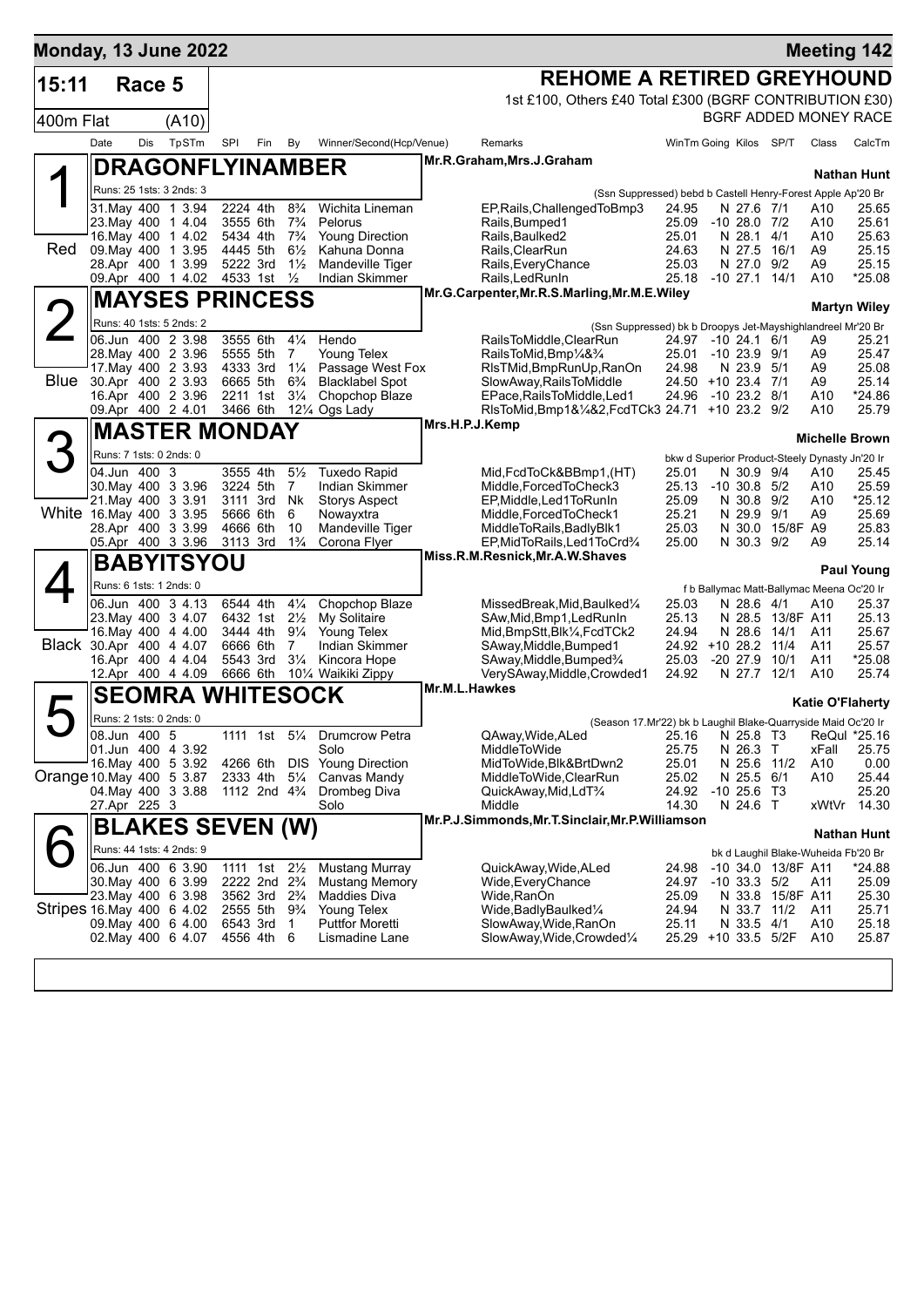| <b>Monday, 13 June 2022</b> |                                          |        |                                        |                      |                                                      |                                 |                                                               |            |                                                                 |                |                                             |                    |                | <b>Meeting 142</b>                        |
|-----------------------------|------------------------------------------|--------|----------------------------------------|----------------------|------------------------------------------------------|---------------------------------|---------------------------------------------------------------|------------|-----------------------------------------------------------------|----------------|---------------------------------------------|--------------------|----------------|-------------------------------------------|
| 15:28                       |                                          | Race 6 |                                        |                      |                                                      |                                 |                                                               |            | <b>RETIRED GREYHOUNDS LOVE SOFAS</b>                            |                |                                             |                    |                |                                           |
|                             |                                          |        |                                        |                      |                                                      |                                 |                                                               |            | 1st £130, Others £45 Total £355 (BGRF CONTRIBUTION £30)         |                |                                             |                    |                |                                           |
| 400m Flat                   |                                          |        | (A6)                                   |                      |                                                      |                                 |                                                               |            |                                                                 |                |                                             |                    |                | BGRF ADDED MONEY RACE                     |
|                             | Date                                     | Dis    | TpSTm                                  | SPI                  | Fin                                                  | By                              | Winner/Second(Hcp/Venue)                                      |            | Remarks                                                         |                | WinTm Going Kilos SP/T                      |                    | Class          | CalcTm                                    |
|                             |                                          |        | <b>JEOPARDY NEWS</b>                   |                      |                                                      |                                 |                                                               |            | Jeopardy Racing Syndicate                                       |                |                                             |                    |                | <b>Paul Young</b>                         |
|                             |                                          |        | Runs: 55 1sts: 9 2nds: 10              |                      |                                                      |                                 |                                                               |            |                                                                 |                |                                             |                    |                | bk d Laughil Blake-Pipette Fb'19 Ir       |
|                             | 30. May 400 1 4.00                       |        |                                        |                      | 4344 3rd 41/4                                        |                                 | Mickys Roofer                                                 |            | SlowAway, Rails                                                 |                | 24.83 -10 32.6 6/1                          |                    | A6             | *25.07                                    |
|                             | 05. May 400 2 3.85                       |        | 14. May 400 1 4.00                     | 4446 5th<br>2366 6th |                                                      | $8\frac{1}{2}$                  | 171/4 Kingdom Diva<br>Storys Quattro                          |            | SAway, Rails, Badly Bumped 3<br>Rails, Bmp1&1/4, FcdToCk3/4     | 24.69          | 24.41 +10 32.6 8/1<br>N 31.8                | 10/1               | A5<br>A5       | 25.89<br>25.36                            |
| Red                         | 23.Apr 400 1 3.93                        |        |                                        | 4555 5th             |                                                      |                                 | 121/2 Classic Salah                                           |            | Rails, Bumped 1& 1/4                                            |                | 24.40 +10 32.3 20/1                         |                    | A5             | 25.50                                     |
|                             | 09.Apr 400 2 3.98                        |        |                                        | 6655 5th             |                                                      | $8\frac{1}{2}$                  | Itsur Beauty                                                  |            | SlowAway, Rails, Bumped2                                        | 24.66          | N 32.4                                      | 5/1                | A4             | 25.34                                     |
|                             |                                          |        | 02.Apr 400 1 3.95                      | 4333 3rd             |                                                      | $6\frac{1}{4}$                  | Freedom Sun                                                   |            | Rails, Bumped 1& 1/4                                            |                | 24.68 +10 32.4 10/1                         |                    | A4             | 25.28                                     |
|                             |                                          |        | UNDERGROUND GIRL                       |                      |                                                      |                                 |                                                               |            | Mr.A.Heard, Mr.W.Lundie, Mr.R.I.Wightman, Mr.P.W.Young          |                |                                             |                    |                | <b>Paul Young</b>                         |
|                             |                                          |        | Runs: 28 1sts: 4 2nds: 0               |                      |                                                      |                                 |                                                               |            | (Ssn Suppressed) be b Droopy Roddick-Shrewd Clover Oc'19 Ir     |                |                                             |                    |                |                                           |
|                             | 02.Jun 400 1 3.91                        |        |                                        | 3334 4th             |                                                      | $6\frac{3}{4}$                  | <b>Bondi Bonnie</b>                                           |            | EPace, Rails, Bumped1                                           | 24.67          | N 29.2 7/1                                  |                    | A6             | 25.21                                     |
|                             | 28.Apr 400 1 3.98                        |        | 14. May 400 1 3.92                     | 4555 5th<br>4665 4th |                                                      | $8\frac{1}{4}$                  | Rough Wonder<br>10 <sup>1</sup> / <sub>4</sub> Fabulous Chloe |            | Rails, Bumped3<br>Rails, Baulked <sup>1/4</sup>                 | 24.65          | $24.51 + 10.28.8$                           | N 28.9 12/1<br>9/1 | A6<br>A6       | 25.31<br>25.42                            |
| <b>Blue</b>                 | 16.Apr 400 1 3.93                        |        |                                        | 3454 4th             |                                                      | $3\frac{3}{4}$                  | Scottish Jim                                                  |            | Rails, Bumped 1, Crowded 3                                      | 24.87          |                                             | N 29.0 8/1         | A6             | *25.17                                    |
|                             | 07.Apr 400 1 3.89                        |        |                                        | 5455 5th             |                                                      | $7\frac{1}{2}$                  | Mill Street Jet                                               |            | Rails, Bumped 1&2                                               | 25.05          | $-1029.012/1$                               |                    | A <sub>5</sub> | 25.54                                     |
|                             |                                          |        | 31. Mar 400 1 3.94                     | 5666 6th             |                                                      | $9\frac{3}{4}$                  | Sapphire Brae                                                 |            | Rails, ClearRun<br>Mrs.C.E.Williams                             | 24.60          | N 29.5                                      | 11/2               | A <sub>5</sub> | 25.36                                     |
|                             |                                          |        | <b>STRONG WIND</b>                     |                      |                                                      |                                 |                                                               |            |                                                                 |                |                                             |                    |                | <b>Katie O'Flaherty</b>                   |
| 3                           |                                          |        | Runs: 85 1sts: 15 2nds: 15             |                      |                                                      |                                 |                                                               |            |                                                                 |                |                                             |                    |                | bk d Pintos Moment-Kiln Lucielle Mr'18 Ir |
|                             | 30. May 400 3 4.01                       |        |                                        | 6666 6th             |                                                      | $7\frac{3}{4}$                  | <b>Malbay Macy</b>                                            |            | MiddleToRails, BumpedRunUp                                      | 24.82          | -10 35.6 8/1                                |                    | A6             | 25.34                                     |
|                             | 06. May 400 3 3.94                       |        | 14 May 400 3 3.93                      | 4433 4th             | 5555 5th                                             | $9\frac{3}{4}$<br>5             | Kellsboro Ozzy<br>Cirque Du Soleil                            |            | EPace, MidToRIs, Bumped1<br>MiddleToRails, ClearRun             | 24.66          | 24.73 +10 35.0 6/1                          | N 35.1 12/1        | A6<br>A6       | 25.43<br>25.23                            |
| White 28.Apr 400 3 3.84     |                                          |        |                                        |                      | 4211 1st $\frac{1}{2}$                               |                                 | Nolas Luckyseven                                              |            | EPace, MiddleToRails, Led <sup>1</sup> / <sub>2</sub>           |                | 24.85 +10 35.2 12/1                         |                    | A7             | 24.95                                     |
|                             |                                          |        | 19.Apr 400 2 4.02                      | 5566 6th             |                                                      | 8                               | Talkingtothemoon                                              |            | RailsToMiddle, Bumped1                                          |                | 24.69 +10 35.2 10/1                         |                    | A7             | 25.42                                     |
|                             |                                          |        | 09.Apr 400 3 3.87                      |                      | 1111 1st DH                                          |                                 | Aero Roddick                                                  | Mr.S.Locke | QAway, Mid To Rails, ALed                                       | 25.01          | -10 34.9 7/1                                |                    | A8             | *24.91                                    |
|                             |                                          |        | <b>MANDEVILLE BETTY</b>                |                      |                                                      |                                 |                                                               |            |                                                                 |                |                                             |                    |                | <b>Maxine Locke</b>                       |
|                             |                                          |        | Runs: 56 1sts: 8 2nds: 4               |                      |                                                      |                                 |                                                               |            | (Ssn Suppressed) be b Scolari Me Daddy-Godmother My'19 Ir       |                |                                             |                    |                |                                           |
|                             | 06.Jun 400 5 3.95                        |        |                                        | 1222 1st             | 3333 3rd 4                                           |                                 | Jets Pearl                                                    |            | Middle, Crowded1                                                | 24.83<br>25.39 | $-10$ 26.5 $7/1$<br>-10 26.2 13/8F A7       |                    | A6             | 25.05<br>25.29                            |
|                             | 30. May 400 4 3.90<br>23. May 400 4 4.01 |        |                                        | 6444 4th             |                                                      | $\frac{3}{4}$<br>$3\frac{3}{4}$ | Ayle Of Freedom<br><b>Bubbly Rockstar</b>                     |            | QAw, Mid, Bumped 1, Led Run In<br>SlowAway, Middle              | 24.72          | N 26.2 4/1                                  |                    | A7             | 25.02                                     |
| Black 17 May 400 5 3.93     |                                          |        |                                        | 2233 3rd             |                                                      | $2\frac{3}{4}$                  | Undergroundroger                                              |            | Middle, ClearRun                                                | 24.82          | N 26.1 8/1                                  |                    | A6             | 25.03                                     |
|                             | 12. May 400 3 3.88<br>29. Mar 400 5 3.93 |        |                                        | 3343 4th<br>3444 3rd |                                                      | $6\frac{1}{4}$<br>$\frac{3}{4}$ | Storys Jap<br><b>Blakes Toucan</b>                            |            | Middle, Crowded%<br>Middle, RanOn                               | 24.71<br>24.95 | N 26.4                                      | N 25.9 10/1<br>5/1 | A6<br>A4       | 25.20<br>*25.00                           |
|                             |                                          |        |                                        |                      |                                                      |                                 |                                                               |            | Mr.T.A.Westwood                                                 |                |                                             |                    |                |                                           |
|                             |                                          |        | <b>DROVERS ANN</b>                     |                      |                                                      |                                 |                                                               |            |                                                                 |                |                                             |                    |                | <b>Marlene Westwood</b>                   |
|                             |                                          |        | Runs: 74 1sts: 11 2nds: 15             |                      |                                                      |                                 |                                                               |            | (Season Unknown) bd b Kinloch Brae-Lithuanian Paula Ja'19 Ir    |                |                                             |                    |                |                                           |
|                             | 04.Jun 400 5 3.94<br>30. May 400 5 3.92  |        |                                        |                      | 3555 3rd<br>3532 2nd 11/4                            |                                 | 7½ Tober Minamino<br>Mickys Roofer                            |            | MiddleToWide,Bumped1<br>MidToWide, Chl&BmpRnIn                  |                | 24.53 +10 25.7 4/1 A6<br>24.83 -10 25.6 4/1 |                    | A6             | 25.23<br>24.83                            |
|                             | 24. May 400 5 3.93                       |        |                                        |                      | 1322 1st                                             | $1\frac{1}{2}$                  | Crypto Crash                                                  |            | QAw,MidToWide,LedRunIn                                          | 24.92          | $-20$ 25.5 $5/1$                            |                    | A7             | *24.72                                    |
| Orange 19. May 400 5 3.94   |                                          |        |                                        | 2443 3rd             |                                                      | $1\frac{1}{4}$                  | <b>Whatabout Faith</b>                                        |            | MiddleToWide,RanOn                                              | 25.08          | -10 25.4 7/4F                               |                    | A7             | 25.07                                     |
|                             |                                          |        | 14 May 400 5 3.94<br>30.Apr 400 5 3.92 | 4344 4th             | 4444 3rd 2                                           | $2\frac{3}{4}$                  | Lynnway Joyce<br>Cirque Du Soleil                             |            | MiddleToWide,ClearRun<br>MiddleToWide,BmpRunUp                  |                | 24.84 -10 25.4 4/1<br>24.80 +10 25.4 11/2   |                    | A7<br>A7       | 24.96<br>25.05                            |
|                             |                                          |        |                                        |                      |                                                      |                                 |                                                               |            | Mrs.S.J.Cooper, Mr.C.Creighton                                  |                |                                             |                    |                |                                           |
|                             |                                          |        | <b>TRAPSTYLE ROSE (W)</b>              |                      |                                                      |                                 |                                                               |            |                                                                 |                |                                             |                    |                | <b>Jean Liles</b>                         |
|                             |                                          |        | Runs: 58 1sts: 11 2nds: 8              |                      |                                                      |                                 |                                                               |            | (Ssn Suppressed) bd b Kinloch Brae-Heathlawn Robin Oc'19 Ir     |                |                                             |                    |                |                                           |
|                             | 07.Jun 400 63.91                         |        |                                        | 4565 4th             |                                                      | $7\frac{1}{2}$                  | <b>Dromulton Shadow</b><br>Bondi Bonnie                       |            | Wide,Bumped¼                                                    |                | 24.62 +20 23.3 8/1                          |                    | A6             | 25.42                                     |
|                             | 02.Jun 400 6 3.89<br>19. May 400 6 3.86  |        |                                        |                      | 2222 2nd 4<br>1124 6th 8 <sup>3</sup> / <sub>4</sub> |                                 | Jasons Pery                                                   |            | EarlyPace, Wide<br>QAway, Wide, Led To 1/4, Crd <sup>3</sup> /4 | 24.67<br>24.77 | N 23.0 9/2<br>$-1023.09/2$                  |                    | A6<br>A6       | 24.99<br>25.37                            |
| Stripes 14 May 400 6 4.00   |                                          |        |                                        | 5665 6th             |                                                      |                                 | 17% Kingdom Diva                                              |            | Wide,BmpRnUp&¾,Crd3                                             |                | 24.41 +10 23.1 11/2                         |                    | A5             | 25.93                                     |
|                             | 09. May 400 6 3.93                       |        |                                        | 4555 6th             |                                                      | $7\frac{3}{4}$                  | Scottish Jim                                                  |            | Wide, Bumped Start&1                                            | 24.78          |                                             | N 23.7 4/1         | A5             | 25.39                                     |
|                             | 03. May 400 6 3.78                       |        |                                        |                      | 1112 2nd $2\frac{1}{2}$                              |                                 | Chuck Jaeger                                                  |            | QAw, Wide, Led To 3/4, Bumped 4                                 | 24.64          |                                             | N 23.8 12/1        | A5             | *24.84                                    |
|                             |                                          |        |                                        |                      |                                                      |                                 |                                                               |            |                                                                 |                |                                             |                    |                |                                           |
|                             |                                          |        |                                        |                      |                                                      |                                 |                                                               |            |                                                                 |                |                                             |                    |                |                                           |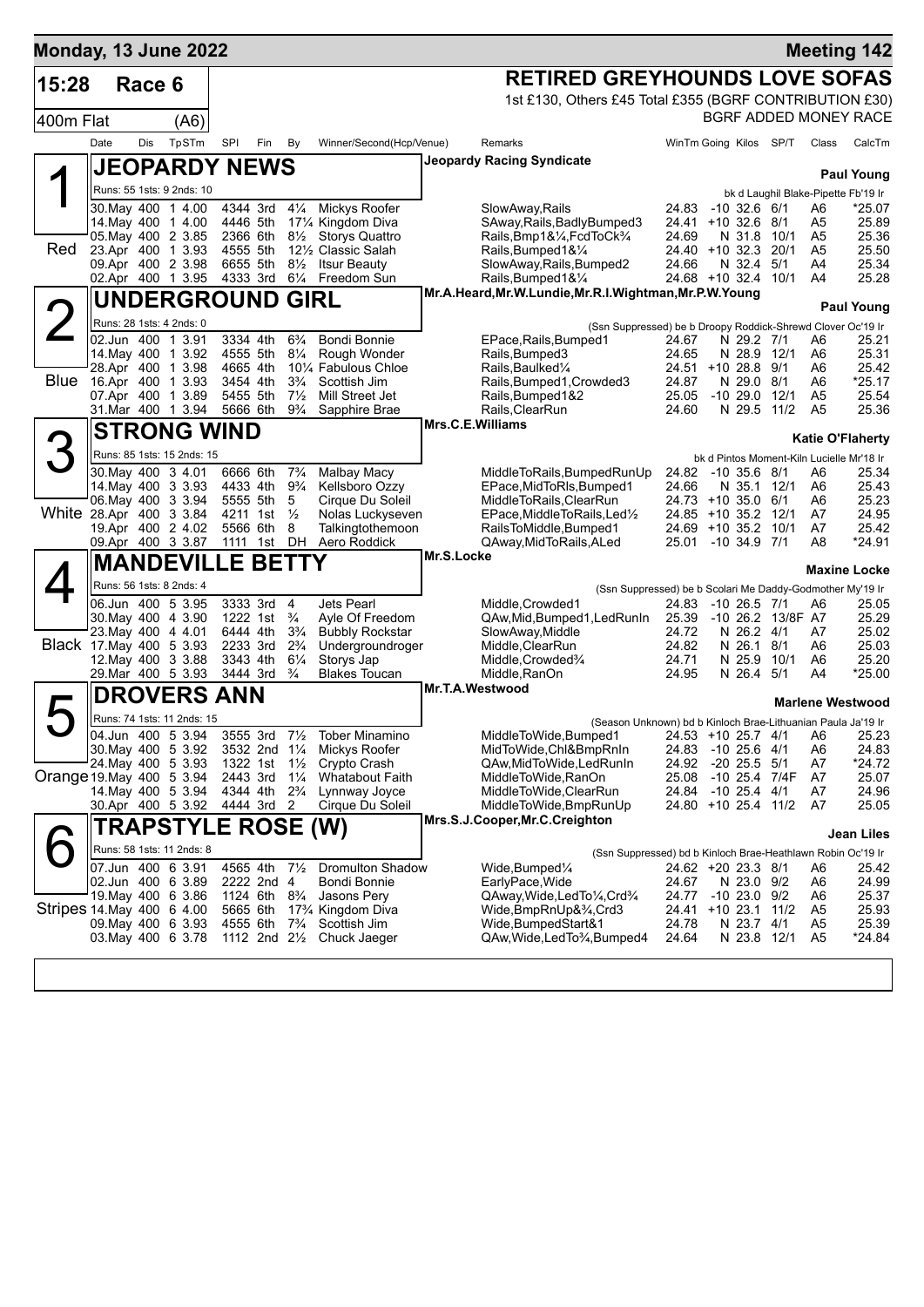| ROMFORD GREYHOUND STADIUM SUPPORTS THE NHS<br>15:48<br>Race 7<br>1st £140, Others £50 Total £390 (BGRF CONTRIBUTION £30)<br>BGRF ADDED MONEY RACE<br>400m Flat<br>(A4)<br>TpSTm<br>Winner/Second(Hcp/Venue)<br>Date<br>Dis<br>SPI<br>By<br>WinTm Going Kilos SP/T<br>CalcTm<br>Fin<br>Remarks<br>Class<br>Mr.E.T.M.Freshwater<br>JET STREAM CHARM<br><b>Katie O'Flaherty</b><br>Runs: 1 1sts: 0 2nds: 0<br>wbk d Droopys Sydney-Jet Stream Dame Ap'20 Ir<br>07.Jun 400 2 3.88<br>6111 3rd<br>Nk<br>Droopys Cloud<br>24.62 +10 33.4 11/8F A4<br>SAway, RIs, Led 1 To Run In<br>24.75<br>$*24.64$<br>01.Jun 400 1 3.78<br>1111 1st<br>$4\frac{1}{2}$<br>Altesse Ruby<br>QAway, Rails, ALed<br>24.64<br>N 33.2 T3<br>26. May 400 1 3.85<br>1111 1st 2 <sup>3</sup> / <sub>4</sub><br>Stella Bella<br>N 33.0 T3<br>QAway, Rails, Always Led<br>24.92<br>24.92<br>Red<br>18. May 400 3 3.98<br>Solo<br><b>MiddleToRails</b><br>25.24<br>N 32.8 T<br>25.24<br>17.Apr 525 4<br>$-20, 33.6$<br>29.93<br>16<br>(Ennsc)<br>(IrishRace)<br>28.98<br>6th<br>01.Apr 525 2<br>29.16<br>2nd $\frac{1}{2}$<br>(Shelb)<br>(IrishRace)<br>29.13<br>N 33.1<br><b>The Likely Syndicate</b><br><b>LIKELY ROO</b><br><b>Gemma Evans</b><br>Runs: 25 1sts: 5 2nds: 7<br>(Season 13.Jn'21) bk b Laughil Blake-Mrs Roo Nv'19 Ir<br>04.Jun 400 2 3.84<br>1122 1st 21/ <sub>2</sub><br>Racenight Bobby<br>QAway, Rails, Bumped 1, Led <sup>1</sup> / <sub>2</sub><br>24.67 +10 27.2 10/3<br>A <sub>5</sub><br>$*24.77$<br>23. May 400 2 3.90<br>3433 2nd 2<br>Lady Robyn<br>Rails, Crowded 1/4, Fcd TCk3<br>24.73<br>N 27.2 7/1<br>A <sub>5</sub><br>24.89<br>09. May 400 2 3.93<br>N 27.3 5/2J<br>3666 5th<br>$7\frac{1}{2}$<br>Scottish Jim<br>Rails, Bumped1<br>24.78<br>A <sub>5</sub><br>25.38<br>Blue 04 May 400 2 4.00<br>2333 3rd<br>$8\frac{3}{4}$<br>Droopys Delia<br>Rails, Every Chance<br>24.43<br>$-10, 27.5$<br>Т3<br>xLame 25.03<br>05.Apr 400 3 3.95<br>$-10$ 27.5<br>11/4<br>6666 6th<br>15<br>Finleys Joshua<br>Rails, BmpRnUp, Checked1<br>24.63<br>A <sub>5</sub><br>25.73<br>30. Mar 400 2 3.92<br><b>RailsToMiddle</b><br>25.20<br>Solo<br>25.20<br>N 27.4 T<br>Mr.B.J.Jenkins<br><b>ROUGH RUBI</b><br><b>Paul Young</b><br>Runs: 68 1sts: 15 2nds: 13<br>(Ssn Suppressed) bk b Droopys Jet-Rough Dilemma Sp'18 Ir<br>02.Jun 400 3 3.84<br>1222 2nd 2<br>Droopys Gambler<br>QAway, MidToRIs, Bmp1/4RnOn<br>24.43<br>N 25.9 4/1<br>$*24.59$<br>A3<br>14. May 400 3 3.94<br>5442 2nd 31/2<br>Watsons Lane<br>MidToRIs, Bumped 1& 3/4<br>24.58<br>N 26.2 4/1<br>A <sub>3</sub><br>24.86<br>05. May 400 3 3.90<br>4666 6th<br>$8\frac{1}{4}$<br><b>Hawthorn Best</b><br>MidToRIs, Bmp1, BBmp1/4<br>24.46<br>N 26.3 7/1<br>A3<br>25.12<br>White 26.Apr 400 3 3.91<br>5443 3rd<br>$1\frac{3}{4}$<br><b>Blackgirl Shek</b><br>MiddleToRails, Bumped1&2<br>24.63 +10 26.3 9/4F<br>A3<br>24.87<br>101⁄4 Drovers Willow<br>18.Apr 400 3 3.89<br>4666 4th<br>MiddleToRails, Bumped1<br>24.35<br>N 26.1<br>9/4J<br>A <sub>2</sub><br>25.17<br>24.70<br>09.Apr 400 3 3.90<br>5333 3rd<br>$4\frac{3}{4}$<br>Deelish Belle<br>MidToRails, BmpRunUp&1&2<br>24.42 -10 26.4<br>11/2<br>A <sub>2</sub><br>Mrs.S.A.Burgoine<br>GARNACANTY TWIST<br><b>Marlene Westwood</b><br>Runs: 30 1sts: 8 2nds: 6<br>bk d Secreto-Sunset Jolly Oc'19 Ir<br>06.Jun 400 3 3.96<br>3222 1st<br>$\overline{1}$<br>Quanstown Pal<br>Middle, Led Run In<br>-10 31.4 2/1F A5<br>24.96<br>24.86<br>$3\frac{1}{4}$<br>30. May 400 3 3.98<br>6564 4th<br>Geelo Saffron<br>SlowAway, Middle, Bumped1<br>24.75<br>$-10$ 31.2 $5/1$<br>A4<br>24.91<br>24. May 400 4 4.01<br>$4\frac{1}{4}$<br>MsdBreak, FcdTCk2, Crowded3/4 24.69<br>25.03<br>6665 4th<br>Sunshine Gem<br>N 31.5 2/1F<br>A4<br>Black 14 May 400 4 4.00<br>6666 6th<br>$8\frac{1}{4}$<br>SAw, Middle, Badly Bmp1<br>24.51 +10 31.7 6/4F<br>A4<br>25.27<br><b>Playtime Girl</b><br>07 May 400 4 3.91<br>4333 2nd 2<br><b>Storys Girl</b><br>Middle, BmpRunUp, RanOn<br>24.41 +10 31.4 5/2J<br>A4<br>24.68<br>Middle, Led3<br>02. May 400 3 3.96<br>4221 1st 5 <sup>3</sup> / <sub>4</sub><br>Undergroundroger<br>24.51<br>N 31.7 1/1F<br>A6<br>*24.51<br>Mr.R.O.Murdie<br><b>HAZELWOOD ALARM (W)</b><br><b>David Mullins</b><br>Runs: 58 1sts: 10 2nds: 10<br>(Ssn Suppressed) bk b Farloe Blitz-Shirocco Star Au'18 Ir<br>08.Jun 400 6 3.89<br>Solo<br>Wide<br>24.80 N 26.7 T ReQul 24.80<br>01.Jun 400 6<br>(NoTrial)<br>N 26.7 T3<br>xLame<br>01.Apr 400 6 3.77<br>N 26.1<br>A <sub>3</sub><br>1112 2nd $1\frac{1}{2}$<br>Teabov Jet<br>QuickAway, Wide, LedTo3<br>24.51<br>9/4<br>24.63<br>Orange 28.Mar 400 6 3.89<br>$-10, 26.1$<br>A <sub>3</sub><br>6332 2nd 1 <sup>3</sup> / <sub>4</sub><br><b>Fabulous Demand</b><br>Wide,RanOn<br>24.47<br>10/3<br>*24.51<br>24.Mar 400 6 3.84<br>24.26<br>A3<br>24.74<br>1344 4th<br>6<br>Kilara Sapphire<br>QuickAway, Wide<br>N 26.4<br>5/2<br>19. Mar 400 6 3.79<br>Pro Glider<br>$-10$ 26.7 $5/4F$<br>24.49<br>1111 1st 2<br>QAw, Wide, ALed, Bmp <sup>1</sup> / <sub>2</sub><br>24.59<br>A4<br>Mrs.J.F.Nichols<br><b>TEEJAYS RONNIE (W)</b><br><b>Paul Young</b><br>Runs: 16 1sts: 4 2nds: 3<br>bd d Ballymac Best-Flat White Sp'19 Ir<br>06.Jun 400 6 3.93<br>3232 2nd 3<br>Cong Free<br>Wide, RanOn<br>24.55<br>-10 31.4 5/2J<br>A4<br>24.69<br>1111 1st 1 <sup>3</sup> / <sub>4</sub><br>02.Jun 400 6 3.81<br>Lisselton Jet<br>QAway, Wide, Always Led<br>24.57<br>N 31.6 7/4F<br>A5<br>24.57<br>26. May 400 5 3.90<br>2111 2nd 1<br>Drombeg Diva<br>BmpStt,Bmp&Led1ToRnIn<br>24.77<br>N 31.6 7/2<br>A5<br>24.85<br>Stripes 21. May 400 5 3.92<br>4222 2nd 2<br>Lift The Roof<br>Wide, Every Chance<br>24.90<br>$-10$ 31.5 $10/3$<br>A5<br>24.96<br>25.04<br>14. May 400 6 3.85<br>5335 5th $4\frac{1}{4}$<br>Kaya Palazzo<br>Wide,ClearRun<br>24.60 +10 31.1 6/4F<br>A5<br>09.Apr 400 6 3.67<br>1111 1st<br>$3\frac{3}{4}$<br><b>Brickfield Rebel</b><br>QAway, Wide, ALed<br>24.58<br>-10 30.8 6/4F<br>A8<br>*24.48 | Monday, 13 June 2022 |  |  |  |  |  |  | <b>Meeting 142</b> |  |
|------------------------------------------------------------------------------------------------------------------------------------------------------------------------------------------------------------------------------------------------------------------------------------------------------------------------------------------------------------------------------------------------------------------------------------------------------------------------------------------------------------------------------------------------------------------------------------------------------------------------------------------------------------------------------------------------------------------------------------------------------------------------------------------------------------------------------------------------------------------------------------------------------------------------------------------------------------------------------------------------------------------------------------------------------------------------------------------------------------------------------------------------------------------------------------------------------------------------------------------------------------------------------------------------------------------------------------------------------------------------------------------------------------------------------------------------------------------------------------------------------------------------------------------------------------------------------------------------------------------------------------------------------------------------------------------------------------------------------------------------------------------------------------------------------------------------------------------------------------------------------------------------------------------------------------------------------------------------------------------------------------------------------------------------------------------------------------------------------------------------------------------------------------------------------------------------------------------------------------------------------------------------------------------------------------------------------------------------------------------------------------------------------------------------------------------------------------------------------------------------------------------------------------------------------------------------------------------------------------------------------------------------------------------------------------------------------------------------------------------------------------------------------------------------------------------------------------------------------------------------------------------------------------------------------------------------------------------------------------------------------------------------------------------------------------------------------------------------------------------------------------------------------------------------------------------------------------------------------------------------------------------------------------------------------------------------------------------------------------------------------------------------------------------------------------------------------------------------------------------------------------------------------------------------------------------------------------------------------------------------------------------------------------------------------------------------------------------------------------------------------------------------------------------------------------------------------------------------------------------------------------------------------------------------------------------------------------------------------------------------------------------------------------------------------------------------------------------------------------------------------------------------------------------------------------------------------------------------------------------------------------------------------------------------------------------------------------------------------------------------------------------------------------------------------------------------------------------------------------------------------------------------------------------------------------------------------------------------------------------------------------------------------------------------------------------------------------------------------------------------------------------------------------------------------------------------------------------------------------------------------------------------------------------------------------------------------------------------------------------------------------------------------------------------------------------------------------------------------------------------------------------------------------------------------------------------------------------------------------------------------------------------------------------------------------------------------------------------------------------------------------------------------------------------------------------------------------------------------------------------------------------------------------------------------------------------------------------------------------------------------------------------------------------------------------------------------------------------------------------------------------------------------------------------------------------------------------------------------------------------------------------------------------------------------------------------------------------------------------------|----------------------|--|--|--|--|--|--|--------------------|--|
|                                                                                                                                                                                                                                                                                                                                                                                                                                                                                                                                                                                                                                                                                                                                                                                                                                                                                                                                                                                                                                                                                                                                                                                                                                                                                                                                                                                                                                                                                                                                                                                                                                                                                                                                                                                                                                                                                                                                                                                                                                                                                                                                                                                                                                                                                                                                                                                                                                                                                                                                                                                                                                                                                                                                                                                                                                                                                                                                                                                                                                                                                                                                                                                                                                                                                                                                                                                                                                                                                                                                                                                                                                                                                                                                                                                                                                                                                                                                                                                                                                                                                                                                                                                                                                                                                                                                                                                                                                                                                                                                                                                                                                                                                                                                                                                                                                                                                                                                                                                                                                                                                                                                                                                                                                                                                                                                                                                                                                                                                                                                                                                                                                                                                                                                                                                                                                                                                                                                                                                          |                      |  |  |  |  |  |  |                    |  |
|                                                                                                                                                                                                                                                                                                                                                                                                                                                                                                                                                                                                                                                                                                                                                                                                                                                                                                                                                                                                                                                                                                                                                                                                                                                                                                                                                                                                                                                                                                                                                                                                                                                                                                                                                                                                                                                                                                                                                                                                                                                                                                                                                                                                                                                                                                                                                                                                                                                                                                                                                                                                                                                                                                                                                                                                                                                                                                                                                                                                                                                                                                                                                                                                                                                                                                                                                                                                                                                                                                                                                                                                                                                                                                                                                                                                                                                                                                                                                                                                                                                                                                                                                                                                                                                                                                                                                                                                                                                                                                                                                                                                                                                                                                                                                                                                                                                                                                                                                                                                                                                                                                                                                                                                                                                                                                                                                                                                                                                                                                                                                                                                                                                                                                                                                                                                                                                                                                                                                                                          |                      |  |  |  |  |  |  |                    |  |
|                                                                                                                                                                                                                                                                                                                                                                                                                                                                                                                                                                                                                                                                                                                                                                                                                                                                                                                                                                                                                                                                                                                                                                                                                                                                                                                                                                                                                                                                                                                                                                                                                                                                                                                                                                                                                                                                                                                                                                                                                                                                                                                                                                                                                                                                                                                                                                                                                                                                                                                                                                                                                                                                                                                                                                                                                                                                                                                                                                                                                                                                                                                                                                                                                                                                                                                                                                                                                                                                                                                                                                                                                                                                                                                                                                                                                                                                                                                                                                                                                                                                                                                                                                                                                                                                                                                                                                                                                                                                                                                                                                                                                                                                                                                                                                                                                                                                                                                                                                                                                                                                                                                                                                                                                                                                                                                                                                                                                                                                                                                                                                                                                                                                                                                                                                                                                                                                                                                                                                                          |                      |  |  |  |  |  |  |                    |  |
|                                                                                                                                                                                                                                                                                                                                                                                                                                                                                                                                                                                                                                                                                                                                                                                                                                                                                                                                                                                                                                                                                                                                                                                                                                                                                                                                                                                                                                                                                                                                                                                                                                                                                                                                                                                                                                                                                                                                                                                                                                                                                                                                                                                                                                                                                                                                                                                                                                                                                                                                                                                                                                                                                                                                                                                                                                                                                                                                                                                                                                                                                                                                                                                                                                                                                                                                                                                                                                                                                                                                                                                                                                                                                                                                                                                                                                                                                                                                                                                                                                                                                                                                                                                                                                                                                                                                                                                                                                                                                                                                                                                                                                                                                                                                                                                                                                                                                                                                                                                                                                                                                                                                                                                                                                                                                                                                                                                                                                                                                                                                                                                                                                                                                                                                                                                                                                                                                                                                                                                          |                      |  |  |  |  |  |  |                    |  |
|                                                                                                                                                                                                                                                                                                                                                                                                                                                                                                                                                                                                                                                                                                                                                                                                                                                                                                                                                                                                                                                                                                                                                                                                                                                                                                                                                                                                                                                                                                                                                                                                                                                                                                                                                                                                                                                                                                                                                                                                                                                                                                                                                                                                                                                                                                                                                                                                                                                                                                                                                                                                                                                                                                                                                                                                                                                                                                                                                                                                                                                                                                                                                                                                                                                                                                                                                                                                                                                                                                                                                                                                                                                                                                                                                                                                                                                                                                                                                                                                                                                                                                                                                                                                                                                                                                                                                                                                                                                                                                                                                                                                                                                                                                                                                                                                                                                                                                                                                                                                                                                                                                                                                                                                                                                                                                                                                                                                                                                                                                                                                                                                                                                                                                                                                                                                                                                                                                                                                                                          |                      |  |  |  |  |  |  |                    |  |
|                                                                                                                                                                                                                                                                                                                                                                                                                                                                                                                                                                                                                                                                                                                                                                                                                                                                                                                                                                                                                                                                                                                                                                                                                                                                                                                                                                                                                                                                                                                                                                                                                                                                                                                                                                                                                                                                                                                                                                                                                                                                                                                                                                                                                                                                                                                                                                                                                                                                                                                                                                                                                                                                                                                                                                                                                                                                                                                                                                                                                                                                                                                                                                                                                                                                                                                                                                                                                                                                                                                                                                                                                                                                                                                                                                                                                                                                                                                                                                                                                                                                                                                                                                                                                                                                                                                                                                                                                                                                                                                                                                                                                                                                                                                                                                                                                                                                                                                                                                                                                                                                                                                                                                                                                                                                                                                                                                                                                                                                                                                                                                                                                                                                                                                                                                                                                                                                                                                                                                                          |                      |  |  |  |  |  |  |                    |  |
|                                                                                                                                                                                                                                                                                                                                                                                                                                                                                                                                                                                                                                                                                                                                                                                                                                                                                                                                                                                                                                                                                                                                                                                                                                                                                                                                                                                                                                                                                                                                                                                                                                                                                                                                                                                                                                                                                                                                                                                                                                                                                                                                                                                                                                                                                                                                                                                                                                                                                                                                                                                                                                                                                                                                                                                                                                                                                                                                                                                                                                                                                                                                                                                                                                                                                                                                                                                                                                                                                                                                                                                                                                                                                                                                                                                                                                                                                                                                                                                                                                                                                                                                                                                                                                                                                                                                                                                                                                                                                                                                                                                                                                                                                                                                                                                                                                                                                                                                                                                                                                                                                                                                                                                                                                                                                                                                                                                                                                                                                                                                                                                                                                                                                                                                                                                                                                                                                                                                                                                          |                      |  |  |  |  |  |  |                    |  |
|                                                                                                                                                                                                                                                                                                                                                                                                                                                                                                                                                                                                                                                                                                                                                                                                                                                                                                                                                                                                                                                                                                                                                                                                                                                                                                                                                                                                                                                                                                                                                                                                                                                                                                                                                                                                                                                                                                                                                                                                                                                                                                                                                                                                                                                                                                                                                                                                                                                                                                                                                                                                                                                                                                                                                                                                                                                                                                                                                                                                                                                                                                                                                                                                                                                                                                                                                                                                                                                                                                                                                                                                                                                                                                                                                                                                                                                                                                                                                                                                                                                                                                                                                                                                                                                                                                                                                                                                                                                                                                                                                                                                                                                                                                                                                                                                                                                                                                                                                                                                                                                                                                                                                                                                                                                                                                                                                                                                                                                                                                                                                                                                                                                                                                                                                                                                                                                                                                                                                                                          |                      |  |  |  |  |  |  |                    |  |
|                                                                                                                                                                                                                                                                                                                                                                                                                                                                                                                                                                                                                                                                                                                                                                                                                                                                                                                                                                                                                                                                                                                                                                                                                                                                                                                                                                                                                                                                                                                                                                                                                                                                                                                                                                                                                                                                                                                                                                                                                                                                                                                                                                                                                                                                                                                                                                                                                                                                                                                                                                                                                                                                                                                                                                                                                                                                                                                                                                                                                                                                                                                                                                                                                                                                                                                                                                                                                                                                                                                                                                                                                                                                                                                                                                                                                                                                                                                                                                                                                                                                                                                                                                                                                                                                                                                                                                                                                                                                                                                                                                                                                                                                                                                                                                                                                                                                                                                                                                                                                                                                                                                                                                                                                                                                                                                                                                                                                                                                                                                                                                                                                                                                                                                                                                                                                                                                                                                                                                                          |                      |  |  |  |  |  |  |                    |  |
|                                                                                                                                                                                                                                                                                                                                                                                                                                                                                                                                                                                                                                                                                                                                                                                                                                                                                                                                                                                                                                                                                                                                                                                                                                                                                                                                                                                                                                                                                                                                                                                                                                                                                                                                                                                                                                                                                                                                                                                                                                                                                                                                                                                                                                                                                                                                                                                                                                                                                                                                                                                                                                                                                                                                                                                                                                                                                                                                                                                                                                                                                                                                                                                                                                                                                                                                                                                                                                                                                                                                                                                                                                                                                                                                                                                                                                                                                                                                                                                                                                                                                                                                                                                                                                                                                                                                                                                                                                                                                                                                                                                                                                                                                                                                                                                                                                                                                                                                                                                                                                                                                                                                                                                                                                                                                                                                                                                                                                                                                                                                                                                                                                                                                                                                                                                                                                                                                                                                                                                          |                      |  |  |  |  |  |  |                    |  |
|                                                                                                                                                                                                                                                                                                                                                                                                                                                                                                                                                                                                                                                                                                                                                                                                                                                                                                                                                                                                                                                                                                                                                                                                                                                                                                                                                                                                                                                                                                                                                                                                                                                                                                                                                                                                                                                                                                                                                                                                                                                                                                                                                                                                                                                                                                                                                                                                                                                                                                                                                                                                                                                                                                                                                                                                                                                                                                                                                                                                                                                                                                                                                                                                                                                                                                                                                                                                                                                                                                                                                                                                                                                                                                                                                                                                                                                                                                                                                                                                                                                                                                                                                                                                                                                                                                                                                                                                                                                                                                                                                                                                                                                                                                                                                                                                                                                                                                                                                                                                                                                                                                                                                                                                                                                                                                                                                                                                                                                                                                                                                                                                                                                                                                                                                                                                                                                                                                                                                                                          |                      |  |  |  |  |  |  |                    |  |
|                                                                                                                                                                                                                                                                                                                                                                                                                                                                                                                                                                                                                                                                                                                                                                                                                                                                                                                                                                                                                                                                                                                                                                                                                                                                                                                                                                                                                                                                                                                                                                                                                                                                                                                                                                                                                                                                                                                                                                                                                                                                                                                                                                                                                                                                                                                                                                                                                                                                                                                                                                                                                                                                                                                                                                                                                                                                                                                                                                                                                                                                                                                                                                                                                                                                                                                                                                                                                                                                                                                                                                                                                                                                                                                                                                                                                                                                                                                                                                                                                                                                                                                                                                                                                                                                                                                                                                                                                                                                                                                                                                                                                                                                                                                                                                                                                                                                                                                                                                                                                                                                                                                                                                                                                                                                                                                                                                                                                                                                                                                                                                                                                                                                                                                                                                                                                                                                                                                                                                                          |                      |  |  |  |  |  |  |                    |  |
|                                                                                                                                                                                                                                                                                                                                                                                                                                                                                                                                                                                                                                                                                                                                                                                                                                                                                                                                                                                                                                                                                                                                                                                                                                                                                                                                                                                                                                                                                                                                                                                                                                                                                                                                                                                                                                                                                                                                                                                                                                                                                                                                                                                                                                                                                                                                                                                                                                                                                                                                                                                                                                                                                                                                                                                                                                                                                                                                                                                                                                                                                                                                                                                                                                                                                                                                                                                                                                                                                                                                                                                                                                                                                                                                                                                                                                                                                                                                                                                                                                                                                                                                                                                                                                                                                                                                                                                                                                                                                                                                                                                                                                                                                                                                                                                                                                                                                                                                                                                                                                                                                                                                                                                                                                                                                                                                                                                                                                                                                                                                                                                                                                                                                                                                                                                                                                                                                                                                                                                          |                      |  |  |  |  |  |  |                    |  |
|                                                                                                                                                                                                                                                                                                                                                                                                                                                                                                                                                                                                                                                                                                                                                                                                                                                                                                                                                                                                                                                                                                                                                                                                                                                                                                                                                                                                                                                                                                                                                                                                                                                                                                                                                                                                                                                                                                                                                                                                                                                                                                                                                                                                                                                                                                                                                                                                                                                                                                                                                                                                                                                                                                                                                                                                                                                                                                                                                                                                                                                                                                                                                                                                                                                                                                                                                                                                                                                                                                                                                                                                                                                                                                                                                                                                                                                                                                                                                                                                                                                                                                                                                                                                                                                                                                                                                                                                                                                                                                                                                                                                                                                                                                                                                                                                                                                                                                                                                                                                                                                                                                                                                                                                                                                                                                                                                                                                                                                                                                                                                                                                                                                                                                                                                                                                                                                                                                                                                                                          |                      |  |  |  |  |  |  |                    |  |
|                                                                                                                                                                                                                                                                                                                                                                                                                                                                                                                                                                                                                                                                                                                                                                                                                                                                                                                                                                                                                                                                                                                                                                                                                                                                                                                                                                                                                                                                                                                                                                                                                                                                                                                                                                                                                                                                                                                                                                                                                                                                                                                                                                                                                                                                                                                                                                                                                                                                                                                                                                                                                                                                                                                                                                                                                                                                                                                                                                                                                                                                                                                                                                                                                                                                                                                                                                                                                                                                                                                                                                                                                                                                                                                                                                                                                                                                                                                                                                                                                                                                                                                                                                                                                                                                                                                                                                                                                                                                                                                                                                                                                                                                                                                                                                                                                                                                                                                                                                                                                                                                                                                                                                                                                                                                                                                                                                                                                                                                                                                                                                                                                                                                                                                                                                                                                                                                                                                                                                                          |                      |  |  |  |  |  |  |                    |  |
|                                                                                                                                                                                                                                                                                                                                                                                                                                                                                                                                                                                                                                                                                                                                                                                                                                                                                                                                                                                                                                                                                                                                                                                                                                                                                                                                                                                                                                                                                                                                                                                                                                                                                                                                                                                                                                                                                                                                                                                                                                                                                                                                                                                                                                                                                                                                                                                                                                                                                                                                                                                                                                                                                                                                                                                                                                                                                                                                                                                                                                                                                                                                                                                                                                                                                                                                                                                                                                                                                                                                                                                                                                                                                                                                                                                                                                                                                                                                                                                                                                                                                                                                                                                                                                                                                                                                                                                                                                                                                                                                                                                                                                                                                                                                                                                                                                                                                                                                                                                                                                                                                                                                                                                                                                                                                                                                                                                                                                                                                                                                                                                                                                                                                                                                                                                                                                                                                                                                                                                          |                      |  |  |  |  |  |  |                    |  |
|                                                                                                                                                                                                                                                                                                                                                                                                                                                                                                                                                                                                                                                                                                                                                                                                                                                                                                                                                                                                                                                                                                                                                                                                                                                                                                                                                                                                                                                                                                                                                                                                                                                                                                                                                                                                                                                                                                                                                                                                                                                                                                                                                                                                                                                                                                                                                                                                                                                                                                                                                                                                                                                                                                                                                                                                                                                                                                                                                                                                                                                                                                                                                                                                                                                                                                                                                                                                                                                                                                                                                                                                                                                                                                                                                                                                                                                                                                                                                                                                                                                                                                                                                                                                                                                                                                                                                                                                                                                                                                                                                                                                                                                                                                                                                                                                                                                                                                                                                                                                                                                                                                                                                                                                                                                                                                                                                                                                                                                                                                                                                                                                                                                                                                                                                                                                                                                                                                                                                                                          |                      |  |  |  |  |  |  |                    |  |
|                                                                                                                                                                                                                                                                                                                                                                                                                                                                                                                                                                                                                                                                                                                                                                                                                                                                                                                                                                                                                                                                                                                                                                                                                                                                                                                                                                                                                                                                                                                                                                                                                                                                                                                                                                                                                                                                                                                                                                                                                                                                                                                                                                                                                                                                                                                                                                                                                                                                                                                                                                                                                                                                                                                                                                                                                                                                                                                                                                                                                                                                                                                                                                                                                                                                                                                                                                                                                                                                                                                                                                                                                                                                                                                                                                                                                                                                                                                                                                                                                                                                                                                                                                                                                                                                                                                                                                                                                                                                                                                                                                                                                                                                                                                                                                                                                                                                                                                                                                                                                                                                                                                                                                                                                                                                                                                                                                                                                                                                                                                                                                                                                                                                                                                                                                                                                                                                                                                                                                                          |                      |  |  |  |  |  |  |                    |  |
|                                                                                                                                                                                                                                                                                                                                                                                                                                                                                                                                                                                                                                                                                                                                                                                                                                                                                                                                                                                                                                                                                                                                                                                                                                                                                                                                                                                                                                                                                                                                                                                                                                                                                                                                                                                                                                                                                                                                                                                                                                                                                                                                                                                                                                                                                                                                                                                                                                                                                                                                                                                                                                                                                                                                                                                                                                                                                                                                                                                                                                                                                                                                                                                                                                                                                                                                                                                                                                                                                                                                                                                                                                                                                                                                                                                                                                                                                                                                                                                                                                                                                                                                                                                                                                                                                                                                                                                                                                                                                                                                                                                                                                                                                                                                                                                                                                                                                                                                                                                                                                                                                                                                                                                                                                                                                                                                                                                                                                                                                                                                                                                                                                                                                                                                                                                                                                                                                                                                                                                          |                      |  |  |  |  |  |  |                    |  |
|                                                                                                                                                                                                                                                                                                                                                                                                                                                                                                                                                                                                                                                                                                                                                                                                                                                                                                                                                                                                                                                                                                                                                                                                                                                                                                                                                                                                                                                                                                                                                                                                                                                                                                                                                                                                                                                                                                                                                                                                                                                                                                                                                                                                                                                                                                                                                                                                                                                                                                                                                                                                                                                                                                                                                                                                                                                                                                                                                                                                                                                                                                                                                                                                                                                                                                                                                                                                                                                                                                                                                                                                                                                                                                                                                                                                                                                                                                                                                                                                                                                                                                                                                                                                                                                                                                                                                                                                                                                                                                                                                                                                                                                                                                                                                                                                                                                                                                                                                                                                                                                                                                                                                                                                                                                                                                                                                                                                                                                                                                                                                                                                                                                                                                                                                                                                                                                                                                                                                                                          |                      |  |  |  |  |  |  |                    |  |
|                                                                                                                                                                                                                                                                                                                                                                                                                                                                                                                                                                                                                                                                                                                                                                                                                                                                                                                                                                                                                                                                                                                                                                                                                                                                                                                                                                                                                                                                                                                                                                                                                                                                                                                                                                                                                                                                                                                                                                                                                                                                                                                                                                                                                                                                                                                                                                                                                                                                                                                                                                                                                                                                                                                                                                                                                                                                                                                                                                                                                                                                                                                                                                                                                                                                                                                                                                                                                                                                                                                                                                                                                                                                                                                                                                                                                                                                                                                                                                                                                                                                                                                                                                                                                                                                                                                                                                                                                                                                                                                                                                                                                                                                                                                                                                                                                                                                                                                                                                                                                                                                                                                                                                                                                                                                                                                                                                                                                                                                                                                                                                                                                                                                                                                                                                                                                                                                                                                                                                                          |                      |  |  |  |  |  |  |                    |  |
|                                                                                                                                                                                                                                                                                                                                                                                                                                                                                                                                                                                                                                                                                                                                                                                                                                                                                                                                                                                                                                                                                                                                                                                                                                                                                                                                                                                                                                                                                                                                                                                                                                                                                                                                                                                                                                                                                                                                                                                                                                                                                                                                                                                                                                                                                                                                                                                                                                                                                                                                                                                                                                                                                                                                                                                                                                                                                                                                                                                                                                                                                                                                                                                                                                                                                                                                                                                                                                                                                                                                                                                                                                                                                                                                                                                                                                                                                                                                                                                                                                                                                                                                                                                                                                                                                                                                                                                                                                                                                                                                                                                                                                                                                                                                                                                                                                                                                                                                                                                                                                                                                                                                                                                                                                                                                                                                                                                                                                                                                                                                                                                                                                                                                                                                                                                                                                                                                                                                                                                          |                      |  |  |  |  |  |  |                    |  |
|                                                                                                                                                                                                                                                                                                                                                                                                                                                                                                                                                                                                                                                                                                                                                                                                                                                                                                                                                                                                                                                                                                                                                                                                                                                                                                                                                                                                                                                                                                                                                                                                                                                                                                                                                                                                                                                                                                                                                                                                                                                                                                                                                                                                                                                                                                                                                                                                                                                                                                                                                                                                                                                                                                                                                                                                                                                                                                                                                                                                                                                                                                                                                                                                                                                                                                                                                                                                                                                                                                                                                                                                                                                                                                                                                                                                                                                                                                                                                                                                                                                                                                                                                                                                                                                                                                                                                                                                                                                                                                                                                                                                                                                                                                                                                                                                                                                                                                                                                                                                                                                                                                                                                                                                                                                                                                                                                                                                                                                                                                                                                                                                                                                                                                                                                                                                                                                                                                                                                                                          |                      |  |  |  |  |  |  |                    |  |
|                                                                                                                                                                                                                                                                                                                                                                                                                                                                                                                                                                                                                                                                                                                                                                                                                                                                                                                                                                                                                                                                                                                                                                                                                                                                                                                                                                                                                                                                                                                                                                                                                                                                                                                                                                                                                                                                                                                                                                                                                                                                                                                                                                                                                                                                                                                                                                                                                                                                                                                                                                                                                                                                                                                                                                                                                                                                                                                                                                                                                                                                                                                                                                                                                                                                                                                                                                                                                                                                                                                                                                                                                                                                                                                                                                                                                                                                                                                                                                                                                                                                                                                                                                                                                                                                                                                                                                                                                                                                                                                                                                                                                                                                                                                                                                                                                                                                                                                                                                                                                                                                                                                                                                                                                                                                                                                                                                                                                                                                                                                                                                                                                                                                                                                                                                                                                                                                                                                                                                                          |                      |  |  |  |  |  |  |                    |  |
|                                                                                                                                                                                                                                                                                                                                                                                                                                                                                                                                                                                                                                                                                                                                                                                                                                                                                                                                                                                                                                                                                                                                                                                                                                                                                                                                                                                                                                                                                                                                                                                                                                                                                                                                                                                                                                                                                                                                                                                                                                                                                                                                                                                                                                                                                                                                                                                                                                                                                                                                                                                                                                                                                                                                                                                                                                                                                                                                                                                                                                                                                                                                                                                                                                                                                                                                                                                                                                                                                                                                                                                                                                                                                                                                                                                                                                                                                                                                                                                                                                                                                                                                                                                                                                                                                                                                                                                                                                                                                                                                                                                                                                                                                                                                                                                                                                                                                                                                                                                                                                                                                                                                                                                                                                                                                                                                                                                                                                                                                                                                                                                                                                                                                                                                                                                                                                                                                                                                                                                          |                      |  |  |  |  |  |  |                    |  |
|                                                                                                                                                                                                                                                                                                                                                                                                                                                                                                                                                                                                                                                                                                                                                                                                                                                                                                                                                                                                                                                                                                                                                                                                                                                                                                                                                                                                                                                                                                                                                                                                                                                                                                                                                                                                                                                                                                                                                                                                                                                                                                                                                                                                                                                                                                                                                                                                                                                                                                                                                                                                                                                                                                                                                                                                                                                                                                                                                                                                                                                                                                                                                                                                                                                                                                                                                                                                                                                                                                                                                                                                                                                                                                                                                                                                                                                                                                                                                                                                                                                                                                                                                                                                                                                                                                                                                                                                                                                                                                                                                                                                                                                                                                                                                                                                                                                                                                                                                                                                                                                                                                                                                                                                                                                                                                                                                                                                                                                                                                                                                                                                                                                                                                                                                                                                                                                                                                                                                                                          |                      |  |  |  |  |  |  |                    |  |
|                                                                                                                                                                                                                                                                                                                                                                                                                                                                                                                                                                                                                                                                                                                                                                                                                                                                                                                                                                                                                                                                                                                                                                                                                                                                                                                                                                                                                                                                                                                                                                                                                                                                                                                                                                                                                                                                                                                                                                                                                                                                                                                                                                                                                                                                                                                                                                                                                                                                                                                                                                                                                                                                                                                                                                                                                                                                                                                                                                                                                                                                                                                                                                                                                                                                                                                                                                                                                                                                                                                                                                                                                                                                                                                                                                                                                                                                                                                                                                                                                                                                                                                                                                                                                                                                                                                                                                                                                                                                                                                                                                                                                                                                                                                                                                                                                                                                                                                                                                                                                                                                                                                                                                                                                                                                                                                                                                                                                                                                                                                                                                                                                                                                                                                                                                                                                                                                                                                                                                                          |                      |  |  |  |  |  |  |                    |  |
|                                                                                                                                                                                                                                                                                                                                                                                                                                                                                                                                                                                                                                                                                                                                                                                                                                                                                                                                                                                                                                                                                                                                                                                                                                                                                                                                                                                                                                                                                                                                                                                                                                                                                                                                                                                                                                                                                                                                                                                                                                                                                                                                                                                                                                                                                                                                                                                                                                                                                                                                                                                                                                                                                                                                                                                                                                                                                                                                                                                                                                                                                                                                                                                                                                                                                                                                                                                                                                                                                                                                                                                                                                                                                                                                                                                                                                                                                                                                                                                                                                                                                                                                                                                                                                                                                                                                                                                                                                                                                                                                                                                                                                                                                                                                                                                                                                                                                                                                                                                                                                                                                                                                                                                                                                                                                                                                                                                                                                                                                                                                                                                                                                                                                                                                                                                                                                                                                                                                                                                          |                      |  |  |  |  |  |  |                    |  |
|                                                                                                                                                                                                                                                                                                                                                                                                                                                                                                                                                                                                                                                                                                                                                                                                                                                                                                                                                                                                                                                                                                                                                                                                                                                                                                                                                                                                                                                                                                                                                                                                                                                                                                                                                                                                                                                                                                                                                                                                                                                                                                                                                                                                                                                                                                                                                                                                                                                                                                                                                                                                                                                                                                                                                                                                                                                                                                                                                                                                                                                                                                                                                                                                                                                                                                                                                                                                                                                                                                                                                                                                                                                                                                                                                                                                                                                                                                                                                                                                                                                                                                                                                                                                                                                                                                                                                                                                                                                                                                                                                                                                                                                                                                                                                                                                                                                                                                                                                                                                                                                                                                                                                                                                                                                                                                                                                                                                                                                                                                                                                                                                                                                                                                                                                                                                                                                                                                                                                                                          |                      |  |  |  |  |  |  |                    |  |
|                                                                                                                                                                                                                                                                                                                                                                                                                                                                                                                                                                                                                                                                                                                                                                                                                                                                                                                                                                                                                                                                                                                                                                                                                                                                                                                                                                                                                                                                                                                                                                                                                                                                                                                                                                                                                                                                                                                                                                                                                                                                                                                                                                                                                                                                                                                                                                                                                                                                                                                                                                                                                                                                                                                                                                                                                                                                                                                                                                                                                                                                                                                                                                                                                                                                                                                                                                                                                                                                                                                                                                                                                                                                                                                                                                                                                                                                                                                                                                                                                                                                                                                                                                                                                                                                                                                                                                                                                                                                                                                                                                                                                                                                                                                                                                                                                                                                                                                                                                                                                                                                                                                                                                                                                                                                                                                                                                                                                                                                                                                                                                                                                                                                                                                                                                                                                                                                                                                                                                                          |                      |  |  |  |  |  |  |                    |  |
|                                                                                                                                                                                                                                                                                                                                                                                                                                                                                                                                                                                                                                                                                                                                                                                                                                                                                                                                                                                                                                                                                                                                                                                                                                                                                                                                                                                                                                                                                                                                                                                                                                                                                                                                                                                                                                                                                                                                                                                                                                                                                                                                                                                                                                                                                                                                                                                                                                                                                                                                                                                                                                                                                                                                                                                                                                                                                                                                                                                                                                                                                                                                                                                                                                                                                                                                                                                                                                                                                                                                                                                                                                                                                                                                                                                                                                                                                                                                                                                                                                                                                                                                                                                                                                                                                                                                                                                                                                                                                                                                                                                                                                                                                                                                                                                                                                                                                                                                                                                                                                                                                                                                                                                                                                                                                                                                                                                                                                                                                                                                                                                                                                                                                                                                                                                                                                                                                                                                                                                          |                      |  |  |  |  |  |  |                    |  |
|                                                                                                                                                                                                                                                                                                                                                                                                                                                                                                                                                                                                                                                                                                                                                                                                                                                                                                                                                                                                                                                                                                                                                                                                                                                                                                                                                                                                                                                                                                                                                                                                                                                                                                                                                                                                                                                                                                                                                                                                                                                                                                                                                                                                                                                                                                                                                                                                                                                                                                                                                                                                                                                                                                                                                                                                                                                                                                                                                                                                                                                                                                                                                                                                                                                                                                                                                                                                                                                                                                                                                                                                                                                                                                                                                                                                                                                                                                                                                                                                                                                                                                                                                                                                                                                                                                                                                                                                                                                                                                                                                                                                                                                                                                                                                                                                                                                                                                                                                                                                                                                                                                                                                                                                                                                                                                                                                                                                                                                                                                                                                                                                                                                                                                                                                                                                                                                                                                                                                                                          |                      |  |  |  |  |  |  |                    |  |
|                                                                                                                                                                                                                                                                                                                                                                                                                                                                                                                                                                                                                                                                                                                                                                                                                                                                                                                                                                                                                                                                                                                                                                                                                                                                                                                                                                                                                                                                                                                                                                                                                                                                                                                                                                                                                                                                                                                                                                                                                                                                                                                                                                                                                                                                                                                                                                                                                                                                                                                                                                                                                                                                                                                                                                                                                                                                                                                                                                                                                                                                                                                                                                                                                                                                                                                                                                                                                                                                                                                                                                                                                                                                                                                                                                                                                                                                                                                                                                                                                                                                                                                                                                                                                                                                                                                                                                                                                                                                                                                                                                                                                                                                                                                                                                                                                                                                                                                                                                                                                                                                                                                                                                                                                                                                                                                                                                                                                                                                                                                                                                                                                                                                                                                                                                                                                                                                                                                                                                                          |                      |  |  |  |  |  |  |                    |  |
|                                                                                                                                                                                                                                                                                                                                                                                                                                                                                                                                                                                                                                                                                                                                                                                                                                                                                                                                                                                                                                                                                                                                                                                                                                                                                                                                                                                                                                                                                                                                                                                                                                                                                                                                                                                                                                                                                                                                                                                                                                                                                                                                                                                                                                                                                                                                                                                                                                                                                                                                                                                                                                                                                                                                                                                                                                                                                                                                                                                                                                                                                                                                                                                                                                                                                                                                                                                                                                                                                                                                                                                                                                                                                                                                                                                                                                                                                                                                                                                                                                                                                                                                                                                                                                                                                                                                                                                                                                                                                                                                                                                                                                                                                                                                                                                                                                                                                                                                                                                                                                                                                                                                                                                                                                                                                                                                                                                                                                                                                                                                                                                                                                                                                                                                                                                                                                                                                                                                                                                          |                      |  |  |  |  |  |  |                    |  |
|                                                                                                                                                                                                                                                                                                                                                                                                                                                                                                                                                                                                                                                                                                                                                                                                                                                                                                                                                                                                                                                                                                                                                                                                                                                                                                                                                                                                                                                                                                                                                                                                                                                                                                                                                                                                                                                                                                                                                                                                                                                                                                                                                                                                                                                                                                                                                                                                                                                                                                                                                                                                                                                                                                                                                                                                                                                                                                                                                                                                                                                                                                                                                                                                                                                                                                                                                                                                                                                                                                                                                                                                                                                                                                                                                                                                                                                                                                                                                                                                                                                                                                                                                                                                                                                                                                                                                                                                                                                                                                                                                                                                                                                                                                                                                                                                                                                                                                                                                                                                                                                                                                                                                                                                                                                                                                                                                                                                                                                                                                                                                                                                                                                                                                                                                                                                                                                                                                                                                                                          |                      |  |  |  |  |  |  |                    |  |
|                                                                                                                                                                                                                                                                                                                                                                                                                                                                                                                                                                                                                                                                                                                                                                                                                                                                                                                                                                                                                                                                                                                                                                                                                                                                                                                                                                                                                                                                                                                                                                                                                                                                                                                                                                                                                                                                                                                                                                                                                                                                                                                                                                                                                                                                                                                                                                                                                                                                                                                                                                                                                                                                                                                                                                                                                                                                                                                                                                                                                                                                                                                                                                                                                                                                                                                                                                                                                                                                                                                                                                                                                                                                                                                                                                                                                                                                                                                                                                                                                                                                                                                                                                                                                                                                                                                                                                                                                                                                                                                                                                                                                                                                                                                                                                                                                                                                                                                                                                                                                                                                                                                                                                                                                                                                                                                                                                                                                                                                                                                                                                                                                                                                                                                                                                                                                                                                                                                                                                                          |                      |  |  |  |  |  |  |                    |  |
|                                                                                                                                                                                                                                                                                                                                                                                                                                                                                                                                                                                                                                                                                                                                                                                                                                                                                                                                                                                                                                                                                                                                                                                                                                                                                                                                                                                                                                                                                                                                                                                                                                                                                                                                                                                                                                                                                                                                                                                                                                                                                                                                                                                                                                                                                                                                                                                                                                                                                                                                                                                                                                                                                                                                                                                                                                                                                                                                                                                                                                                                                                                                                                                                                                                                                                                                                                                                                                                                                                                                                                                                                                                                                                                                                                                                                                                                                                                                                                                                                                                                                                                                                                                                                                                                                                                                                                                                                                                                                                                                                                                                                                                                                                                                                                                                                                                                                                                                                                                                                                                                                                                                                                                                                                                                                                                                                                                                                                                                                                                                                                                                                                                                                                                                                                                                                                                                                                                                                                                          |                      |  |  |  |  |  |  |                    |  |
|                                                                                                                                                                                                                                                                                                                                                                                                                                                                                                                                                                                                                                                                                                                                                                                                                                                                                                                                                                                                                                                                                                                                                                                                                                                                                                                                                                                                                                                                                                                                                                                                                                                                                                                                                                                                                                                                                                                                                                                                                                                                                                                                                                                                                                                                                                                                                                                                                                                                                                                                                                                                                                                                                                                                                                                                                                                                                                                                                                                                                                                                                                                                                                                                                                                                                                                                                                                                                                                                                                                                                                                                                                                                                                                                                                                                                                                                                                                                                                                                                                                                                                                                                                                                                                                                                                                                                                                                                                                                                                                                                                                                                                                                                                                                                                                                                                                                                                                                                                                                                                                                                                                                                                                                                                                                                                                                                                                                                                                                                                                                                                                                                                                                                                                                                                                                                                                                                                                                                                                          |                      |  |  |  |  |  |  |                    |  |
|                                                                                                                                                                                                                                                                                                                                                                                                                                                                                                                                                                                                                                                                                                                                                                                                                                                                                                                                                                                                                                                                                                                                                                                                                                                                                                                                                                                                                                                                                                                                                                                                                                                                                                                                                                                                                                                                                                                                                                                                                                                                                                                                                                                                                                                                                                                                                                                                                                                                                                                                                                                                                                                                                                                                                                                                                                                                                                                                                                                                                                                                                                                                                                                                                                                                                                                                                                                                                                                                                                                                                                                                                                                                                                                                                                                                                                                                                                                                                                                                                                                                                                                                                                                                                                                                                                                                                                                                                                                                                                                                                                                                                                                                                                                                                                                                                                                                                                                                                                                                                                                                                                                                                                                                                                                                                                                                                                                                                                                                                                                                                                                                                                                                                                                                                                                                                                                                                                                                                                                          |                      |  |  |  |  |  |  |                    |  |
|                                                                                                                                                                                                                                                                                                                                                                                                                                                                                                                                                                                                                                                                                                                                                                                                                                                                                                                                                                                                                                                                                                                                                                                                                                                                                                                                                                                                                                                                                                                                                                                                                                                                                                                                                                                                                                                                                                                                                                                                                                                                                                                                                                                                                                                                                                                                                                                                                                                                                                                                                                                                                                                                                                                                                                                                                                                                                                                                                                                                                                                                                                                                                                                                                                                                                                                                                                                                                                                                                                                                                                                                                                                                                                                                                                                                                                                                                                                                                                                                                                                                                                                                                                                                                                                                                                                                                                                                                                                                                                                                                                                                                                                                                                                                                                                                                                                                                                                                                                                                                                                                                                                                                                                                                                                                                                                                                                                                                                                                                                                                                                                                                                                                                                                                                                                                                                                                                                                                                                                          |                      |  |  |  |  |  |  |                    |  |
|                                                                                                                                                                                                                                                                                                                                                                                                                                                                                                                                                                                                                                                                                                                                                                                                                                                                                                                                                                                                                                                                                                                                                                                                                                                                                                                                                                                                                                                                                                                                                                                                                                                                                                                                                                                                                                                                                                                                                                                                                                                                                                                                                                                                                                                                                                                                                                                                                                                                                                                                                                                                                                                                                                                                                                                                                                                                                                                                                                                                                                                                                                                                                                                                                                                                                                                                                                                                                                                                                                                                                                                                                                                                                                                                                                                                                                                                                                                                                                                                                                                                                                                                                                                                                                                                                                                                                                                                                                                                                                                                                                                                                                                                                                                                                                                                                                                                                                                                                                                                                                                                                                                                                                                                                                                                                                                                                                                                                                                                                                                                                                                                                                                                                                                                                                                                                                                                                                                                                                                          |                      |  |  |  |  |  |  |                    |  |
|                                                                                                                                                                                                                                                                                                                                                                                                                                                                                                                                                                                                                                                                                                                                                                                                                                                                                                                                                                                                                                                                                                                                                                                                                                                                                                                                                                                                                                                                                                                                                                                                                                                                                                                                                                                                                                                                                                                                                                                                                                                                                                                                                                                                                                                                                                                                                                                                                                                                                                                                                                                                                                                                                                                                                                                                                                                                                                                                                                                                                                                                                                                                                                                                                                                                                                                                                                                                                                                                                                                                                                                                                                                                                                                                                                                                                                                                                                                                                                                                                                                                                                                                                                                                                                                                                                                                                                                                                                                                                                                                                                                                                                                                                                                                                                                                                                                                                                                                                                                                                                                                                                                                                                                                                                                                                                                                                                                                                                                                                                                                                                                                                                                                                                                                                                                                                                                                                                                                                                                          |                      |  |  |  |  |  |  |                    |  |
|                                                                                                                                                                                                                                                                                                                                                                                                                                                                                                                                                                                                                                                                                                                                                                                                                                                                                                                                                                                                                                                                                                                                                                                                                                                                                                                                                                                                                                                                                                                                                                                                                                                                                                                                                                                                                                                                                                                                                                                                                                                                                                                                                                                                                                                                                                                                                                                                                                                                                                                                                                                                                                                                                                                                                                                                                                                                                                                                                                                                                                                                                                                                                                                                                                                                                                                                                                                                                                                                                                                                                                                                                                                                                                                                                                                                                                                                                                                                                                                                                                                                                                                                                                                                                                                                                                                                                                                                                                                                                                                                                                                                                                                                                                                                                                                                                                                                                                                                                                                                                                                                                                                                                                                                                                                                                                                                                                                                                                                                                                                                                                                                                                                                                                                                                                                                                                                                                                                                                                                          |                      |  |  |  |  |  |  |                    |  |
|                                                                                                                                                                                                                                                                                                                                                                                                                                                                                                                                                                                                                                                                                                                                                                                                                                                                                                                                                                                                                                                                                                                                                                                                                                                                                                                                                                                                                                                                                                                                                                                                                                                                                                                                                                                                                                                                                                                                                                                                                                                                                                                                                                                                                                                                                                                                                                                                                                                                                                                                                                                                                                                                                                                                                                                                                                                                                                                                                                                                                                                                                                                                                                                                                                                                                                                                                                                                                                                                                                                                                                                                                                                                                                                                                                                                                                                                                                                                                                                                                                                                                                                                                                                                                                                                                                                                                                                                                                                                                                                                                                                                                                                                                                                                                                                                                                                                                                                                                                                                                                                                                                                                                                                                                                                                                                                                                                                                                                                                                                                                                                                                                                                                                                                                                                                                                                                                                                                                                                                          |                      |  |  |  |  |  |  |                    |  |
|                                                                                                                                                                                                                                                                                                                                                                                                                                                                                                                                                                                                                                                                                                                                                                                                                                                                                                                                                                                                                                                                                                                                                                                                                                                                                                                                                                                                                                                                                                                                                                                                                                                                                                                                                                                                                                                                                                                                                                                                                                                                                                                                                                                                                                                                                                                                                                                                                                                                                                                                                                                                                                                                                                                                                                                                                                                                                                                                                                                                                                                                                                                                                                                                                                                                                                                                                                                                                                                                                                                                                                                                                                                                                                                                                                                                                                                                                                                                                                                                                                                                                                                                                                                                                                                                                                                                                                                                                                                                                                                                                                                                                                                                                                                                                                                                                                                                                                                                                                                                                                                                                                                                                                                                                                                                                                                                                                                                                                                                                                                                                                                                                                                                                                                                                                                                                                                                                                                                                                                          |                      |  |  |  |  |  |  |                    |  |
|                                                                                                                                                                                                                                                                                                                                                                                                                                                                                                                                                                                                                                                                                                                                                                                                                                                                                                                                                                                                                                                                                                                                                                                                                                                                                                                                                                                                                                                                                                                                                                                                                                                                                                                                                                                                                                                                                                                                                                                                                                                                                                                                                                                                                                                                                                                                                                                                                                                                                                                                                                                                                                                                                                                                                                                                                                                                                                                                                                                                                                                                                                                                                                                                                                                                                                                                                                                                                                                                                                                                                                                                                                                                                                                                                                                                                                                                                                                                                                                                                                                                                                                                                                                                                                                                                                                                                                                                                                                                                                                                                                                                                                                                                                                                                                                                                                                                                                                                                                                                                                                                                                                                                                                                                                                                                                                                                                                                                                                                                                                                                                                                                                                                                                                                                                                                                                                                                                                                                                                          |                      |  |  |  |  |  |  |                    |  |
|                                                                                                                                                                                                                                                                                                                                                                                                                                                                                                                                                                                                                                                                                                                                                                                                                                                                                                                                                                                                                                                                                                                                                                                                                                                                                                                                                                                                                                                                                                                                                                                                                                                                                                                                                                                                                                                                                                                                                                                                                                                                                                                                                                                                                                                                                                                                                                                                                                                                                                                                                                                                                                                                                                                                                                                                                                                                                                                                                                                                                                                                                                                                                                                                                                                                                                                                                                                                                                                                                                                                                                                                                                                                                                                                                                                                                                                                                                                                                                                                                                                                                                                                                                                                                                                                                                                                                                                                                                                                                                                                                                                                                                                                                                                                                                                                                                                                                                                                                                                                                                                                                                                                                                                                                                                                                                                                                                                                                                                                                                                                                                                                                                                                                                                                                                                                                                                                                                                                                                                          |                      |  |  |  |  |  |  |                    |  |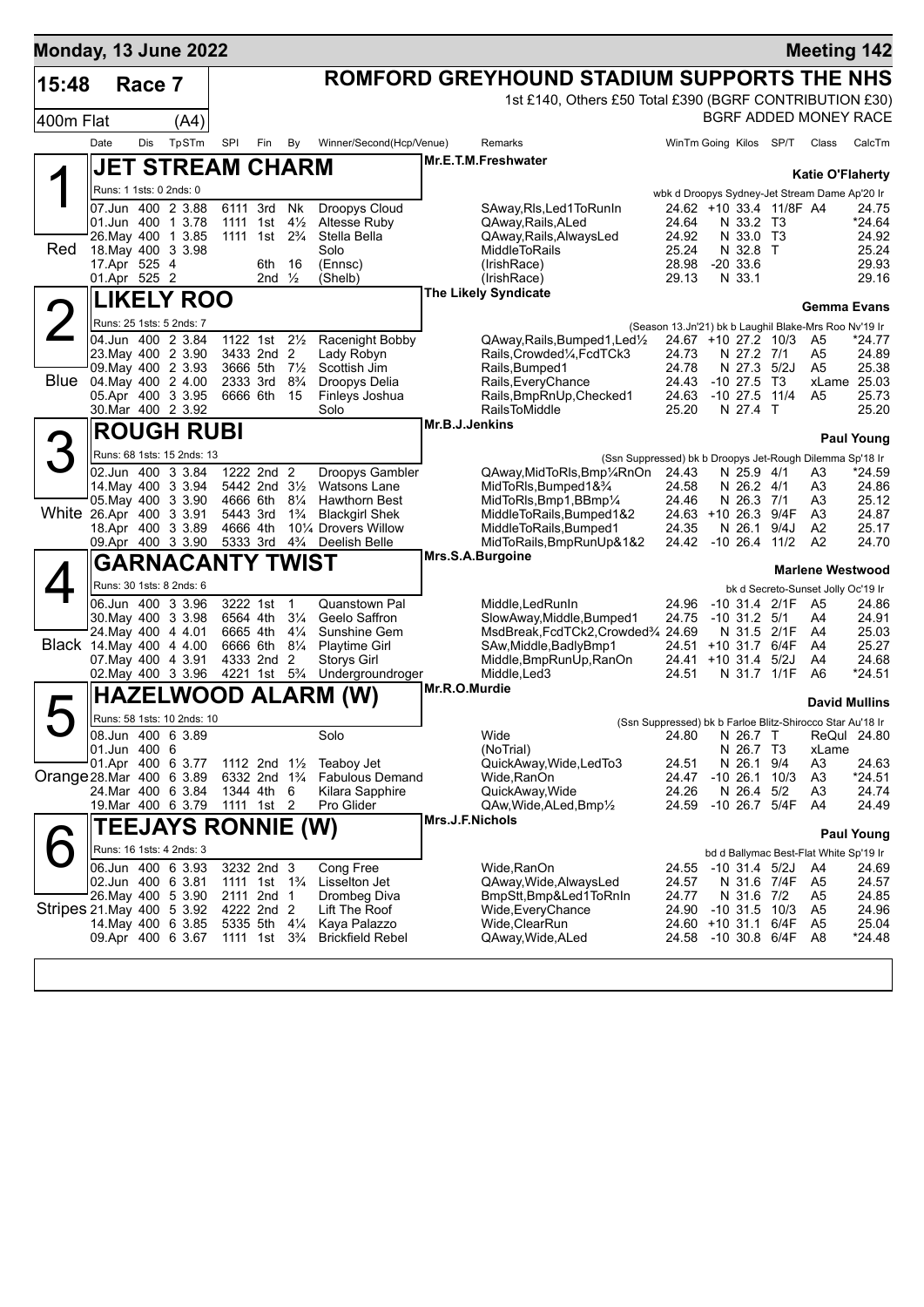| <b>Monday, 13 June 2022</b>       |               |        |                                                 |                                        |                                            |                                  |                                                      |                        |                                                                  |                              |                                 |                         | <b>Meeting 142</b>                               |                    |
|-----------------------------------|---------------|--------|-------------------------------------------------|----------------------------------------|--------------------------------------------|----------------------------------|------------------------------------------------------|------------------------|------------------------------------------------------------------|------------------------------|---------------------------------|-------------------------|--------------------------------------------------|--------------------|
| 16:08                             |               | Race 8 |                                                 |                                        |                                            |                                  |                                                      |                        | ROMFORD GREYHOUND OWNERS ASSOCIATION                             |                              |                                 |                         |                                                  |                    |
|                                   |               |        |                                                 |                                        |                                            |                                  |                                                      |                        | 1st £200, Others £55 Total £475 (BGRF CONTRIBUTION £30)          |                              |                                 |                         |                                                  |                    |
| 400m Flat                         |               |        | (A1)                                            |                                        |                                            |                                  |                                                      |                        |                                                                  |                              |                                 |                         | BGRF ADDED MONEY RACE                            |                    |
|                                   | Date          | Dis    | TpSTm                                           | SPI                                    | Fin                                        | By                               | Winner/Second(Hcp/Venue)                             |                        | Remarks                                                          | WinTm Going Kilos SP/T       |                                 |                         | Class                                            | CalcTm             |
|                                   |               |        | <b>STRADEEN AZZURRO</b>                         |                                        |                                            |                                  |                                                      | <b>Stradeen Racing</b> |                                                                  |                              |                                 |                         | <b>David Mullins</b>                             |                    |
|                                   |               |        | Runs: 89 1sts: 14 2nds: 19                      |                                        |                                            |                                  |                                                      |                        |                                                                  |                              |                                 |                         | wbk d Taylors Sky-Locnamon Ruby My'18 Ir         |                    |
|                                   |               |        | 03.Jun 400 1 3.84                               |                                        | 3444 4th                                   | $5\frac{3}{4}$                   | <b>Bonville Jack</b>                                 |                        | EarlyPace, Rails                                                 | 24.06                        |                                 | N 31.8 11/2             | OR3                                              | 24.52              |
|                                   |               |        | 28. May 400 1 3.77<br>13. May 400 4 3.79        |                                        | 1222 2nd 21/2<br>1344 5th 71/2             |                                  | Theresas Pet<br>Carter Bar                           |                        | QAway, Rails, Every Chance<br>QAway, Rails, Bumped2              | 24.19<br>$23.89 + 10.32.0$   | -10 32.1                        | 3/1<br>33/1             | A1<br>0R                                         | *24.29<br>24.59    |
| Red.                              |               |        | 07. May 400 1 3.93                              |                                        | 6333 2nd 2                                 |                                  | Russian Dancer                                       |                        | Railed, RanOn                                                    | 24.41                        | $-10$ 32.0 $9/4$                |                         | A1                                               | 24.48              |
|                                   |               |        | 28.Apr 400 1 3.77<br>19.Apr 400 2 3.90          | 3333 4th 3 <sup>3</sup> / <sub>4</sub> | 1333 3rd 41/4                              |                                  | <b>Bonville Jack</b><br>Farran Patsy                 |                        | QAway, Rails, Bumped1<br>Rails, ClearRun                         | 24.21 +10 32.2 10/3<br>24.19 | N 32.1 10/1                     |                         | A1<br>A1                                         | 24.65<br>24.49     |
|                                   |               |        | <b>MOORSTOWN VICTOR</b>                         |                                        |                                            |                                  |                                                      |                        | Goresbrook Digger Dagger Syndicate                               |                              |                                 |                         |                                                  |                    |
|                                   |               |        |                                                 |                                        |                                            |                                  |                                                      |                        |                                                                  |                              |                                 |                         |                                                  | <b>Paul Young</b>  |
| $\angle$                          |               |        | Runs: 86 1sts: 22 2nds: 25<br>09.Jun 400 2 3.89 |                                        | 4222 2nd 11/4                              |                                  | <b>Mohort Bob</b>                                    |                        | RailsToMiddle, RanOn                                             | 24.16                        | N 35.2 11/4                     |                         | bk d Ballymac Vic-Moorstown Misha Mr'18 Ir<br>A1 | 24.26              |
|                                   |               |        | 03.Jun 400 1 3.96                               |                                        | 6444 3rd 31/4                              |                                  | Icaals Rocco                                         |                        | SAway, RIs, FcdToCk1/4&RnIn                                      | 24.08                        | N 34.9 4/1                      |                         | OR3                                              | 24.34              |
| Blue                              |               |        | 27.May 400 1 3.86<br>20. May 400 3 3.87         |                                        | 3222 2nd 2<br>5453 3rd 21/ <sub>2</sub>    |                                  | Antigua Socks<br>Antiqua Socks/Carter Bar            |                        | Rails, BmpRnUp, Crd3<br>Rails, Forced To Check3                  | 24.19<br>23.93               | $-20, 34.9, 8/1$<br>N 35.0 12/1 |                         | 0R<br>0R                                         | 24.15<br>*24.14    |
|                                   |               |        | 11. May 400 2 3.96                              |                                        | 2222 2nd 1 <sup>3</sup> / <sub>4</sub>     |                                  | Romeo Cruise                                         |                        | SlowAway, Rails, RanOn                                           | 24.37                        | $-10, 35.1$                     | T2                      | xLame 24.41                                      |                    |
|                                   |               |        | 19.Apr 400 1 3.96                               |                                        | 6544 3rd 31/4                              |                                  | <b>Farran Patsy</b>                                  |                        | SlowAway, Rails, Bumped1<br><b>The Doghouse Boys</b>             | 24.19                        | N 35.7 7/4F                     |                         | A1                                               | 24.45              |
|                                   |               |        | <b>DOGHOUSE DREAMER</b>                         |                                        |                                            |                                  |                                                      |                        |                                                                  |                              |                                 |                         |                                                  | <b>Nathan Hunt</b> |
|                                   |               |        | Runs: 34 1sts: 6 2nds: 4                        |                                        |                                            |                                  |                                                      |                        | (Season Unknown) bkw b Droopys Sydney-Droopys Greatest Oc'19 Ir  |                              |                                 |                         |                                                  |                    |
|                                   | 01.Jun 238 2  |        | 08.Jun 400 3 3.73                               |                                        | 1-1- 1st $2\frac{3}{4}$                    |                                  | Solo<br>Guccis Angel(Harlw)                          |                        | Middle<br>ALd.Rails                                              | 24.31<br>15.26               | N 27.6 T<br>N 27.4 T2           |                         | ReQul *24.31                                     | 15.26              |
|                                   | 24. May 225 4 |        |                                                 | 1-2-                                   |                                            | 2nd $2\frac{3}{4}$               | <b>Broadstrand Ryan</b>                              |                        | QuickAway, Middle                                                | 13.58                        | $-10$ 27.6 T2                   |                         |                                                  | xLame 13.70        |
| White 11 Mar 575 3 13.67 1114 4th |               |        | 07 Mar 400 3 3.96                               |                                        | 5654 4th 2                                 |                                  | 121/ <sub>2</sub> Ritzy Flyer<br>Greenside Sydney    |                        | EPace, Mid, Led 1To 3, Crd5<br>MidToRIs, Bmp1&1/4&2              | 35.63<br>24.39               | $-20\,27.3$<br>N 27.5 7/1       | 7/1                     | 0R<br>A1                                         | 36.43<br>24.54     |
|                                   |               |        | 02.Mar 400 2 4.06                               |                                        |                                            |                                  | Solo                                                 |                        | Middle                                                           | 24.46                        | N 27.4 T                        |                         |                                                  | ReQul 24.46        |
|                                   |               |        | <b>WHOSQUICKERNOW</b>                           |                                        |                                            |                                  |                                                      | Mr.I.J.Siebert         |                                                                  |                              |                                 |                         | <b>Martyn Wiley</b>                              |                    |
|                                   |               |        | Runs: 6 1sts: 2 2nds: 1                         |                                        |                                            |                                  |                                                      |                        |                                                                  |                              |                                 |                         | bk d Pat C Sabbath-Slaneyside Mandy My'20 Ir     |                    |
|                                   |               |        | 03.Jun 400 3 3.80                               |                                        | 3233 3rd                                   | $\frac{3}{4}$                    | Gone To Rome                                         |                        | BmpRnUp&RnIn, Crd1, FcdTCk4 24.28 +10 31.5 6/1                   |                              |                                 |                         | 0R                                               | 24.44              |
|                                   |               |        | 28. May 400 5 3.87<br>17 May 400 4 3.80         |                                        | 3455 4th<br>3111 1st                       | $3\frac{1}{2}$<br>$2\frac{3}{4}$ | <b>Hawthorn Best</b><br><b>Choices Penny</b>         |                        | EarlyPace, Middle<br>EarlyPace, Middle, Led1                     | 24.46<br>24.41               | -10 31.8 7/2<br>N 31.6 2/1F     |                         | A1<br>A2                                         | 24.64<br>*24.41    |
| Black 11 May 400 4 3.86           |               |        |                                                 |                                        | 1111 1st                                   | $3\frac{1}{4}$                   | Bedrock Teddy                                        |                        | QuickAway,Middle,ALed                                            | 24.51                        | $-10$ 31.7 T3                   |                         | xLame 24.41                                      |                    |
|                                   |               |        | 01.Apr 400 6 3.84<br>25.Mar 400 6 3.84          |                                        | 6555 6th<br>2222 2nd 5                     | $8\frac{1}{4}$                   | Roll On Bucko<br><b>Exve Prince</b>                  |                        | MidTWide, FcdTCkRnUp, Bmp34 24.36<br>StumbledStart, Wide, Bmp3/4 | 24.41                        | $-10$ 31.2 $4/1$<br>N 31.5 4/1  |                         | ΟR<br>OR.                                        | 24.92<br>24.81     |
|                                   |               |        | <b>BRIANS SPECIAL (W)</b>                       |                                        |                                            |                                  |                                                      |                        | Miss.R.M.Resnick, Mr.A.W.Shaves                                  |                              |                                 |                         |                                                  |                    |
| Д                                 |               |        | Runs: 42 1sts: 9 2nds: 9                        |                                        |                                            |                                  |                                                      |                        |                                                                  |                              |                                 |                         |                                                  | <b>Paul Young</b>  |
|                                   |               |        | 07.Jun 400 6 3.80                               |                                        |                                            |                                  | 1112 2nd 1 <sup>3</sup> / <sub>4</sub> Bedrock Teddy |                        | QAway, Wide, Led To4                                             |                              |                                 | 24.25 +10.32.1 5/4F A1  | bk d Ballymac Best-Old Fort Dakota Oc'19 Ir      | 24.49              |
|                                   |               |        | 03.Jun 400 6 3.77                               |                                        | 1112 2nd $\frac{1}{2}$                     |                                  | Gone To Rome                                         |                        | QAway, Wide, Led To 4, Bmp1                                      | 24.28 +10 32.2 8/1           |                                 |                         | ΟR                                               | 24.42              |
| Orange 24 May 400 6 3.79          |               |        | 30. May 400 6 3.84                              |                                        | 3211 2nd 21/ <sub>2</sub><br>1233 3rd 61/4 |                                  | Jeopardy Storm<br>Theresas Pet                       |                        | Wide,Led2To¾<br>QuickAway, Wide, Bumped1                         | 24.55<br>24.39               | $-10$ 32.5 $7/2$<br>N 32.5 7/1  |                         | A1<br>A1                                         | 24.65<br>24.89     |
|                                   |               |        | 19 May 400 6 3.79                               |                                        | 1111 1st $\frac{1}{2}$                     |                                  | Russian Dancer                                       |                        | QAway, Wide, Always Led                                          | 24.58 -10 32.4 11/4          |                                 |                         | A1                                               | 24.48              |
|                                   |               |        | 28.Apr 400 6 3.73                               |                                        | 1111 1st 5 <sup>1</sup> / <sub>4</sub>     |                                  | Jeopardy Barker                                      |                        | QuickAway,Wide,AlwaysLed<br>Miss.R.M.Resnick, Mr.A.W.Shaves      |                              |                                 | 24.31 +10 32.6 15/8F A2 |                                                  | *24.41             |
|                                   |               |        | <b>BESTOFALLTIME (W)</b>                        |                                        |                                            |                                  |                                                      |                        |                                                                  |                              |                                 |                         |                                                  | Jean Liles         |
|                                   |               |        | Runs: 40 1sts: 8 2nds: 10                       |                                        |                                            |                                  |                                                      |                        | (Ssn Suppressed) bk b Pat C Sabbath-Fire Height Brid Sp'19 Ir    |                              |                                 |                         |                                                  |                    |
|                                   | 04.Jun 400 5  |        | 28. May 400 6 3.76                              |                                        | 1112 3rd $2\frac{1}{2}$                    |                                  | <b>Hawthorn Best</b>                                 |                        | (NoRace)<br>QAway, Wide, Led To 3                                | 24.46 -10 27.7 9/2           | 27.7                            |                         | A1<br>A1                                         | 24.56              |
|                                   |               |        | 07.May 400 5 3.84                               |                                        | 3444 5th                                   | -4                               | Russian Dancer                                       |                        | EarlyPace, Wide, Crowded1                                        | 24.41                        | $-10$ 27.8 $7/2$                |                         | A1                                               | 24.64              |
| Stripes 22.Apr 400 6 3.74         |               |        | 16.Apr 380 6 3.62                               |                                        | 2245 5th<br>5554 4th                       | -13<br>$6\frac{3}{4}$            | Kilscannell King<br>Luck Box Blue(Cryfd)             |                        | EPace, Wide, Bumped <sup>3</sup> /4<br>Crd&Wide¼,Wide            | 24.15 +10 27.3 9/1<br>23.43  | N 27.2 5/1                      |                         | ΟR<br>0R                                         | 25.29<br>23.96     |
|                                   |               |        | 01.Apr 400 6 3.73                               |                                        | 1222 2nd 11/4                              |                                  | <b>Binksy Stevie</b>                                 |                        | QuickAway, Wide, EvCh                                            | 24.24                        | N 27.4 9/4J                     |                         | 0R                                               | *24.34             |
|                                   |               |        |                                                 |                                        |                                            |                                  |                                                      |                        |                                                                  |                              |                                 |                         |                                                  |                    |
|                                   |               |        |                                                 |                                        |                                            |                                  |                                                      |                        |                                                                  |                              |                                 |                         |                                                  |                    |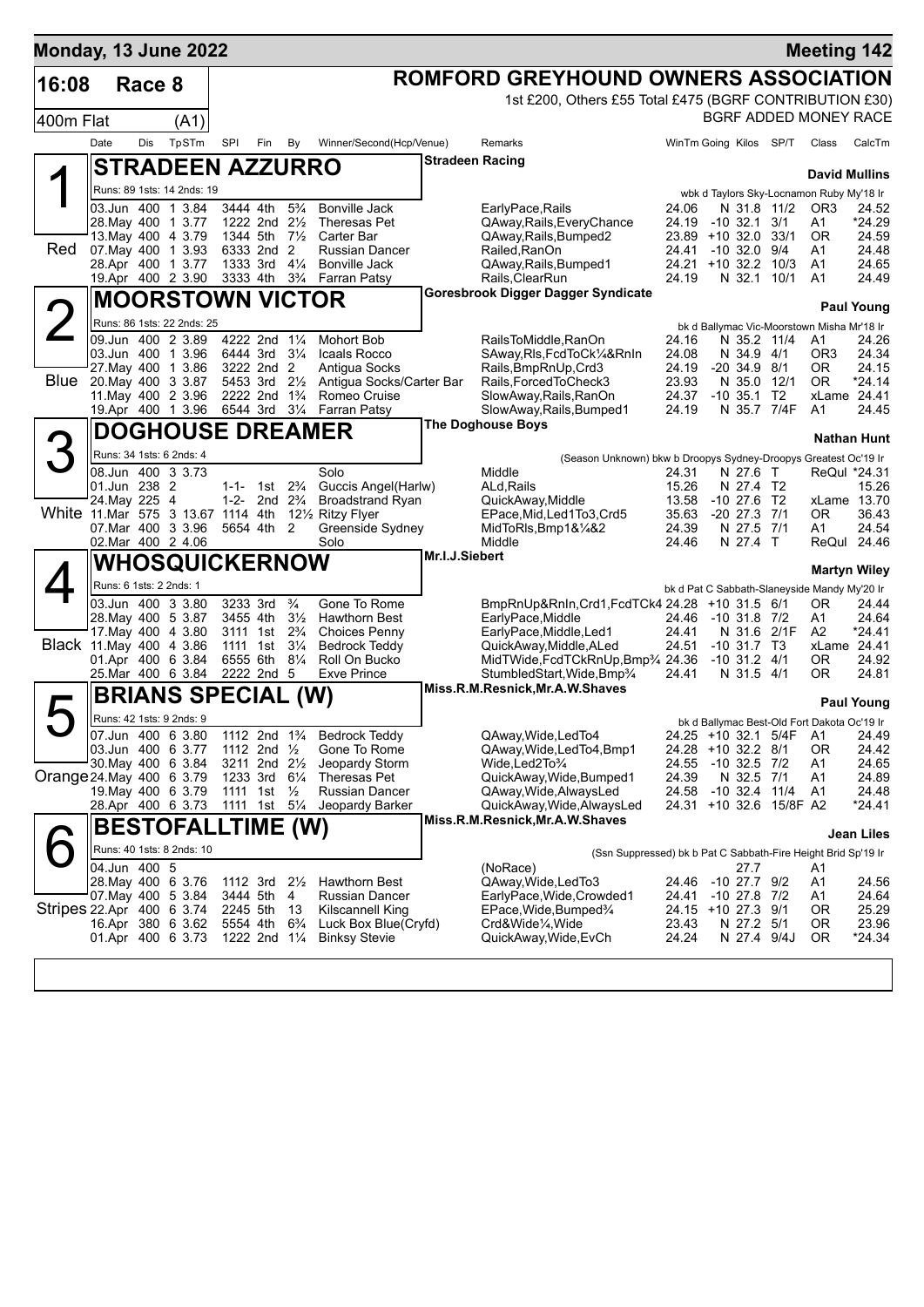| Monday, 13 June 2022      |                         |            |                                            |                          |                                        |                |                                               |                |                                                                                          |                |                                            |                  |                         | <b>Meeting 142</b>                           |                   |
|---------------------------|-------------------------|------------|--------------------------------------------|--------------------------|----------------------------------------|----------------|-----------------------------------------------|----------------|------------------------------------------------------------------------------------------|----------------|--------------------------------------------|------------------|-------------------------|----------------------------------------------|-------------------|
| 16:28                     |                         | Race 9     |                                            |                          |                                        |                |                                               |                | DONATE YOUR OLD DUVETS FOR OUR RETIRED GREYHOUNDS                                        |                |                                            |                  |                         |                                              |                   |
|                           |                         |            |                                            |                          |                                        |                |                                               |                | 1st £125, Others £45 Total £350 (BGRF CONTRIBUTION £30)                                  |                |                                            |                  |                         |                                              |                   |
| 400m Flat                 |                         |            | (A7)                                       |                          |                                        |                |                                               |                |                                                                                          |                |                                            |                  |                         | BGRF ADDED MONEY RACE                        |                   |
|                           | Date                    | <b>Dis</b> | TpSTm                                      | SPI                      | Fin<br>By                              |                | Winner/Second(Hcp/Venue)                      |                | <b>Remarks</b>                                                                           |                | WinTm Going Kilos SP/T                     |                  |                         | Class                                        | CalcTm            |
|                           |                         |            |                                            | <b>YOUNG TELEX</b>       |                                        |                |                                               |                | <b>Young At Heart Syndicate</b>                                                          |                |                                            |                  |                         |                                              |                   |
|                           |                         |            |                                            |                          |                                        |                |                                               |                |                                                                                          |                |                                            |                  |                         |                                              | <b>Paul Young</b> |
|                           | Runs: 8 1sts: 3 2nds: 2 |            |                                            |                          |                                        |                |                                               |                |                                                                                          |                |                                            |                  |                         | bk d Laughil Blake-Telex Ping Oc'20 Ir       |                   |
|                           | 04.Jun 400              |            | 3.88<br>$\mathbf{1}$<br>28. May 400 1 3.93 | 4111<br>3221 1st         | <b>SH</b><br>1st<br>$3\frac{1}{2}$     |                | Waawaaweewaa<br>Its The Best                  |                | EP, Rails, Bmp&Led1, HeldOn<br>Rails, ChlFr2ToLed3                                       | 24.86<br>25.01 | $-10$ 29.7 $2/1$                           |                  | N 30.2 5/2J             | A8<br>A <sub>9</sub>                         | $*24.86$<br>24.91 |
|                           |                         |            | 16. May 400 1 3.96                         | 1111 1st                 | $6\frac{3}{4}$                         |                | Chopchop Blaze                                |                | QuickAway, Rails, ALed                                                                   | 24.94          | N 29.8                                     |                  | 10/11FA11               |                                              | 24.94             |
| Red                       |                         |            | 12. May 400 1 3.91                         |                          | 3222 2nd 1 <sup>3</sup> / <sub>4</sub> |                | Its The Best                                  |                | Rails, RanOn                                                                             | 24.79          |                                            | N 29.9 2/1       |                         | A10                                          | 24.93             |
|                           |                         |            | 07 May 400 1 3.89<br>30.Apr 400 1 4.00     | 6333 4th<br>5333 4th     | $1\frac{3}{4}$<br>2                    |                | Forge Fire<br>Passage West Fox                |                | Rails, ClearRun<br>SlowAway, Rails                                                       |                | 24.72 +10 29.8<br>25.02 +10 29.8 15/8F A10 |                  | 11/4C A10               |                                              | 24.96<br>25.27    |
|                           |                         |            |                                            |                          |                                        |                |                                               |                | Miss.R.M.Resnick, Mr.A.W.Shaves                                                          |                |                                            |                  |                         |                                              |                   |
|                           |                         |            |                                            | <b>HILLDUN RONNIE</b>    |                                        |                |                                               |                |                                                                                          |                |                                            |                  |                         |                                              | <b>Jean Liles</b> |
|                           |                         |            | Runs: 22 1sts: 4 2nds: 3                   |                          |                                        |                |                                               |                |                                                                                          |                |                                            |                  |                         | bd d Crohane Ronnie-East Coast Lady Ja'20 Ir |                   |
|                           |                         |            | 06.Jun 400 2 4.02                          | 4555 5th                 | $7\frac{1}{4}$                         |                | Jets Pearl                                    |                | RailsToMid,BmpStart&1                                                                    | 24.83          | $-10$ 31.8 $5/1$                           |                  |                         | A6                                           | 25.31             |
|                           |                         |            | 24. May 400 2 4.00<br>14. May 400 2 3.95   | 5444 4th<br>1111 1st     | $1\frac{3}{4}$                         | $6\frac{1}{2}$ | Keanos King<br>Waikiki Zippy                  |                | Rails, Crowded1<br>QuickAway, Rails, ALed                                                | 24.97<br>25.02 | $-20$ 32.0 20/1                            | N 32.0 5/1       |                         | A6<br>A7                                     | 25.29<br>*25.02   |
|                           |                         |            | Blue 23.Apr 400 2 3.94                     | 3334 3rd                 | $3\frac{3}{4}$                         |                | <b>Underground Luke</b>                       |                | EPace, Rails, Bumped <sup>1/4</sup>                                                      |                | 24.66 +10 31.5 6/1                         |                  |                         | A7                                           | 25.05             |
|                           |                         |            | 18.Apr 400 1 3.89                          | 4666 6th                 | $9\frac{3}{4}$                         |                | Elles Special                                 |                | Rails.Bumped1                                                                            | 24.68          |                                            | N 31.4 7/1       |                         | A7                                           | 25.46             |
|                           |                         |            | 09.Apr 400 2 3.85                          | 1466 6th                 |                                        |                | 101/4 Concord One                             | Mrs.H.P.J.Kemp | QuickAway, RIs, Bumped 1&2                                                               | 24.70          |                                            |                  | N 31.2 11/2             | A6                                           | 25.51             |
|                           |                         |            |                                            | <b>BRENNANS JAMES</b>    |                                        |                |                                               |                |                                                                                          |                |                                            |                  |                         | <b>Michelle Brown</b>                        |                   |
|                           |                         |            | Runs: 27 1sts: 3 2nds: 3                   |                          |                                        |                |                                               |                |                                                                                          |                |                                            |                  |                         | bk d Makeshift-Bricken Brett Mr'20 Ir        |                   |
|                           |                         |            | 07.Jun 400 3 3.97                          | 5456 6th                 | 10                                     |                | <b>Dromulton Shadow</b>                       |                | Middle, Bumped <sup>1</sup> / <sub>4</sub>                                               |                | 24.62 +20 32.6 3/1                         |                  |                         | A6                                           | 25.62             |
|                           |                         |            | 30. May 400 3 4.03                         | 5455 5th                 | $5\frac{3}{4}$                         |                | Mickys Roofer                                 |                | SAw, MidToRails, Crowded2                                                                | 24.83          | $-10$ 32.3 $2/1F$                          |                  |                         | A6                                           | 25.18             |
| White 16 May 400 4 3.99   |                         |            | 21. May 400 4 3.88                         | 5555 4th                 | 3322 2nd 6<br>$6\frac{1}{2}$           |                | Kenzo<br>Malbay Ezra                          |                | EarlyPace, Middle, Bumped1<br>Middle, Bumped1                                            | 24.46<br>24.84 |                                            | N 32.4           | 11/2<br>N 32.2 13/8F A6 | A6                                           | 24.94<br>25.36    |
|                           |                         |            | 10. May 400 4 3.81                         |                          | 1111 1st 11/ <sub>4</sub>              |                | Romeo Ad Astra                                |                | QuickAway,Middle,ALed                                                                    | 24.77          |                                            | N 32.1           | 5/1                     | A7                                           | *24.77            |
|                           |                         |            | 04. May 400 3 3.96                         |                          |                                        |                | Solo                                          |                | Middle                                                                                   | 25.08          | $-10$ 32.5 T                               |                  |                         |                                              | 24.98             |
|                           |                         |            |                                            | <b>CHOICES SUMMIT</b>    |                                        |                |                                               |                | <b>First Choice Drainage Solutions</b>                                                   |                |                                            |                  |                         |                                              | <b>Jean Liles</b> |
|                           | Runs: 7 1sts: 0 2nds: 3 |            |                                            |                          |                                        |                |                                               |                |                                                                                          |                |                                            |                  |                         | bd b Kinloch Brae-Droopys Fresh My'20 Ir     |                   |
|                           |                         |            | 06.Jun 400 4 3.92                          |                          | 3112 2nd 11/4                          |                | Coolruss John                                 |                | Middle,Bumped&Led1To¾                                                                    | 25.19          |                                            | N 26.0 2/1       |                         | A7                                           | 25.29             |
|                           |                         |            | 30 May 400 4 3.94                          | 4555 4th                 | $9\frac{1}{4}$                         |                | Letsgolucky                                   |                | Middle, Forced To Check 1&3                                                              | 24.65          | $-10$ 26.2 $5/2$                           |                  |                         | A7                                           | 25.29             |
| Black 18. May 400 5 3.82  |                         |            | 23. May 400 4 3.93                         | 4466 6th                 | 1122 2nd 81/2                          | $6\frac{1}{2}$ | Knockduff Flame<br>Dukes Con                  |                | Middle, Bumped1, Crowded3<br>QAway, MidToWide, Led <sup>1/4</sup>                        | 24.84<br>24.64 |                                            | N 26.6<br>N 26.9 | 5/1<br>- ТЗ             | A7<br>xWtVr                                  | 25.35<br>25.32    |
|                           |                         |            | 16.Apr 400 3 3.88                          | 4222 2nd                 | $\frac{1}{2}$                          |                | Scottish Jim                                  |                | BmpRnUp&2,ChlFrom%                                                                       | 24.87          |                                            | N 25.9           | 5/4F                    | A6                                           | *24.91            |
|                           |                         |            | 09.Apr 400 3 3.94                          |                          | 4223 3rd 1 <sup>3</sup> / <sub>4</sub> |                | Mendthebend                                   |                | MidToRails, BmpRunUp&1&2                                                                 | 24.92          | $-10, 26.5$                                |                  | 11/4                    | A6                                           | 24.96             |
|                           |                         |            |                                            | <b>NOT SO SILENT (W)</b> |                                        |                |                                               | Mr.D.C.Ball    |                                                                                          |                |                                            |                  |                         | <b>Gemma Evans</b>                           |                   |
|                           |                         |            | Runs: 10 1sts: 2 2nds: 2                   |                          |                                        |                |                                               |                |                                                                                          |                |                                            |                  |                         | bd d Ballymac Best-Trumpers Mochara Au'20 Ir |                   |
|                           |                         |            | 03.Jun 400 5 3.85                          | 2223 3rd                 | 2                                      |                | Herecomesthesun                               |                | EPaceMidToWide, Bumped1                                                                  | 24.50          | +10 33.0                                   |                  | 7/4F                    | A7                                           | *24.75            |
|                           |                         |            | 30 May 400 5 3.97                          |                          | 4332 2nd <sup>3</sup> / <sub>4</sub>   |                | Crypto Crash                                  |                | MiddleToWide,RanOn                                                                       | 24.87          | $-10.32.3$                                 |                  | 10/3                    | A7                                           | 24.83             |
| Orange 16 May 400 5 3.89  |                         |            | 21. May 400 5 3.99                         |                          | 6665 5th 4<br>$1\frac{1}{2}$           |                | <b>Brindle Chief</b><br><b>Bonville Lemon</b> |                | Wide, Bumped 1, Crowded 3                                                                | 25.17          | $-10.32.9$                                 |                  | 11/4<br>9/4F            | A7<br>A8                                     | 25.38<br>24.75    |
|                           |                         |            | 10. May 400 4 3.99                         | 2111 1st<br>6555 5th     | $8\frac{1}{2}$                         |                | Errill Sky                                    |                | EP,MidToWide,Bumped&Led1<br>MidToWide, Bumped 1& 3/4                                     | 24.75<br>24.71 |                                            | N 32.4<br>N 33.0 | 15/8                    | A8                                           | 25.39             |
|                           |                         |            | 03. May 400 5 3.84                         | 1111                     | 1st $2\frac{3}{4}$                     |                | <b>Bubbly Hope</b>                            |                | QuickAway, MidToWide, ALed                                                               | 24.82          |                                            | N 32.6           | 11/10FA9                |                                              | 24.82             |
|                           |                         |            |                                            | ON THE SESH (W)          |                                        |                |                                               |                | Mrs.S.J.Cooper, Mrs.A.Deacon, Miss.J.Ramsay                                              |                |                                            |                  |                         |                                              |                   |
|                           |                         |            | Runs: 23 1sts: 6 2nds: 4                   |                          |                                        |                |                                               |                |                                                                                          |                |                                            |                  |                         | <b>Maxine Locke</b>                          |                   |
|                           |                         |            | 08.Jun 400 6 3.86                          | 1111 1st                 | 4                                      |                | She Said What                                 |                | (Season 08.Jy'21) wbk b Skywalker Farloe-Seagrave Nina Au'19 Ir<br>QuickAway, Wide, ALed | 24.90          |                                            | N 28.4 T2        |                         | xLame 24.90                                  |                   |
|                           |                         |            | 23.Apr 400 6 3.94                          | 2566 6th                 | $9\frac{1}{2}$                         |                | Lady Robyn                                    |                | EPace, Wide, Very Wide2                                                                  | 24.57          |                                            |                  | N 27.5 10/1             | A6                                           | 25.33             |
|                           |                         |            | 04.Apr 400 5 3.99                          | 6662 1st                 | $1\frac{1}{2}$                         |                | <b>Whatabout Faith</b>                        |                | SlowAway,Wide,LedRunIn                                                                   | 25.03          | -10 27.8 7/4F                              |                  |                         | A7                                           | 24.93             |
| Stripes 29 Mar 400 5 3.87 |                         |            |                                            | 4666 5th                 | $7\frac{1}{4}$<br>2323 2nd 1%          |                | <b>Chelms Molly</b><br>Mayses Apache          |                | Wide,Baulked1                                                                            | 24.65<br>24.74 | $-1028.1$<br>$-10$ 28.1 $5/1$              |                  | 9/2                     | A7<br>A7                                     | 25.13<br>*24.78   |
|                           |                         |            | 24.Mar 400 6 3.86<br>19. Mar 400 5 3.87    |                          | 1221 1st 2 <sup>3</sup> / <sub>4</sub> |                | Dromoher Jack                                 |                | Wide,RanOn<br>QAw,Wide,Bumped1,Led3                                                      | 24.81          |                                            | N 28.2 6/1       |                         | A8                                           | 24.81             |
|                           |                         |            |                                            |                          |                                        |                |                                               |                |                                                                                          |                |                                            |                  |                         |                                              |                   |
|                           |                         |            |                                            |                          |                                        |                |                                               |                |                                                                                          |                |                                            |                  |                         |                                              |                   |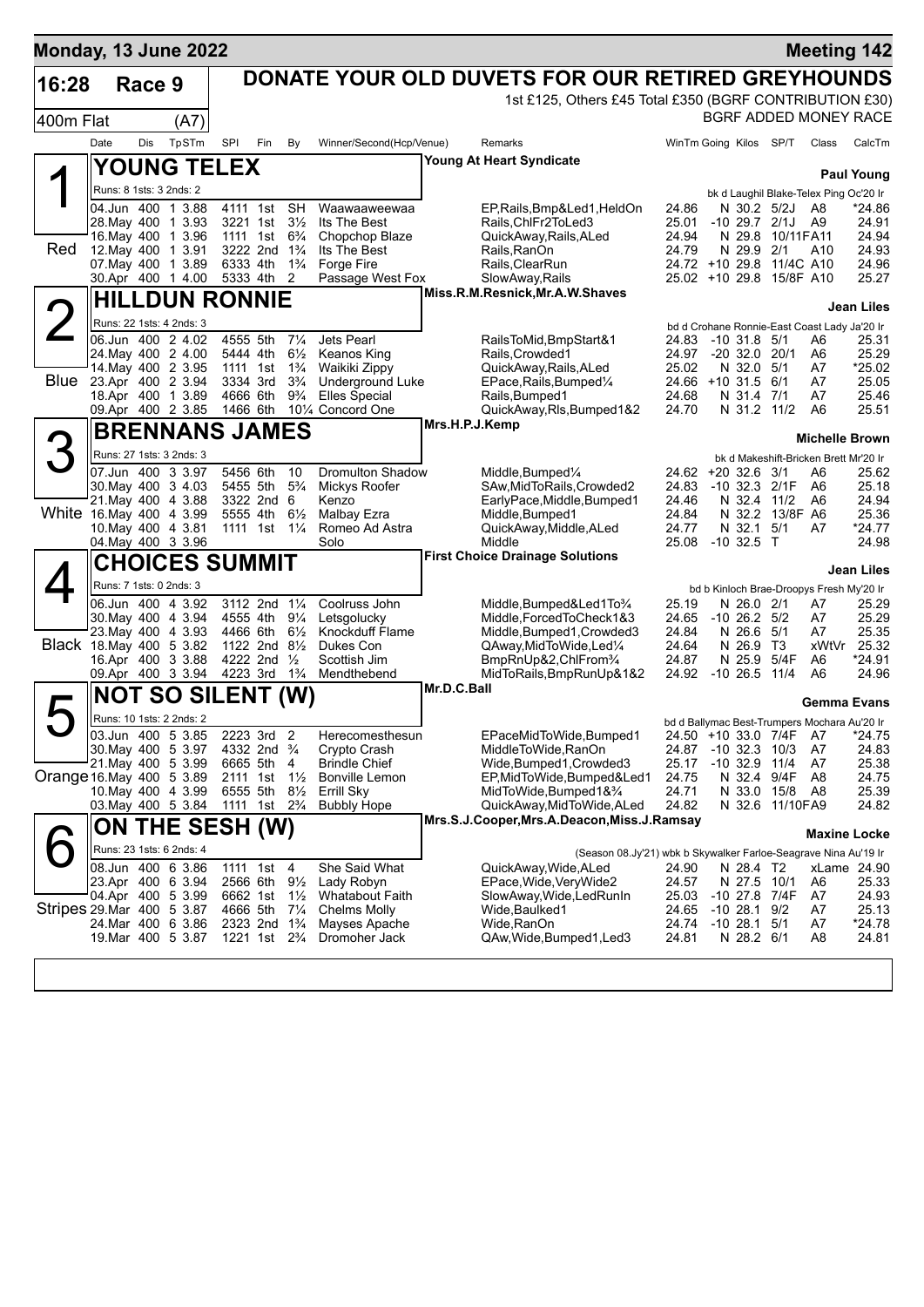| Monday, 13 June 2022      |                         |     |                                                  |                                        |                         |                                  |                                                                         |                                                                |                             |                                |                             |                      | <b>Meeting 142</b>                                                |
|---------------------------|-------------------------|-----|--------------------------------------------------|----------------------------------------|-------------------------|----------------------------------|-------------------------------------------------------------------------|----------------------------------------------------------------|-----------------------------|--------------------------------|-----------------------------|----------------------|-------------------------------------------------------------------|
| 16:48 Race 10             |                         |     |                                                  |                                        |                         |                                  |                                                                         | LIKE US ON FACEBOOK @ROMFORDDOGS                               |                             |                                |                             |                      |                                                                   |
|                           |                         |     |                                                  |                                        |                         |                                  |                                                                         | 1st £125, Others £45 Total £350 (BGRF CONTRIBUTION £30)        |                             |                                |                             |                      |                                                                   |
| 400m Flat                 |                         |     | (A7)                                             |                                        |                         |                                  |                                                                         |                                                                |                             |                                |                             |                      | BGRF ADDED MONEY RACE                                             |
|                           | Date                    | Dis | TpSTm                                            | SPI                                    | Fin                     | By                               | Winner/Second(Hcp/Venue)                                                | Remarks                                                        | WinTm Going Kilos SP/T      |                                |                             | Class                | CalcTm                                                            |
|                           |                         |     | <b>SING OUT</b>                                  |                                        |                         |                                  |                                                                         | Mr.J.L.Mercer                                                  |                             |                                |                             |                      | <b>Marlene Westwood</b>                                           |
|                           | Runs: 2 1sts: 0 2nds: 0 |     |                                                  |                                        |                         |                                  |                                                                         |                                                                |                             |                                |                             |                      | bk b Skywalker Farloe-Daves Ace Oc'19 Ir                          |
|                           |                         |     | 06.Jun 400 2 3.82                                | 2111 3rd 1 <sup>3</sup> / <sub>4</sub> |                         |                                  | Heathlawn Nora                                                          | EarlyPace, Rails, Led1To4                                      | 24.84                       | N 30.2 3/1                     |                             | A7                   | *24.97                                                            |
|                           |                         |     | 24. May 400 2 3.93<br>18. May 400 2 3.91         | 2245 5th                               |                         | 11                               | Drovers Ann<br>Solo                                                     | EP,FcdTCk1/4&3,Baulked2<br>Rails                               | 24.92<br>25.14              | $-20$ 30.1 6/1<br>N 30.4 T     |                             | A7                   | 25.59<br>25.14                                                    |
| Red                       |                         |     | 11. May 400 3 3.95                               |                                        | 1111 1st SH             |                                  | Ashville Blondie                                                        | QuickAway, RIs, ALed                                           | 25.46                       | $-10,30.7$ T3                  |                             |                      | 25.36                                                             |
|                           |                         |     | 03. May 400 3 3.86<br>21.Apr 400 3 3.96          |                                        | 1112 2nd $6\frac{1}{4}$ |                                  | Ashville Blondie<br>3333 3rd 18 <sup>3</sup> / <sub>4</sub> Munie Blake | QuickAway,RIs,LdTo¾<br>RailsToMiddle, Baulked1                 | 25.25<br>24.60 +10 29.7 T3  | N 30.4 T3                      |                             |                      | 25.75<br>26.20                                                    |
|                           |                         |     | <b>SLANEYSIDE HULK</b>                           |                                        |                         |                                  |                                                                         | Mr.S.Locke, Mr.A.G.Roberts                                     |                             |                                |                             |                      |                                                                   |
| $\overline{2}$            |                         |     |                                                  |                                        |                         |                                  |                                                                         |                                                                |                             |                                |                             |                      | <b>Maxine Locke</b>                                               |
|                           |                         |     | Runs: 118 1sts: 21 2nds: 15<br>09.Jun 400 2 4.00 | 6655 5th                               |                         | 2                                | Knockduff Flame                                                         | SlowAway,Rails                                                 | 24.79                       | N 32.2 12/1                    |                             | A6                   | bk d Belles Direction-Mosstown Annie Jy'17 Ir<br>*24.95           |
|                           |                         |     | 26. May 400 2 4.02                               | 4555 4th                               |                         | $5\frac{3}{4}$                   | Swift Jagged                                                            | SlowAway, Rails                                                | 24.60                       | N 32.2 10/1                    |                             | A6                   | 25.06                                                             |
| <b>Blue</b>               |                         |     | 07. May 400 2 3.95<br>25.Apr 400 2 4.03          | 5555 4th<br>6655 3rd                   |                         | $3\frac{1}{4}$<br>$5\frac{1}{4}$ | <b>Ballyfore Major</b><br>Comeragh Magpie                               | Rails, Bumped 1& 1/4<br>SlowAway, Rails, Crowded2              | 24.98<br>24.87              | N 31.9<br>N 32.4               | 10/1<br>10/1                | A5<br>A <sub>5</sub> | 25.24<br>25.29                                                    |
|                           |                         |     | 14.Apr 400 2 4.03                                | 6666 5th                               |                         | $5\frac{1}{4}$                   | Newlawn Freddie                                                         | SlowAway, Rails                                                | 24.56 +10 32.7              |                                | 16/1                        | A <sub>5</sub>       | 25.08                                                             |
|                           |                         |     | 02.Apr 400 1 3.99                                | 4445 5th                               |                         | 6                                | <b>Chelms Molly</b>                                                     | Rails, Bumped1, Crowded3<br>Mr.G.Davies, Mr.R.Drake            | 24.48 +10 32.3 14/1         |                                |                             | A <sub>5</sub>       | 25.06                                                             |
|                           |                         |     | <b>RUSGARS LAD</b>                               |                                        |                         |                                  |                                                                         |                                                                |                             |                                |                             |                      | <b>Katie O'Flaherty</b>                                           |
|                           | Runs: 4 1sts: 0 2nds: 0 |     |                                                  |                                        |                         |                                  |                                                                         |                                                                |                             |                                |                             |                      | bd d Superior Panama-Burgess Maxi Sp'20 Ir                        |
|                           |                         |     | 04.Jun 400 3 4.03<br>26. May 400 3 3.98          | 4666 6th<br>3333 3rd                   |                         | $7\frac{1}{4}$<br>$8\frac{1}{4}$ | Chers A Dazzler<br>Jet Stream Charm                                     | MiddleToRails, FcdToCk1<br>Middle,BmpRnUp,FcdToCk1             | 24.86<br>24.92              | N 29.4<br>N 28.8 T3            | 9/2                         | A7                   | 25.43<br>25.58                                                    |
|                           |                         |     | 18. May 400 2 3.88                               |                                        | 1111 1st $1\frac{1}{2}$ |                                  | March On Ivy                                                            | QAway,Middle,ALed                                              | 25.08                       | N 28.6 T3                      |                             |                      | *25.08                                                            |
| White 11 May 400 1 4.01   |                         |     | 04. May 500 2 3.67                               | 3111 4th                               |                         | $2\frac{1}{2}$                   | Solo<br>Pocket Baba(Hove)                                               | <b>RailsToMiddle</b><br>EP,LedRunUpToRunIn,Clr34               | 25.39<br>30.60              | N 29.3<br>N 29.7 11/2          | $\top$                      | A8                   | 25.39<br>30.80                                                    |
|                           |                         |     | 27.Apr 500 4 3.65                                | 2112 6th 51/2                          |                         |                                  | Hurry Up Harry (Hove)                                                   | EP,SoonLedTo3⁄4,MidToRIs                                       | 30.40                       | N 29.7 11/2                    |                             | A7                   | 30.84                                                             |
|                           |                         |     | <b>KELLSBORO ROLY</b>                            |                                        |                         |                                  |                                                                         | Miss.R.M.Resnick, Mr.A.W.Shaves                                |                             |                                |                             |                      | <b>Nathan Hunt</b>                                                |
|                           | Runs: 6 1sts: 1 2nds: 0 |     |                                                  |                                        |                         |                                  |                                                                         | (Season 15.Mr'22) bd b Droopys Sydney-Kellsboro Wendy Ap'20 Ir |                             |                                |                             |                      |                                                                   |
|                           |                         |     | 06.Jun 400 4 3.89                                | 6611 1st                               |                         | $1\frac{3}{4}$                   | Rockmount Juliet                                                        | Middle, FcdTCk1, Led1/2                                        | 25.23                       |                                | -10 28.8 13/8F A8           |                      | 25.13                                                             |
|                           |                         |     | 28. May 400 4 3.90<br>19. May 400 4 3.93         | 3334 3rd<br>4664 4th                   |                         | $2\frac{3}{4}$<br>13             | Bang On Roger<br>Perfecto Carrot                                        | Middle, BmpRunUp&1&4<br>Middle, Badly Baulked 1                | 24.97<br>24.96              | N 28.4                         | 13/8F A8<br>$-10$ 28.1 2/1F | - A7                 | 25.19<br>25.89                                                    |
| Black 14. May 400 4 3.92  |                         |     |                                                  | 3433 3rd                               |                         | $2\frac{1}{4}$                   | Lynnway Joyce                                                           | Middle, Bumped1                                                | 24.84                       | $-10$ 27.7 $11/4$              |                             | A7                   | *24.92                                                            |
|                           |                         |     | 07. May 400 3 3.94<br>30.Apr 400 3 3.91          | 4334 4th<br>3333 3rd                   |                         | $6\frac{1}{4}$<br>$3\frac{1}{4}$ | Droopys Achiever<br>Millrose Minnie                                     | Middle, Bumped Run Up&1<br>Middle, Baulked1, Crowded2          | 24.96<br>24.59 +10 26.7 4/1 |                                | N 27.2 11/8F A7             | A7                   | 25.46<br>24.95                                                    |
|                           |                         |     | <b>MAYSES OLLIE (W)</b>                          |                                        |                         |                                  |                                                                         | Mr.G.Carpenter, Mr.R.S.Marling, Mr.M.E.Wiley                   |                             |                                |                             |                      |                                                                   |
|                           |                         |     | Runs: 43 1sts: 8 2nds: 9                         |                                        |                         |                                  |                                                                         |                                                                |                             |                                |                             |                      | <b>Martyn Wiley</b><br>bd d Droopys Jet-Mayshighlandreel Mr'20 Br |
|                           |                         |     | 06.Jun 400 6 3.86                                | 1224 5th                               |                         | $3\frac{3}{4}$                   | Coolruss John                                                           | QuickAway.Wide.Bumped1&4                                       | 25.19                       |                                | N 27.0 13/8F A7             |                      | 25.49                                                             |
|                           |                         |     | 28. May 400 5 3.88<br>19. May 400 5 3.86         | 1444 4th<br>2111 2nd SH                |                         | $4\frac{1}{2}$                   | Jet Stream Light<br>Perfecto Carrot                                     | QAway, Wide, Bumped1&2<br>EPace, Wide, LedRnUpToNrLn           | 24.89<br>24.96              | $-10$ 26.5 6/1<br>-10 26.6 8/1 |                             | A7<br>A7             | 25.15<br>24.87                                                    |
| Orange 14 May 400 5 3.85  |                         |     |                                                  | 2111 1st                               |                         | $1\frac{1}{4}$                   | <b>Bubbly Posh</b>                                                      | EarlyPace, Wide, Led1                                          | 24.61 +10 26.3 10/3         |                                |                             | A <sub>8</sub>       | $*24.71$                                                          |
|                           |                         |     | 09. May 400 6 3.94<br>03. May 400 6 3.85         | 5666 4th<br>1222 4th                   |                         | $3\frac{3}{4}$<br>$5\frac{3}{4}$ | Ayle Of Freedom<br><b>Bonville Lulu</b>                                 | Wide, Bumped1<br>QAw, Wide, Bmp3, Badly Blk <sup>3</sup> /4    | 25.18<br>24.99              | N 26.7 3/1<br>N 26.8 10/3      |                             | A <sub>8</sub><br>A8 | 25.48<br>25.45                                                    |
|                           |                         |     |                                                  |                                        |                         |                                  |                                                                         | Mr.S.Locke                                                     |                             |                                |                             |                      |                                                                   |
|                           |                         |     | <b>KILLIANS GLORY (W)</b>                        |                                        |                         |                                  |                                                                         |                                                                |                             |                                |                             |                      | <b>Maxine Locke</b>                                               |
|                           |                         |     | Runs: 80 1sts: 12 2nds: 9<br>04.Jun 400 6 3.93   | 3311 1st                               |                         | 3                                | <b>Young Lucky</b>                                                      | Wide,Led2                                                      | 24.89                       |                                | N 34.0 11/8F A8             |                      | bk d Kinloch Brae-Rastafari Gem Oc'18 Ir<br>*24.89                |
|                           |                         |     | 28. May 400 5 3.86                               | 2554 4th                               |                         | $2\frac{3}{4}$                   | <b>Tober Minamino</b>                                                   | Wide,ClearRun                                                  | 24.83                       | N 33.7 10/1                    |                             | A7                   | 25.04                                                             |
| Stripes 14 May 400 6 4.00 |                         |     | 23. May 400 6 3.95                               | 5666 6th<br>5666 6th                   |                         | $6\frac{3}{4}$<br>$5\frac{1}{4}$ | <b>Bubbly Rockstar</b><br>Lynnway Joyce                                 | Wide,ClearRun<br>Wide,ClearRun                                 | 24.72<br>24.84              | N 34.0 4/1<br>$-10$ 33.7 $7/1$ |                             | A7<br>A7             | 25.25<br>25.16                                                    |
|                           |                         |     | 06. May 400 5 3.88                               | 3444 4th                               |                         | $3\frac{1}{4}$                   | Cirque Du Soleil                                                        | Wide,ForcedToCheckRunUp                                        | 24.73 +10 33.5 10/1         |                                |                             | A6                   | 25.09                                                             |
|                           |                         |     | 02. May 400 6 3.95                               | 3666 6th                               |                         | $9\frac{3}{4}$                   | <b>Garnacanty Twist</b>                                                 | Wide,ClearRun                                                  | 24.51                       | N 33.9 14/1                    |                             | A6                   | 25.29                                                             |
|                           |                         |     |                                                  |                                        |                         |                                  |                                                                         |                                                                |                             |                                |                             |                      |                                                                   |
|                           |                         |     |                                                  |                                        |                         |                                  |                                                                         |                                                                |                             |                                |                             |                      |                                                                   |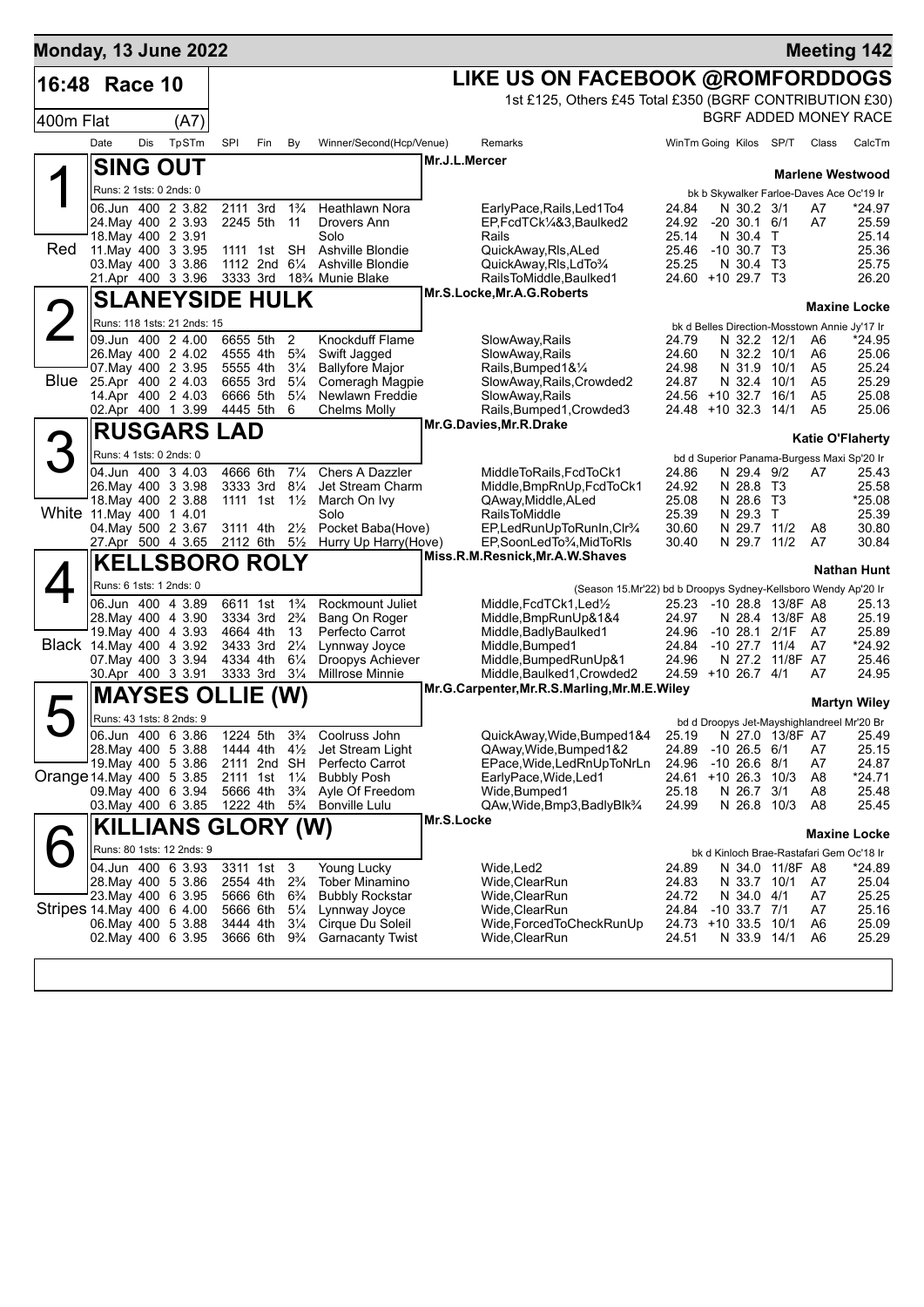| Monday, 13 June 2022      |                                               |     |                                   |                                                    |                                        |                     |                                                 |               |                                                                                                                  |                                                               |                              |                         |                                            | <b>Meeting 142</b>           |
|---------------------------|-----------------------------------------------|-----|-----------------------------------|----------------------------------------------------|----------------------------------------|---------------------|-------------------------------------------------|---------------|------------------------------------------------------------------------------------------------------------------|---------------------------------------------------------------|------------------------------|-------------------------|--------------------------------------------|------------------------------|
| 17:08                     | Race 11                                       |     |                                   |                                                    |                                        |                     |                                                 |               |                                                                                                                  | <b>FOSTER A GREYHOUND</b>                                     |                              |                         |                                            |                              |
|                           |                                               |     |                                   |                                                    |                                        |                     |                                                 |               | 1st £135, Others £45 Total £360 (BGRF CONTRIBUTION £30)                                                          |                                                               |                              |                         |                                            |                              |
| 400m Flat                 |                                               |     | (A5)                              |                                                    |                                        |                     |                                                 |               |                                                                                                                  |                                                               |                              |                         |                                            | <b>BGRF ADDED MONEY RACE</b> |
|                           | Date                                          | Dis | TpSTm                             | SPI                                                | Fin                                    | By                  | Winner/Second(Hcp/Venue)                        |               | Remarks                                                                                                          | WinTm Going Kilos SP/T                                        |                              |                         | Class                                      | CalcTm                       |
|                           | <b>ATLANTA</b>                                |     |                                   |                                                    |                                        |                     |                                                 | Miss.K.Searle |                                                                                                                  |                                                               |                              |                         |                                            |                              |
|                           | Runs: 8 1sts: 3 2nds: 1                       |     |                                   |                                                    |                                        |                     |                                                 |               |                                                                                                                  |                                                               |                              |                         |                                            | <b>David Mullins</b>         |
|                           | 04.Jun 400 1 3.99                             |     |                                   | 6543 3rd                                           |                                        | $9\frac{1}{4}$      | Droopys Summit                                  |               | (Ssn Suppressed) bk b Droopys Buick-Melodys Molly Oc'20 Ir<br>SAw, Rails, Blk1, Bmp3/4                           | 24.54                                                         | N 29.5 7/4F                  |                         | A5                                         | 25.28                        |
|                           | 21. May 400 1 4.04                            |     |                                   |                                                    | 6444 5th 81/2                          |                     | To Tone Flo                                     |               | SAway, Rails, Baulked1                                                                                           | 24.40                                                         | N 28.9                       | 1/1F                    | A5                                         | 25.08                        |
|                           | 05. May 400 1 3.94                            |     |                                   | 4222 2nd 41/2                                      |                                        |                     | Romeo Mission                                   |               | Rails, Bumped1, RanOn                                                                                            | 24.25                                                         | N 29.2 5/2                   |                         | A5                                         | *24.61                       |
| Red                       | 25.Apr 400 1 3.90                             |     |                                   |                                                    | 2111 1st 2                             |                     | <b>Elles Special</b>                            |               | EPace, Rails, Bumped&Led1                                                                                        | 24.67                                                         | N 29.3 6/4F                  |                         | A6                                         | 24.67                        |
|                           | 18.Apr 400 2 3.96<br>11.Apr 400 1 3.96        |     |                                   | 4443 3rd 81/2<br>3211 1st 21/2                     |                                        |                     | Bang On Harry<br><b>Headford Tom</b>            |               | RIs, FcdTCkRnUp, Bmp1&2<br>Rails, Bumped Run Up, Led 1                                                           | 24.21<br>24.73                                                | N 28.9 9/2                   | N 29.0 6/5F             | A6<br>A7                                   | 24.89<br>24.73               |
|                           |                                               |     |                                   |                                                    |                                        |                     |                                                 |               | Mr.G.D.R.Bowmer, Mr.G.J.Bowmer                                                                                   |                                                               |                              |                         |                                            |                              |
|                           |                                               |     | <b>WANT HER BACK</b>              |                                                    |                                        |                     |                                                 |               |                                                                                                                  |                                                               |                              |                         |                                            | <b>Paul Young</b>            |
|                           | Runs: 17 1sts: 3 2nds: 1<br>02.Jun 400 2 4.28 |     |                                   | 5666 6th                                           |                                        | $6\frac{3}{4}$      | Waikiki Glass                                   |               | StumbledStart, Rails                                                                                             | (Ssn Suppressed) bk b Crash-Bigmans Grainne Mr'20 Ir<br>24.80 |                              |                         |                                            |                              |
|                           | 19. May 400 1 3.99                            |     |                                   | 6333 3rd                                           |                                        | $4\frac{1}{4}$      | No Respect                                      |               | Rails, Bumped 1&2                                                                                                | 25.04                                                         | N 26.9 6/4F<br>-10 26.3 7/4F |                         | A5<br>A4                                   | 25.33<br>25.28               |
|                           | 07. May 400 2 4.03                            |     |                                   | 6555 5th                                           |                                        | $5\frac{1}{2}$      | <b>Watford Lad</b>                              |               | Rails, BmpRunUp, FcdTCk1                                                                                         | 24.72                                                         | $-10$ 25.6 $7/2$             |                         | A4                                         | 25.06                        |
| Blue                      | 28.Apr 400 2 3.81                             |     |                                   |                                                    | 2222 2nd 31/4                          |                     | Classic Salah                                   |               | EPace, Rails, Handy To 3                                                                                         | 24.46                                                         | N 25.5                       | 10/3                    | A4                                         | 24.72                        |
|                           | 18.Apr 400 2 3.94                             |     |                                   | 4344 4th                                           |                                        | $2\frac{1}{2}$      | Ardera Judy                                     |               | Rails, Bmp1, FcdToCk2                                                                                            | 24.64 +10 26.3 9/2                                            |                              |                         | A4                                         | 24.94                        |
|                           | 04.Apr 400 2 3.91                             |     |                                   |                                                    | 5331 1st 1 <sup>3</sup> / <sub>4</sub> |                     | Waikiki Glass                                   |               | RailsToMiddle, Led3<br>Mr.G.Carpenter, Mr.R.S.Marling, Mr.A.F.Murphy, Mr.M.E.Wiley                               | 24.68 -10 26.8 3/1                                            |                              |                         | A5                                         | $*24.58$                     |
|                           |                                               |     | <b>MAYSES MARAUDER</b>            |                                                    |                                        |                     |                                                 |               |                                                                                                                  |                                                               |                              |                         |                                            | <b>Martyn Wiley</b>          |
|                           |                                               |     | Runs: 80 1sts: 12 2nds: 12        |                                                    |                                        |                     |                                                 |               |                                                                                                                  |                                                               |                              |                         | bk d Godsend-Mayshighlandreel Ja'19 Br     |                              |
|                           | 01.Jun 400 1 3.92                             |     |                                   | 1111                                               | 1st                                    | $5\frac{3}{4}$      | Carmar Delboy                                   |               | QAway,RailsToMid,ALed                                                                                            | 24.73                                                         | N 33.2 T3                    |                         | xFall                                      | $*24.73$                     |
|                           | 21. May 400 3 3.98                            |     |                                   | 5666 6th                                           |                                        |                     | DIS Lift The Roof                               |               | RailsToMiddle, Bmp&BrtDwn1                                                                                       | 24.90                                                         | $-10$ 33.1 $5/1$             |                         | A5                                         | 0.00                         |
| White 07 May 400 3 3.90   | 14. May 400 2 3.89                            |     |                                   | 6553 3rd<br>6666 4th                               |                                        | 2<br>$1\frac{3}{4}$ | Kaya Palazzo<br>Kirrary                         |               | SAway, Rails To Middle<br>SlowAway, RailsToMiddle                                                                | 24.60<br>24.79                                                | $+10$ 33.2 4/1<br>N 33.2 5/2 |                         | A5<br>A4                                   | 24.85<br>24.93               |
|                           | 30.Apr 400 2 3.86                             |     |                                   | 4466 5th                                           |                                        | $5\frac{1}{2}$      | Hour Glass Sam                                  |               | RailsToMid, Bumped1&2                                                                                            | 24.54 +10 33.1 7/2                                            |                              |                         | A4                                         | 25.08                        |
|                           |                                               |     | 23.Apr 400 2 3.89                 | 5444 4th                                           |                                        | 2                   | Dinner Lagis                                    |               | RailsToMiddle, Crowded3                                                                                          | 24.74                                                         |                              | N 33.4 10/3             | A4                                         | 24.88                        |
|                           |                                               |     | TOBER MINAMINO                    |                                                    |                                        |                     |                                                 |               | Mr.E.J.A.Butcher                                                                                                 |                                                               |                              |                         | <b>Gemma Evans</b>                         |                              |
|                           | Runs: 17 1sts: 4 2nds: 6                      |     |                                   |                                                    |                                        |                     |                                                 |               |                                                                                                                  |                                                               |                              |                         | bd d Droopys Roddick-Tober Suarez Jn'20 Ir |                              |
|                           | 04.Jun 400 4 3.87                             |     |                                   | 1111 1st                                           |                                        | $5\frac{1}{4}$      | Concord One                                     |               | QAway, MidToWide, ALed                                                                                           |                                                               |                              | 24.53 +10 31.6 11/8F A6 |                                            | *24.63                       |
|                           | 28. May 400 4 3.95                            |     |                                   | 6442 1st                                           |                                        | SH                  | Musnt Touch It                                  |               | Mid, BmpRunUp, LedNearLine                                                                                       | 24.83                                                         |                              | N 31.4 5/4F             | A7                                         | 24.83                        |
|                           | 23. May 400 3 3.91                            |     |                                   | 2112 2nd 11/4                                      |                                        |                     | Knockduff Flame                                 |               | Middle, Bumped 1, Ld <sup>1</sup> /4To3                                                                          | 24.84                                                         | N 31.3 5/2                   |                         | A7                                         | 24.94                        |
| Black 18. May 400 4 3.91  | 09.Apr 400 3 3.83                             |     |                                   | 2221 1st 2 <sup>3</sup> / <sub>4</sub><br>3322 3rd |                                        | $1\frac{1}{2}$      | No Nonsense                                     |               | EP, MidTW, FcdTCk1&3, Ld4<br>EPace, Mid, FcdTCk1, RnOn                                                           | 24.89<br>24.66 +10 30.5                                       | N 31.4 T3                    | 11/4                    | A7                                         | xLame 24.89<br>24.87         |
|                           | 31.Mar 400 2 3.93                             |     |                                   |                                                    | 5232 2nd <sup>3</sup> / <sub>4</sub>   |                     | Dapper Lucy<br>Bingo Wings Lad                  |               | MidToRails, Bumped1, RanOn                                                                                       | 24.93                                                         |                              | N 30.7 5/4F             | A7                                         | 24.99                        |
|                           |                                               |     | <b>BLACK OTTER (W)</b>            |                                                    |                                        |                     |                                                 | Mr.S.R.Ramsey |                                                                                                                  |                                                               |                              |                         |                                            |                              |
|                           | Runs: 15 1sts: 4 2nds: 3                      |     |                                   |                                                    |                                        |                     |                                                 |               |                                                                                                                  |                                                               |                              |                         |                                            | <b>Martyn Wiley</b>          |
|                           |                                               |     |                                   |                                                    |                                        |                     | 07.Jun 400 6 3.91 3345 5th 81/2 Comeragh Magpie |               | (Ssn Suppressed) bk b Eden The Kid-Pinerra Ranger Ja'20 Ir<br>EPace, MidToWide, FcdToCk2 24.63 + 20 27.7 9/4F A5 |                                                               |                              |                         |                                            | 25.50                        |
|                           | 02.Jun 400 5 3.95                             |     |                                   |                                                    |                                        |                     | 3346 6th 11¼ Droopys Liz                        |               | MidToWide, Bmp1&3, FcdTCk4                                                                                       | 24.70                                                         | N 27.8 7/2                   |                         | A5                                         | 25.59                        |
|                           | 28. May 400 5 3.95                            |     |                                   | 4333 1st                                           |                                        | $\frac{1}{2}$       | Indigo Duncan                                   |               | MiddleToWide,LedRunIn                                                                                            | 25.07                                                         | $-10$ 27.4 $5/2$             |                         | A6                                         | 24.97                        |
| Orange 21 May 400 5 3.87  |                                               |     |                                   | 2233 3rd 6 <sup>3</sup> / <sub>4</sub>             |                                        |                     | Kenzo                                           |               | EPace, MiddleToWide, Bmp1                                                                                        | 24.46                                                         | N 27.4 4/1                   |                         | A6                                         | 25.00                        |
|                           | 16. May 400 5 3.83                            |     |                                   | 1111 1st                                           |                                        | $1\frac{3}{4}$      | Good Master                                     |               | QuickAway, Wide, ALed                                                                                            | 24.63                                                         | N 27.6 5/1                   |                         | A7                                         | $*24.63$                     |
|                           |                                               |     | 07. May 400 4 3.96                |                                                    |                                        |                     | 3666 6th 81/2 Kenyan Ranger                     | Mr.A.Winton   | MiddleToWide, MvdOff1                                                                                            | 24.33 +10 27.3 9/2                                            |                              |                         | A7                                         | 25.09                        |
|                           |                                               |     |                                   |                                                    |                                        |                     | <b>DROHOBYCH ARROW (W)</b>                      |               |                                                                                                                  |                                                               |                              |                         |                                            | <b>Nathan Hunt</b>           |
|                           |                                               |     | Runs: 58 1sts: 7 2nds: 17         |                                                    |                                        |                     |                                                 |               |                                                                                                                  |                                                               |                              |                         | bk d Storm Control-Swift Henna Sp'19 Ir    |                              |
|                           |                                               |     | 06.Jun 400 5 3.99                 | 6666 5th                                           |                                        | $4\frac{1}{4}$      | <b>Garnacanty Twist</b>                         |               | SlowAway, Wide                                                                                                   | 24.96                                                         | -10 33.2 11/2                |                         | A5                                         | 25.19                        |
|                           |                                               |     | 28. May 575 6 14.03 1144 4th 71/4 |                                                    |                                        |                     | <b>Fastnet Diva</b>                             |               | QAway, Wide, Led To2                                                                                             | 36.13                                                         | N 32.9 4/1                   |                         | S3                                         | 36.71                        |
| Stripes 07 May 400 5 3.83 | 21. May 400 6 3.94                            |     |                                   | 1222 2nd 3                                         | 4555 6th 9                             |                     | To Tone Flo<br>Swingalongshiloh                 |               | SlowAway, Wide<br>QuickAway, Wide                                                                                | 24.40<br>24.46                                                | N 33.1 4/1<br>N 32.9 11/4    |                         | A5<br>A5                                   | 25.13<br>24.70               |
|                           | 02. May 400 6 3.86                            |     |                                   | 3555 6th                                           |                                        | $\overline{7}$      | Watsons Lane                                    |               | EarlyPace, Wide                                                                                                  | 24.38                                                         |                              | N 33.5 10/3             | A4                                         | 24.93                        |
|                           | 16.Apr 400 6 3.81                             |     |                                   | 1111 1st 51/4                                      |                                        |                     | Gods Good                                       |               | QuickAway, Wide, ALed                                                                                            | 24.55                                                         |                              | N 33.1 5/4F             | A5                                         | $*24.55$                     |
|                           |                                               |     |                                   |                                                    |                                        |                     |                                                 |               |                                                                                                                  |                                                               |                              |                         |                                            |                              |
|                           |                                               |     |                                   |                                                    |                                        |                     |                                                 |               |                                                                                                                  |                                                               |                              |                         |                                            |                              |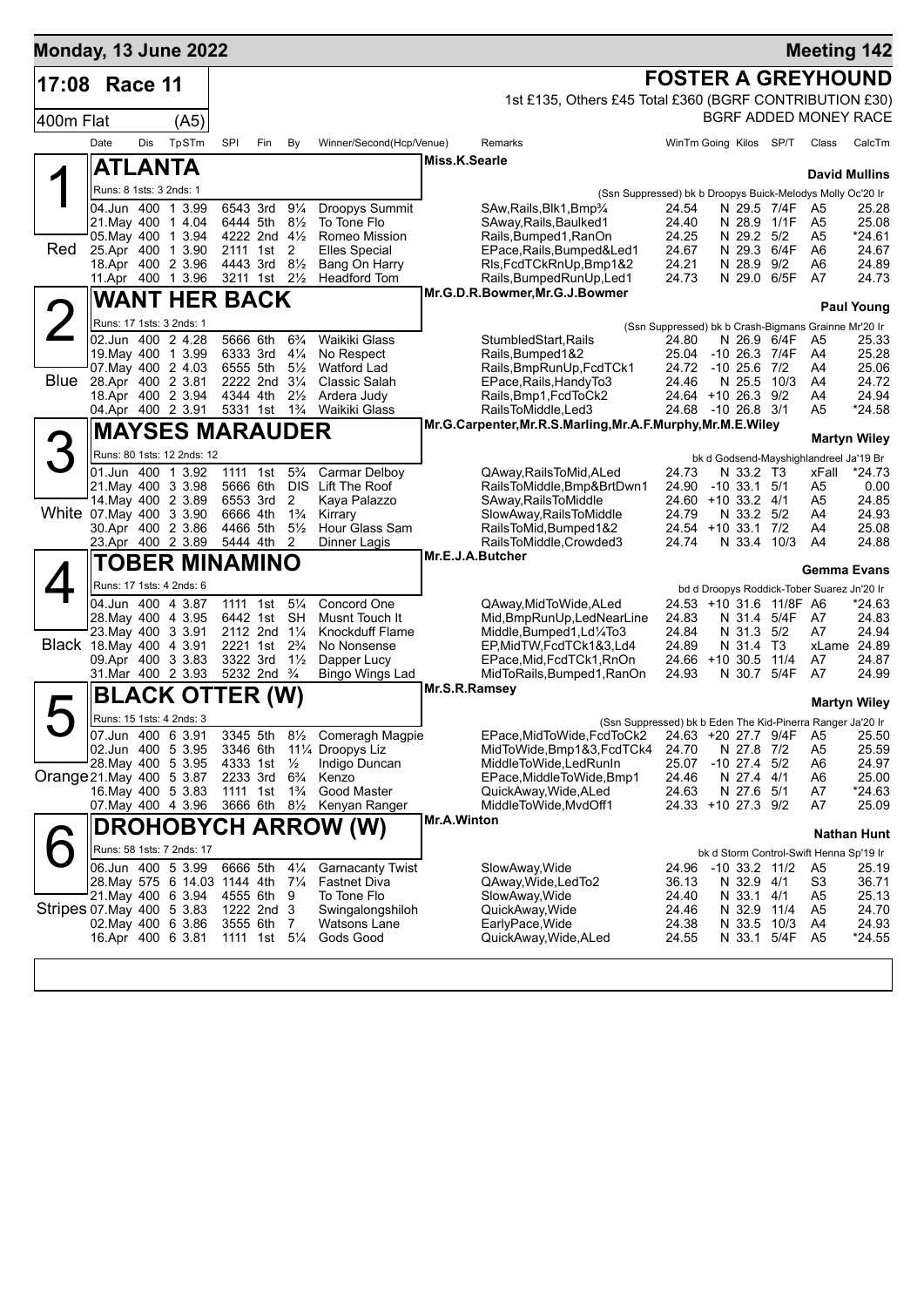| <b>Monday, 13 June 2022</b>           |               |         |                                                                 |                                                       |                        |                |                                               |               |                                                                              |                              |                                |                        | <b>Meeting 142</b>                                                   |                    |
|---------------------------------------|---------------|---------|-----------------------------------------------------------------|-------------------------------------------------------|------------------------|----------------|-----------------------------------------------|---------------|------------------------------------------------------------------------------|------------------------------|--------------------------------|------------------------|----------------------------------------------------------------------|--------------------|
| 17:28                                 |               | Race 12 |                                                                 |                                                       |                        |                |                                               |               | VISIT US ON INSTAGRAM @ROMFORDDOGS                                           |                              |                                |                        |                                                                      |                    |
|                                       |               |         |                                                                 |                                                       |                        |                |                                               |               | 1st £150, Others £50 Total £400 (BGRF CONTRIBUTION £30)                      |                              |                                |                        |                                                                      |                    |
| 400m Flat                             |               |         | (A3)                                                            |                                                       |                        |                |                                               |               |                                                                              |                              |                                |                        | BGRF ADDED MONEY RACE                                                |                    |
|                                       | Date          | Dis     | TpSTm                                                           | SPI                                                   | Fin                    | By             | Winner/Second(Hcp/Venue)                      |               | Remarks                                                                      |                              |                                | WinTm Going Kilos SP/T | Class                                                                | CalcTm             |
|                                       |               |         | <b>KEANES MACHINE</b>                                           |                                                       |                        |                |                                               | Mr.J.L.Mercer |                                                                              |                              |                                |                        |                                                                      |                    |
|                                       |               |         | Runs: 3 1sts: 0 2nds: 0                                         |                                                       |                        |                |                                               |               |                                                                              |                              |                                |                        | <b>Marlene Westwood</b><br>bk d Confident Rankin-Emers Diva Au'20 Ir |                    |
|                                       |               |         | 05.Jun 500 2 4.36                                               | 2222 2nd 3 <sup>3</sup> / <sub>4</sub>                |                        |                | Orange Josie(Towc)                            |               | Rails                                                                        | 30.12                        | N 33.1 T2                      |                        | Intro                                                                | 30.43              |
|                                       |               |         | 24. May 400 1 3.98                                              | 6566 6th 6                                            |                        |                | Dinnys Pet                                    |               | SlowAway, Rails, FcdTCk2                                                     | 24.51                        | $-10$ 33.4 $9/4$               |                        | A3                                                                   | 24.88              |
| Red                                   |               |         | 16 May 400 1 3.98<br>10. May 400 1 3.92                         | 6444 4th 2 <sup>3</sup> / <sub>4</sub><br>5666 5th 15 |                        |                | <b>Bubbly Mischief</b><br>Scooby The Hulk     |               | Rails, Crowded <sup>1/4</sup><br>SAw, Rails, Badly Baulked1                  | 24.65<br>24.23               | $-10$ 33.0 4/1<br>N 32.9 5/2J  |                        | A3<br>A3                                                             | 24.77<br>25.43     |
|                                       |               |         | 04. May 400 2 3.91                                              |                                                       |                        |                | Solo                                          |               | Rails, (HandTime)                                                            | 24.73                        | $-10,32.6$ T                   |                        |                                                                      | 24.63              |
|                                       |               |         | 23.Mar 400 2 3.86                                               | 1111 1st 1                                            |                        |                | Swift Jagged                                  |               | QuickAway, Rails, ALed<br><b>Nick Usher Racing Club</b>                      | 24.52                        | -10 32.0 T3                    |                        |                                                                      | *24.42             |
|                                       |               |         | <b>HUNTERS SYDNEY</b>                                           |                                                       |                        |                |                                               |               |                                                                              |                              |                                |                        | <b>Katie O'Flaherty</b>                                              |                    |
|                                       |               |         | Runs: 35 1sts: 4 2nds: 9                                        |                                                       |                        |                |                                               |               |                                                                              |                              |                                |                        | bk d Droopys Sydney-Saleen Anna Sp'18 Ir                             |                    |
|                                       |               |         | 03.Jun 400 2 3.88<br>21. May 400 2 3.94                         | 3433 3rd 21/4                                         | 5666 5th               | $2\frac{3}{4}$ | Keeperhill Eddie<br>Im Alright Botch          |               | Rails, Every Chance<br>Rails, Bumped1                                        | 24.44<br>24.54               | -10 37.1 7/1<br>N 36.8 12/1    |                        | A2<br>A2                                                             | *24.51<br>24.75    |
|                                       |               |         | 11. May 400 2 3.94                                              | 1122 2nd 21/4                                         |                        |                | Drombeg Diva                                  |               | QuickAway, RIs, LdTo2                                                        | 24.82                        | $-10$ 37.2 T3                  |                        | ReQul 24.90                                                          |                    |
| <b>Blue</b>                           | 04. May 225 2 |         | 26. Mar 400 2 4.01                                              |                                                       | 6666 6th 15            |                | Solo<br><b>Russian Dancer</b>                 |               | Rails<br>Rails, Checked From Run Up                                          | 14.17<br>24.60               | $-537.5$ T<br>$-20$ 36.9 $4/1$ |                        | xLame 14.12<br>A2                                                    | 25.60              |
|                                       |               |         | 22.Mar 400 2 3.86                                               | 2232 2nd 4                                            |                        |                | Urry Up Buddy                                 |               | Rails, Bumped <sup>1/4</sup>                                                 | 24.63                        | $-20$ 37.5 $7/1$               |                        | A2                                                                   | 24.75              |
|                                       |               |         | <b>REMBRAND</b>                                                 |                                                       |                        |                |                                               | Mr.J.Jordan   |                                                                              |                              |                                |                        |                                                                      | <b>Nathan Hunt</b> |
|                                       |               |         | Runs: 101 1sts: 23 2nds: 22                                     |                                                       |                        |                |                                               |               | (Ssn Suppressed) bk b Ballymac Eske-Ballymac Deidre Jn'18 Br                 |                              |                                |                        |                                                                      |                    |
|                                       |               |         | 08.Jun 400 2 3.94                                               | 2222 2nd 1 <sup>3</sup> / <sub>4</sub>                |                        |                | Malbay Pippa                                  |               | Middle, EvCh                                                                 | 24.78                        | N 26.2 T2                      |                        | ReQul *24.92                                                         |                    |
|                                       |               |         | 01.Jun 415 3 4.98<br>19. May 575 3 0.00                         | 3266 6th DIS                                          |                        |                | Solo(Harlw)<br>Monbeg Bosco                   |               | <b>MidTRIS</b><br>Mid, Bmp&BroughtDown2                                      | 27.20<br>36.03               | N 25.7 T<br>$-20$ 26.2 $7/1$   |                        | S1                                                                   | 27.20<br>0.00      |
| White 12. May 575 3 13.90 1222 1st SH |               |         |                                                                 |                                                       |                        |                | Horacedatortoise                              |               | QAw, Mid, LedNearLine                                                        | 36.06                        | N 26.1                         | 16/1                   | S <sub>1</sub>                                                       | 36.06              |
|                                       |               |         | 05. May 575 3 13.90 2233 3rd 41/2<br>11.Dec 400 3 3.97 3444 4th |                                                       |                        | 9              | Knight Hawk<br>Waste House Izzy               |               | Middle, ClearRun<br>MidToRails, Badly Bumped1                                | 35.71<br>24.37 +10 25.5 8/1  | N 25.8                         | 10/1                   | S <sub>1</sub><br>A2                                                 | 36.07<br>25.18     |
|                                       |               |         |                                                                 |                                                       |                        |                |                                               | Mr.P.W.Young  |                                                                              |                              |                                |                        |                                                                      |                    |
|                                       |               |         | <b>ROUGH WONDER</b>                                             |                                                       |                        |                |                                               |               |                                                                              |                              |                                |                        |                                                                      | <b>Paul Young</b>  |
|                                       |               |         | Runs: 131 1sts: 24 2nds: 26<br>09.Jun 400 4 3.97                | 6665 4th                                              |                        | $2\frac{3}{4}$ | Geelo Saffron                                 |               | Middle, Forced To Check1                                                     | 24.52 +10 28.7 5/1           |                                |                        | bk d Quietly-Rough Dilemma Au'17 Ir<br>A3                            | 24.83              |
|                                       |               |         | 03.Jun 400 5 3.83                                               | 1222 1st 11/4                                         |                        |                | Jeopardy Diamond                              |               | QAw, Mid TWide, Bmp&Led <sup>3</sup> /4                                      | 24.50 +10 28.6 10/3          |                                |                        | A4                                                                   | *24.60             |
| Black 26. May 400 5 3.98              |               |         | 30. May 400 5 3.82                                              | 1332 2nd $\frac{3}{4}$<br>2433 3rd 31/2               |                        |                | Geelo Saffron<br>Fire Gel                     |               | QAw, MidToWide, Crd1, Bmp3/4                                                 | 24.75                        | $-1028.69/1$                   |                        | A4                                                                   | 24.71              |
|                                       |               |         | 19 May 400 5 3.89                                               |                                                       | 3531 1st $\frac{1}{2}$ |                | Waikiki Glass                                 |               | MiddleToWide,Crd1,FcdTCk4<br>EPace, MidToWide, Bmp&Led <sup>3</sup> /4 25.03 | 24.62                        | $-1028.83/1$<br>N 28.6 6/4F    |                        | A4<br>A5                                                             | 24.80<br>25.03     |
|                                       |               |         | 14. May 400 5 3.84                                              | 1211 1st 1 <sup>3</sup> / <sub>4</sub>                |                        |                | Mickys Roofer                                 |               | QAway, Middle, Led2                                                          | 24.65                        | N 28.7 11/4                    |                        | A6                                                                   | 24.65              |
|                                       |               |         | <b>BIT VIEW LASSY (W)</b>                                       |                                                       |                        |                |                                               |               | Mrs.S.J.Cooper, Mr.J.Deardon, Mrs.K.L.Norton, Miss.J.Ramsay                  |                              |                                |                        | <b>David Mullins</b>                                                 |                    |
|                                       |               |         | Runs: 72 1sts: 18 2nds: 11                                      |                                                       |                        |                |                                               |               | (Ssn Suppressed) bk b Tarsna Havana-Moneygall Maeve Au'18 Ir                 |                              |                                |                        |                                                                      |                    |
|                                       |               |         |                                                                 |                                                       |                        |                | 09.Jun 400 5 3.77 1113 5th 31/4 Geelo Saffron |               | QuickAway, Wide, Led To 3 24.52 + 10 28.2 11/4 A3                            |                              |                                |                        |                                                                      | 24.87              |
|                                       |               |         | 04.Jun 400 5 3.67<br>09. May 400 5 3.77                         | 1111 2nd $1\frac{1}{2}$<br>1111                       | 3rd <sub>2</sub>       |                | Nolas Whiskey<br>Kuda Annie                   |               | VQAw,MidToWide,LdTRnIn<br>QAw, Mid To Wide, Led To Rn In                     | 24.58<br>24.55               | N 28.1 2/1F<br>N 28.0 7/1      |                        | A3<br>A3                                                             | 24.70<br>24.71     |
| Orange 21.Apr 400 5 3.80              |               |         |                                                                 | 3222 2nd 3                                            |                        |                | Keeperhill Eddie                              |               | EarlyPace, MiddleToWide                                                      | 24.68 +10 27.4 10/3          |                                |                        | A2                                                                   | 25.02              |
|                                       |               |         | 16.Apr 400 5 3.67<br>05.Apr 380 6 3.74                          | 1111 2nd 1<br>2222 2nd 6                              |                        |                | Grandads Gift<br>Fabulous Demand (Cryfd)      |               | QAway, Wide, Led To RnIn<br>EvCh, MidToWide                                  | 24.44<br>23.71               | N 27.7<br>N 28.1 T2            | 7/1                    | A2                                                                   | *24.52<br>24.19    |
|                                       |               |         |                                                                 |                                                       |                        |                | <b>ORANGE ANDERSON (W)</b>                    | Mr.J.G.Brooke |                                                                              |                              |                                |                        |                                                                      |                    |
|                                       |               |         | Runs: 27 1sts: 4 2nds: 5                                        |                                                       |                        |                |                                               |               |                                                                              |                              |                                |                        | <b>Marlene Westwood</b>                                              |                    |
|                                       |               |         | 06.Jun 400 5 3.86                                               | 2244 4th 4                                            |                        |                | Mendthebend                                   |               | EP, Wide, Bmp&Ld1ToBmp1/4                                                    | 24.82 -10 32.7 7/2           |                                |                        | bk d Laughil Blake-Orange Theresa Oc'19 Ir<br>A3                     | 25.03              |
|                                       |               |         | 26. May 500 6 4.27                                              | 2222 2nd 21/2                                         |                        |                | Orange Helen(Towc)                            |               | Wide                                                                         | 30.20 +10 32.9 T2            |                                |                        | Intro                                                                | 30.51              |
| Stripes 30.Apr 400 5 3.80             | 18. May 270 6 |         |                                                                 | 2443 3rd                                              | 2-2- 1st Hd            | $4\frac{1}{4}$ | Orange Helen(Towc)<br><b>Slippy Bull</b>      |               | Wide, LedNrLn<br>EPace, Wide, Bumped 2                                       | 16.33<br>24.32 +10 31.7 3/1J | $+5$ 32.1 T2                   |                        | Intro<br>A3                                                          | 16.38<br>24.76     |
|                                       |               |         | 26.Apr 400 5 3.92                                               | 6664 4th                                              |                        | $4\frac{3}{4}$ | <b>Puttfor Charlie</b>                        |               | SlowAway, Wide                                                               | 24.65 +10 32.3 6/1           |                                |                        | A2                                                                   | 25.13              |
|                                       |               |         | 24. Mar 400 5 3.84                                              | 2222 1st                                              |                        | $1\frac{1}{4}$ | Droopys Lena                                  |               | EPace, Wide, Led 3                                                           | 24.60                        | N 32.3 7/2                     |                        | A <sub>3</sub>                                                       | *24.60             |
|                                       |               |         |                                                                 |                                                       |                        |                |                                               |               |                                                                              |                              |                                |                        |                                                                      |                    |
|                                       |               |         |                                                                 |                                                       |                        |                |                                               |               |                                                                              |                              |                                |                        |                                                                      |                    |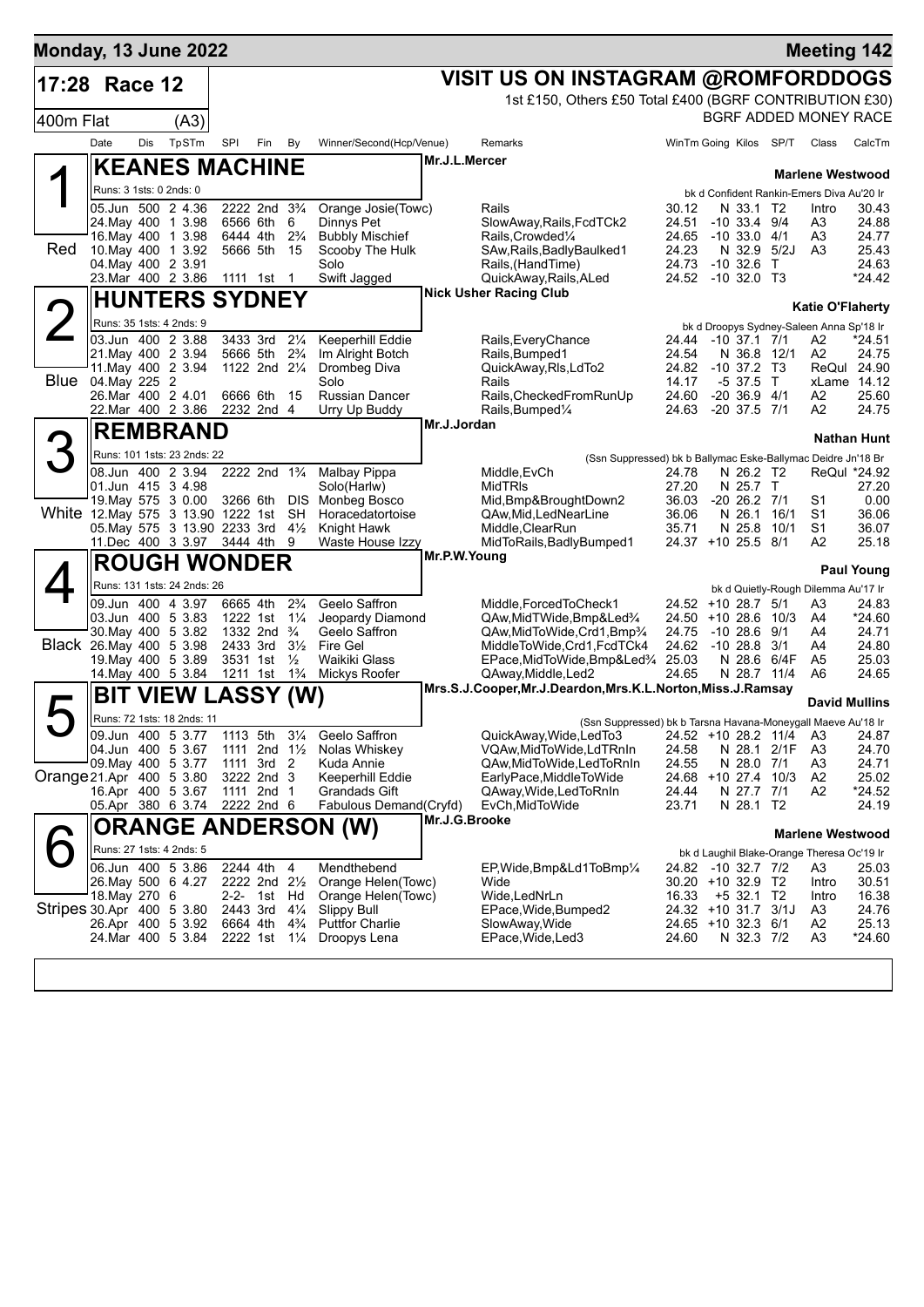| <b>Monday, 13 June 2022</b>        |                                             |     |                                   |                      |                                        |                                 |                                              |                   |                                                                         |                |                                       |                          |                    |                                                       | <b>Meeting 142</b>           |
|------------------------------------|---------------------------------------------|-----|-----------------------------------|----------------------|----------------------------------------|---------------------------------|----------------------------------------------|-------------------|-------------------------------------------------------------------------|----------------|---------------------------------------|--------------------------|--------------------|-------------------------------------------------------|------------------------------|
| 17:44 Race 13                      |                                             |     |                                   |                      |                                        |                                 |                                              |                   | <b>ASHWELLS GREYHOUND RETIREMENT HOME</b>                               |                |                                       |                          |                    |                                                       |                              |
|                                    |                                             |     |                                   |                      |                                        |                                 |                                              |                   | 1st £140, Others £50 Total £390 (BGRF CONTRIBUTION £30)                 |                |                                       |                          |                    |                                                       |                              |
| 400m Flat                          |                                             |     | (A4)                              |                      |                                        |                                 |                                              |                   |                                                                         |                |                                       |                          |                    |                                                       | <b>BGRF ADDED MONEY RACE</b> |
|                                    | Date                                        | Dis | TpSTm                             | SPI                  | Fin                                    | By                              | Winner/Second(Hcp/Venue)                     |                   | Remarks                                                                 |                | WinTm Going Kilos SP/T                |                          |                    | Class                                                 | CalcTm                       |
|                                    |                                             |     | <b>WESTLAKE HOVEX</b>             |                      |                                        |                                 |                                              |                   | Miss.R.M.Resnick, Mr.A.W.Shaves                                         |                |                                       |                          |                    |                                                       |                              |
|                                    | Runs: 48 1sts: 9 2nds: 5                    |     |                                   |                      |                                        |                                 |                                              |                   |                                                                         |                |                                       |                          |                    | bk d Clonbrien Hero-Hovex Grace Mr'19 Ir              | <b>Paul Young</b>            |
|                                    | 06.Jun 400 1 3.97                           |     |                                   | 5422 3rd             |                                        | $3\frac{1}{4}$                  | Mayses Menace                                |                   | Rails,RanOn                                                             | 24.59          |                                       | N 30.0 8/1               |                    | A4                                                    | *24.85                       |
|                                    |                                             |     | 26. May 400 2 4.06                | 6544 4th             |                                        | $7\frac{1}{4}$                  | Fire Gel                                     |                   | SlowAway, RailsToMiddle                                                 | 24.62          | -10 30.2 12/1                         |                          |                    | A4                                                    | 25.10                        |
| Red                                | 26.Apr 400 2 4.10                           |     | 12. May 400 1 3.92                | 5223 1st<br>6322 3rd |                                        | SH<br>2                         | Mill Street Jet<br>Mendthebend               |                   | Rails, Crowded 3, Led 4<br>SlowAway, Rails, RanOn                       | 24.91          | N 29.8<br>24.74 +10 29.9              |                          | 5/1<br>12/1        | A5<br>A5                                              | 24.91<br>24.99               |
|                                    | 09.Apr 400 2 4.03                           |     |                                   | 5665 5th             |                                        | $7\frac{1}{4}$                  | Crohane Rockie                               |                   | Rails, Bumped1                                                          | 24.82          | $-10$ 30.2 $7/1$                      |                          |                    | A5                                                    | 25.30                        |
|                                    | 29. Mar 400 1 4.01                          |     |                                   | 6433 3rd             |                                        | $1\frac{1}{2}$                  | Milltown Rocky                               |                   | Rails, CrdRunUp, & 1, RanOn<br>Mr.T.Brown, Mr.R.G.S.Sans, Mr.C.J.Turner | 24.97          | $-10,30.5,6/1$                        |                          |                    | A5                                                    | 24.99                        |
|                                    |                                             |     | <b>RATCHIES BOSS</b>              |                      |                                        |                                 |                                              |                   |                                                                         |                |                                       |                          |                    |                                                       | <b>Jean Liles</b>            |
|                                    | Runs: 27 1sts: 9 2nds: 3                    |     |                                   |                      |                                        |                                 |                                              |                   |                                                                         |                |                                       |                          |                    | bd d Pat C Sabbath-Droopys Magician Au'19 Ir          |                              |
|                                    | 04.Jun 400 2 3.86                           |     | 26. May 400 2 3.87                | 4554 3rd             | 2135 6th                               | 4<br>- 7                        | Maysons Hawk<br>Bonzo Legend                 |                   | EP, Rails To Mid, Bmp&Led1To2<br>RIsToMid, Crd1, Bmp3&RnIn              | 25.04<br>24.48 |                                       | N 37.0 3/1<br>N 36.2 7/1 |                    | A4<br>A <sub>3</sub>                                  | 25.36<br>25.04               |
|                                    |                                             |     | 13. May 400 2 3.88                | 2223 4th             |                                        | $2\frac{1}{4}$                  | <b>Conors Pickens</b>                        |                   | EP, Rails ToMid, Bmp2&3                                                 | 24.76          | N 36.7 5/1                            |                          |                    | A <sub>3</sub>                                        | 24.94                        |
|                                    | Blue 07 May 400 2 3.83<br>30.Apr 400 2 3.83 |     |                                   | 1466 6th<br>2111 1st |                                        | $7\frac{1}{4}$<br>$\frac{1}{2}$ | Madabout Kacey<br>Waikiki Mystic             |                   | QAway, RIsToMid, FcdTCk1, B3<br>Rails, Bumped&Led1                      | 24.69<br>24.81 | $-10$ 37.0 $7/1$<br>$-10$ 37.4 $11/2$ |                          |                    | A3<br>A3                                              | 25.17<br>24.71               |
|                                    |                                             |     | 14.Apr 400 2 3.84                 | 4111                 | 1st                                    | 1                               | Maysons Hawk                                 |                   | Rails, Bumped&Led1                                                      | 24.69          | N 37.1 7/1                            |                          |                    | A4                                                    | $*24.69$                     |
|                                    |                                             |     | <b>AERO LIMIT</b>                 |                      |                                        |                                 |                                              |                   | <b>Aero Racing Syndicate</b>                                            |                |                                       |                          |                    |                                                       |                              |
|                                    | Runs: 27 1sts: 4 2nds: 2                    |     |                                   |                      |                                        |                                 |                                              |                   |                                                                         |                |                                       |                          |                    |                                                       | <b>Paul Young</b>            |
|                                    | 06.Jun 400 3 4.05                           |     |                                   |                      | 6666 4th                               | $4\frac{1}{4}$                  | Mayses Menace                                |                   | SlowAway,RailsToMiddle                                                  | 24.59          |                                       | N 38.0 5/1               |                    | bd d Droopys Nidge-Boxer Princess Au'18 Ir<br>A4      | 24.93                        |
|                                    | 23. May 400 3 3.95                          |     |                                   |                      | 5666 5th 5                             |                                 | Coolavanny Maxy                              |                   | SAw, Rails To Mid, Bumped 1                                             | 24.61          |                                       | N 38.1 9/1               |                    | A4                                                    | 25.00                        |
| White 11 May 225 3                 |                                             |     | 18. May 400 3 3.92                |                      | 1-2- 2nd $\frac{1}{2}$                 |                                 | Solo<br>Droopys Summit                       |                   | MiddleToRails, Wide4<br>QAway, Middle, Led To2                          | 24.84<br>14.05 | N 37.4 T2                             | N 37.8 T                 |                    |                                                       | ReQul *24.84<br>xLame 14.09  |
|                                    |                                             |     | 26.Feb 575 3 14.48 2666 6th       |                      |                                        | -6                              | To Tone Grace                                |                   | EPace, RailsTMid, Blk1, Bmp3                                            | 36.41          | $-30$ 38.1 12/1                       |                          |                    | S <sub>2</sub>                                        | 36.58                        |
|                                    |                                             |     | 19. Feb 575 3 14.13 5555 4th 93/4 |                      |                                        |                                 | Monbeg Bosco                                 | Mr.D.C.Ball       | SlowAway, RIsToMid, Bmp5                                                |                | $35.55 + 30.38.1$ 10/3                |                          |                    | S <sub>1</sub>                                        | 36.63                        |
|                                    | <b>COMERAGH MAGPIE</b>                      |     |                                   |                      |                                        |                                 |                                              |                   |                                                                         |                |                                       |                          | <b>Gemma Evans</b> |                                                       |                              |
|                                    |                                             |     | Runs: 77 1sts: 15 2nds: 13        |                      |                                        |                                 |                                              |                   | (Ssn Suppressed) bk b Droopys Roddick-Johns Cindy Jy'19 Ir              |                |                                       |                          |                    |                                                       |                              |
|                                    | 07.Jun 400 3 3.85                           |     | 02.Jun 400 3 3.90                 | 2222 3rd             | 2111 1st                               | 3<br>$7\frac{1}{4}$             | <b>Storys Quattro</b><br>Droopys Liz         |                   | EPace,Middle,Led1<br>EPace, Middle, Bumped3                             | 24.70          | 24.63 +20 25.8 11/4                   | N 25.8 6/1               |                    | A5<br>A5                                              | 24.83<br>25.28               |
|                                    |                                             |     | 28. May 400 4 3.85                | 1234 3rd             |                                        | $6\frac{3}{4}$                  | <b>Fabulous Chloe</b>                        |                   | QAway, Middle, Bumped <sup>3</sup> /4                                   | 24.80          | $-10$ 26.2 $7/2$                      |                          |                    | A5                                                    | 25.24                        |
|                                    | Black 23. May 400 3 3.85                    |     |                                   | 1111 3rd             |                                        | $2\frac{1}{2}$                  | Lady Robyn                                   |                   | QuickAway, Middle, LedTo4<br>QAway, Middle, LedTo4                      | 24.73          | N 26.0 8/1<br>N 25.4 7/1              |                          |                    | A5                                                    | 24.93                        |
|                                    | 14 May 400 4 3.79                           |     | 07. May 400 4 3.80                | 1112 5th             | 1112 2nd 2 <sup>3</sup> / <sub>4</sub> | $2\frac{1}{4}$                  | Waikiki Mystic<br>Kirrary                    |                   | QuickAway, Mid, LedTo3                                                  | 24.58<br>24.79 |                                       | N 25.8 7/1               |                    | A4<br>A4                                              | *24.80<br>24.97              |
|                                    |                                             |     | <b>BANG ON KATHLEEN</b>           |                      |                                        |                                 | (W)                                          |                   | Mr.P.J.Simmonds                                                         |                |                                       |                          |                    |                                                       |                              |
|                                    |                                             |     | Runs: 32 1sts: 8 2nds: 4          |                      |                                        |                                 |                                              |                   |                                                                         |                |                                       |                          |                    | (Season 06.Au'21) bk b Laughil Blake-Wuheida Fb'20 Br | <b>Nathan Hunt</b>           |
|                                    | 08.Jun 400 4 3.92                           |     |                                   |                      |                                        |                                 | Solo                                         |                   | Wide                                                                    |                |                                       |                          |                    | 24.84 N 29.9 T xLame *24.84                           |                              |
|                                    |                                             |     | 06. May 575 6 13.90 3234 6th      |                      |                                        |                                 | 131/ <sub>2</sub> Pantone Cheryl             |                   | EarlyPace, Wide                                                         |                | 36.00 +20 29.7 7/1                    |                          |                    | S <sub>3</sub>                                        | 37.27                        |
| Orange 16 Apr 575 5 13.99 2255 5th |                                             |     | 23.Apr 575 6 13.86 1156 6th       |                      |                                        | 10<br>5                         | Cochise Peak<br>Ramat Celtic                 |                   | QAway, W, Led To 2<br>EarlyPace, Wide, Crowded4                         | 36.23          | 36.10 +15 29.8 11/4C S3               |                          | N 30.2 11/1        | S <sub>3</sub>                                        | 37.05<br>36.62               |
|                                    |                                             |     | 07.Apr 575 5 14.36 5666 5th       |                      |                                        |                                 | 11 <sup>3</sup> / <sub>4</sub> To Tone Grace |                   | Wide, Badly Bumped 1                                                    | 36.18          | $-20$ 30.0 6/1                        |                          |                    | S <sub>2</sub>                                        | 36.92                        |
|                                    |                                             |     |                                   |                      |                                        |                                 | 10. Mar 400 6 3.92 6432 1st 11/4 Widgey Woo  | <b>CJM Racing</b> | Wide,LedRunIn                                                           |                | 24.79 -10 29.9 5/1                    |                          |                    | A <sub>3</sub>                                        | 24.69                        |
|                                    |                                             |     | <b>CHOPCHOP LATTE (W)</b>         |                      |                                        |                                 |                                              |                   |                                                                         |                |                                       |                          |                    | Gemma Evans                                           |                              |
|                                    |                                             |     | Runs: 91 1sts: 20 2nds: 15        |                      |                                        |                                 |                                              |                   |                                                                         |                |                                       |                          |                    | bk d Laughil Blake-Aayamzabella Jn'18 Ir              |                              |
|                                    | 03.Jun 400 6 3.97                           |     | 09.Jun 400 6 4.00                 |                      | 6544 4th<br>6666 4th 3                 | $2\frac{3}{4}$                  | <b>Black Symphony</b><br>Rough Wonder        |                   | Wide, Bumped4<br>SAway, Wide, Bumped1                                   | 24.81          | 24.50 +10 31.9 9/2                    |                          | N 31.8 9/4J        | A4<br>A4                                              | 25.02<br>24.84               |
|                                    | 28. May 400 6 3.89                          |     |                                   |                      | 1222 2nd <sup>3</sup> / <sub>4</sub>   |                                 | Airmount Roddick                             |                   | QuickAway, Wide, EvCh                                                   | 24.84          | -10 31.8 14/1                         |                          |                    | A4                                                    | 24.80                        |
| Stripes 23 May 400 6 3.95          |                                             |     |                                   |                      | 5555 6th 7 <sup>1</sup> / <sub>4</sub> |                                 | We                                           |                   | Wide, ClearRun                                                          | 24.37          |                                       |                          | N 31.6 11/1        | A3                                                    | 24.95                        |
|                                    | 19 May 400 5 3.93                           |     | 26.Mar 400 5 3.77                 |                      | 1444 5th<br>1111 1st $\frac{1}{2}$     | $6\frac{3}{4}$                  | Newtown Freda<br><b>Itsur Beauty</b>         |                   | QuickAway, Wide, Bumped1<br>QuickAway, Wide, ALed                       | 24.72<br>24.41 | $-10$ 31.3 12/1<br>N 31.3 8/1         |                          |                    | A <sub>3</sub><br>A4                                  | 25.16<br>$*24.41$            |
|                                    |                                             |     |                                   |                      |                                        |                                 |                                              |                   |                                                                         |                |                                       |                          |                    |                                                       |                              |
|                                    |                                             |     |                                   |                      |                                        |                                 |                                              |                   |                                                                         |                |                                       |                          |                    |                                                       |                              |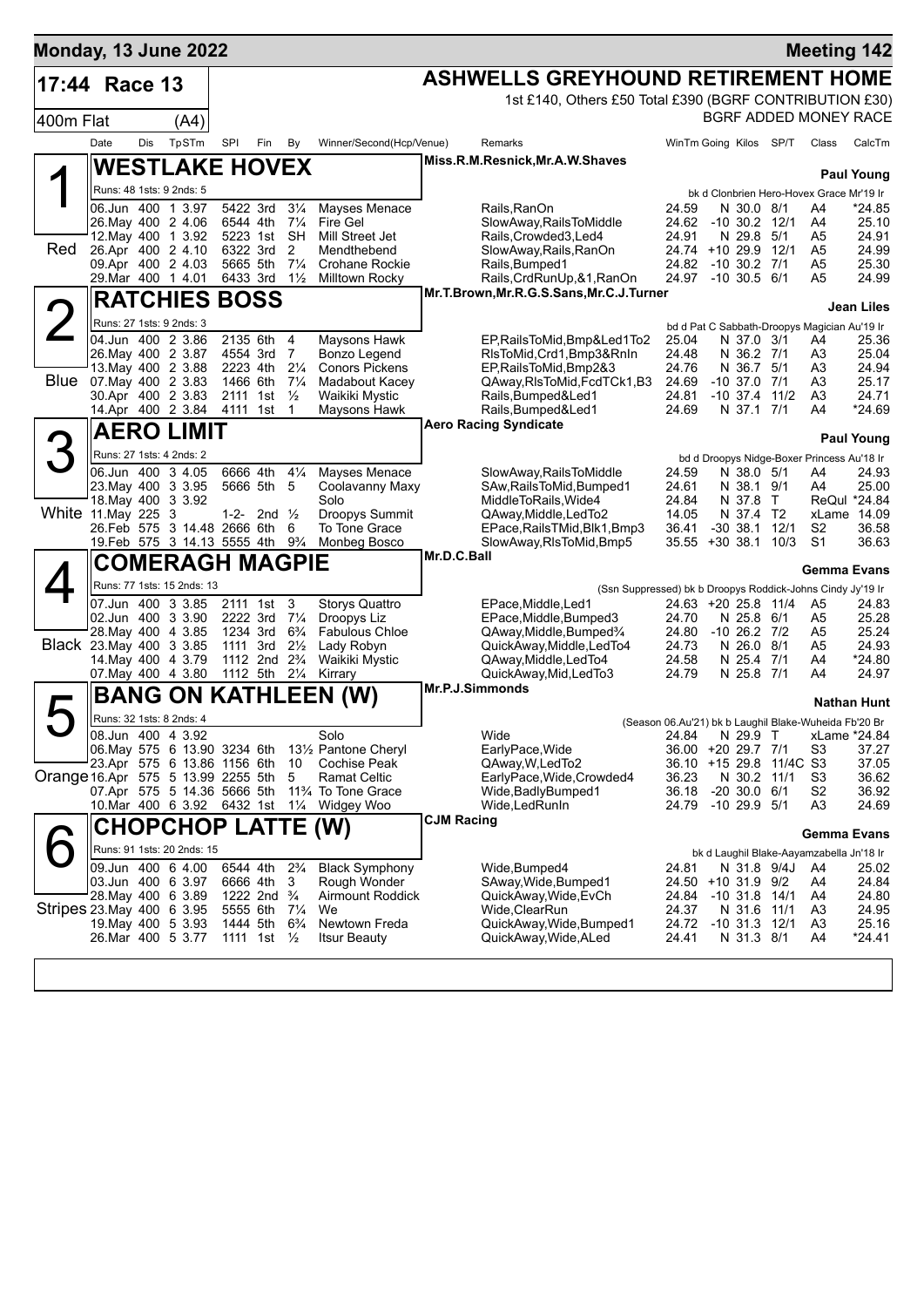| <b>Monday, 13 June 2022</b> |                                              |     |                            |                         |                                        |                                  |                                                                      |               |                                                             |                                                               |                                     |                         | <b>Meeting 142</b>    |                       |
|-----------------------------|----------------------------------------------|-----|----------------------------|-------------------------|----------------------------------------|----------------------------------|----------------------------------------------------------------------|---------------|-------------------------------------------------------------|---------------------------------------------------------------|-------------------------------------|-------------------------|-----------------------|-----------------------|
| 18:02 Race 14               |                                              |     |                            |                         |                                        |                                  |                                                                      |               | LIKE AND FOLLOW US ON TWITTER @ROMFORDDOGS                  |                                                               |                                     |                         |                       |                       |
|                             |                                              |     |                            |                         |                                        |                                  |                                                                      |               | 1st £110, Others £40 Total £310 (BGRF CONTRIBUTION £30)     |                                                               |                                     |                         |                       |                       |
| 400m Flat                   |                                              |     | (A9)                       |                         |                                        |                                  |                                                                      |               |                                                             |                                                               |                                     |                         | BGRF ADDED MONEY RACE |                       |
|                             | Date                                         | Dis | TpSTm                      | SPI                     | Fin                                    | By                               | Winner/Second(Hcp/Venue)                                             |               | Remarks                                                     | WinTm Going Kilos SP/T                                        |                                     |                         | Class                 | CalcTm                |
|                             |                                              |     |                            | <b>PUTTFOR RUBY</b>     |                                        |                                  |                                                                      |               | <b>Puttfor Syndicate</b>                                    |                                                               |                                     |                         |                       |                       |
|                             |                                              |     |                            |                         |                                        |                                  |                                                                      |               |                                                             |                                                               |                                     |                         |                       | <b>Paul Young</b>     |
|                             | Runs: 5 1sts: 1 2nds: 1<br>04.Jun 400 1 3.97 |     |                            |                         | 4222 2nd 3 <sup>3</sup> / <sub>4</sub> |                                  |                                                                      |               |                                                             | (Ssn Suppressed) bk b Laughil Blake-Puttfor Lorraine My'20 Ir |                                     |                         |                       |                       |
|                             | 25. May 400 1 3.98                           |     |                            |                         |                                        |                                  | March On Ivy<br>Solo                                                 |               | Rails, Challenged1To1/2<br>Rails                            | 25.06<br>25.42 -10 22.2 T                                     | N 22.2 8/1                          |                         | A9<br>ReQul           | 25.36<br>25.32        |
|                             | 14. May 400 1 3.92                           |     |                            |                         | 3666 6th                               |                                  | 161/ <sub>2</sub> Kilara Mini                                        |               | Rails, Badly Bumped 1                                       | 24.93                                                         | N 22.1 9/2                          |                         | A9                    | 26.25                 |
| Red                         | 30.Apr 400 1 3.95<br>26.Apr 400 1 4.01       |     |                            |                         | 2111 1st<br>5433 5th                   | 2                                | Ellaha Rois                                                          |               | EarlyPace, Rails, Led1                                      | 25.12<br>24.97 +10 21.8 4/1                                   | N 21.8 9/4J                         |                         | A10                   | *25.12                |
|                             | 12.Apr 400 1 3.97                            |     |                            |                         | 5333 3rd                               | $6\frac{1}{2}$<br>7              | <b>Fabulous Glamour</b><br>Waikiki Zippy                             |               | Rails, CrdRnUp, Bumped1<br>Rails, Crowded1                  | 24.92                                                         | N 22.0 7/1                          |                         | A10<br>A10            | 25.58<br>25.48        |
|                             |                                              |     |                            | <b>MAYSES MINNIE ME</b> |                                        |                                  |                                                                      |               | Mr.G.Carpenter, Mr.R.S.Marling, Miss.A.M.Uden, Mr.M.E.Wiley |                                                               |                                     |                         |                       |                       |
|                             |                                              |     |                            |                         |                                        |                                  |                                                                      |               |                                                             |                                                               |                                     |                         |                       | <b>Martyn Wiley</b>   |
|                             |                                              |     | Runs: 52 1sts: 5 2nds: 10  | 4345 5th                |                                        |                                  | <b>Belfast Eve</b>                                                   |               |                                                             | (Ssn Suppressed) Itbd b Godsend-Mayshighlandreel Ja'19 Br     |                                     |                         |                       |                       |
|                             | 31. May 400 2 4.00<br>21. May 400 2 4.00     |     |                            |                         | 5455 5th                               | $7\frac{1}{2}$<br>6              | <b>Natural Phantom</b>                                               |               | Rails, Bumped1<br>Rails, BmpRnUp, Crowded3                  | 24.86<br>25.05                                                | N 27.9<br>N 27.7 4/1                | 7/1                     | A9<br>A8              | 25.46<br>25.52        |
|                             | 14. May 400 2 4.08                           |     |                            |                         | 6333 4th                               | $6\frac{1}{4}$                   | Mayses Ollie                                                         |               | SAway, Rails, Bumped1                                       | 24.61 +10 27.7                                                |                                     | 5/1                     | A8                    | 25.21                 |
|                             | Blue 07 May 400 2 4.03                       |     |                            |                         | 6422 4th                               | $3\frac{3}{4}$                   | <b>Keeperhill Rex</b>                                                |               | SlowAway, Rails                                             | 25.02                                                         | N 27.8                              | 7/1                     | A8                    | 25.32                 |
|                             | 28.Apr 400 2 3.94<br>13.Apr 400 2 3.96       |     |                            |                         | 5345 6th<br>1111 1st                   | 6<br>8                           | <b>Whatabout Faith</b><br>Mr Bond                                    |               | Rails, Crowded1<br>QAway, Rails, ALed                       | 25.03<br>25.23                                                | N 28.0<br>$-10$ 28.1 T <sub>2</sub> | 5/1                     | A8                    | 25.50<br>xLame *25.13 |
|                             |                                              |     |                            | <b>JEOPARDY ANGEL</b>   |                                        |                                  |                                                                      |               | <b>Jeopardy Racing Syndicate</b>                            |                                                               |                                     |                         |                       |                       |
|                             |                                              |     |                            |                         |                                        |                                  |                                                                      |               |                                                             |                                                               |                                     |                         |                       | <b>Paul Young</b>     |
|                             |                                              |     | Runs: 73 1sts: 11 2nds: 10 |                         |                                        |                                  |                                                                      |               |                                                             | (Ssn Suppressed) bk b Laughil Blake-Pipette Fb'19 Ir          |                                     |                         |                       |                       |
|                             | 09.Jun 400 4 3.91<br>28. May 400 3 3.93      |     |                            |                         | 3333 3rd<br>5666 6th                   | $4\frac{1}{4}$<br>$4\frac{1}{2}$ | No Nonsense<br>Bang On Roger                                         |               | Middle, ClearRun<br>Middle, BmpRunUp&4                      | 24.69<br>24.97                                                | N 26.7 10/1<br>N 26.4 18/1          |                         | A8<br>A8              | 25.03<br>25.33        |
|                             | 23. May 400 3 4.02                           |     |                            |                         | 3666 6th                               | $5\frac{3}{4}$                   | <b>Trapstyle Flash</b>                                               |               | Middle, Bumped1                                             | 25.12                                                         | N 26.2 7/1                          |                         | A8                    | 25.58                 |
| White 19 May 400 4 3.95     |                                              |     |                            | 3366 5th                |                                        | $4\frac{1}{4}$                   | <b>Whatabout Faith</b>                                               |               | Middle, Bumped1/4                                           | 25.08                                                         | $-10$ 26.3 $7/1$                    |                         | A7                    | 25.30                 |
|                             | 14. May 400 4 3.96<br>30.Apr 400 4 3.81      |     |                            | 4555 6th                | 1111 1st                               | $7\frac{1}{2}$<br>$7\frac{3}{4}$ | Hilldun Ronnie<br>Kyleview Chief                                     |               | Middle, Bumped RunIn<br>QAway, Middle, ALed                 | 25.02                                                         | N 25.9 12/1                         | 24.67 +10 26.1 11/4J A8 | A7                    | 25.61<br>*24.77       |
|                             |                                              |     |                            |                         |                                        |                                  |                                                                      | Mrs.P.E.Wiley |                                                             |                                                               |                                     |                         |                       |                       |
|                             |                                              |     |                            | <b>CODENAME EM</b>      |                                        |                                  |                                                                      |               |                                                             |                                                               |                                     |                         |                       | <b>Martyn Wiley</b>   |
|                             | Runs: 6 1sts: 1 2nds: 0                      |     |                            |                         |                                        |                                  |                                                                      |               |                                                             | (Season Unknown) f b Adageo Bob-Powerful Girl Nv'20 Br        |                                     |                         |                       |                       |
|                             | 06.Jun 400 4 3.94<br>24. May 400 4 4.06      |     |                            |                         | 5334 4th<br>6456 6th                   | $2\frac{3}{4}$<br>$8\frac{1}{4}$ | Hendo<br>Ataboy Azza                                                 |               | Middle, Crowded1<br>Middle, Bumped1, FcdTCk3                | 24.97<br>25.17                                                | $-1026.071$<br>N 26.0 4/1           |                         | A9<br>A9              | 25.09<br>25.82        |
|                             | 12. May 400 4 3.76                           |     |                            |                         | 1111 1st                               | $2\frac{1}{2}$                   | <b>Spirit Patriot</b>                                                |               | QuickAway, Middle, ALed                                     | 24.96                                                         | N 25.8 5/1                          |                         | A10                   | *24.96                |
| Black 02. May 400 4 3.95    |                                              |     |                            |                         | 1433 3rd                               | 4                                | Lismadine Lane                                                       |               | QAway, Middle, Led To Blk1/4                                | 25.29 +10 26.2 12/1                                           |                                     |                         | A10                   | 25.71                 |
|                             | 23.Apr 400 4 3.91<br>19.Apr 400 5 4.09       |     |                            | 6666 6th                | 5533 3rd                               | $3\frac{3}{4}$                   | 11 <sup>1</sup> / <sub>2</sub> Kens Laser<br><b>Mandeville Tiger</b> |               | Middle, Bumped <sup>1</sup> /4&2<br>Middle, Bumped Run Up   | 24.96<br>25.06                                                | $+1025.7$<br>N 25.6 6/1             | 9/2                     | A10<br>A10            | 25.97<br>25.36        |
|                             |                                              |     |                            |                         |                                        |                                  |                                                                      |               | Miss.R.M.Resnick, Mr.A.W.Shaves                             |                                                               |                                     |                         |                       |                       |
|                             |                                              |     | <b>MAYSONS</b>             | <b>MAID</b>             |                                        |                                  |                                                                      |               |                                                             |                                                               |                                     |                         |                       | <b>Paul Young</b>     |
|                             |                                              |     | Runs: 76 1sts: 10 2nds: 7  |                         |                                        |                                  |                                                                      |               |                                                             | (Ssn Suppressed) bk b Crohane Ronnie-Hillview Kayla Au'19 Ir  |                                     |                         |                       |                       |
|                             | 04.Jun 400 5 3.95<br>23. May 400 5 3.99      |     |                            |                         | 2433 3rd 6<br>4545 5th                 | 5                                | <b>Killians Glory</b><br>Trapstyle Flash                             |               | MidToWide, ClearRun<br>MiddleToWide, EveryChance            | 24.89<br>25.12                                                | N 30.0<br>N 29.7 11/2               | 5/1                     | Aö<br>A8              | 25.37<br>25.52        |
|                             | 18. May 400 3 4.00                           |     |                            |                         | 2111 1st                               | $2\frac{1}{4}$                   | Chubbys Sydney                                                       |               | EPace, MidTWide, Bmp&LdRnUp25.06                            |                                                               | N 29.6 T3                           |                         | ReQul                 | 25.06                 |
| Orange 09. May 400 4 3.95   |                                              |     |                            | 4555 5th                |                                        | 13                               | Waikiki Zippy                                                        |               | Middle, Badly Baulked1                                      | 24.91                                                         | N 29.2 3/1                          |                         | A8                    | 25.95                 |
|                             | 03. May 400 4 3.88<br>26.Apr 400 4 3.95      |     |                            | 1245 5th                | 3222 2nd Nk                            | $5\frac{3}{4}$                   | Heathlawn Nora<br><b>Belgard Queen</b>                               |               | QAw, MidToWide, Bumped1<br>MiddleToWide,ChlFrom4            | 24.66 +10 29.4 4/1<br>24.79 +10 29.4 9/1                      |                                     |                         | A <sub>8</sub><br>A7  | 25.22<br>*24.92       |
|                             |                                              |     |                            |                         |                                        |                                  |                                                                      |               | Mr.J.E.Mills, Mr.R.W.Sharp                                  |                                                               |                                     |                         |                       |                       |
|                             | <b>INDIAN SKIMMER (W)</b>                    |     |                            |                         |                                        |                                  |                                                                      |               |                                                             |                                                               |                                     |                         | <b>Nathan Hunt</b>    |                       |
|                             |                                              |     | Runs: 35 1sts: 4 2nds: 10  |                         |                                        |                                  |                                                                      |               |                                                             | (Ssn Suppressed) bk b Laughil Blake-Wuheida Fb'20 Br          |                                     |                         |                       |                       |
|                             | 06.Jun 400 5 3.88                            |     |                            |                         | 3322 2nd 2 <sup>3</sup> / <sub>4</sub> |                                  | Pennys Willow                                                        |               | EPace, Wide, Every Chance                                   | 24.98                                                         | $-10$ 28.7 $7/2$                    |                         | A9                    | 25.10                 |
|                             | 30. May 400 6 3.90<br>23. May 400 6 3.93     |     |                            |                         | 2111 1st 31/2<br>5665 5th 8            |                                  | Inamo<br>To Tone Chloe                                               |               | EarlyPace, Wide, LedRunUp<br>Wide,ClearRun                  | 25.13<br>24.93                                                | $-1028.95/1$<br>N 29.4 5/2          |                         | A10<br>A10            | 25.03<br>25.57        |
| Stripes 16 May 400 6 3.97   |                                              |     |                            |                         | 2222 6th 5                             |                                  | Trapstyle Domino                                                     |               | Wide, Crowded2                                              | 25.07                                                         | N 29.1 4/1                          |                         | A10                   | 25.46                 |
|                             | 07. May 400 5 3.87                           |     |                            |                         | 3556 6th                               | 6                                | Forge Fire                                                           |               | Wide, ClearRun                                              | 24.72 +10 28.5 4/1                                            |                                     |                         | A10                   | 25.30                 |
|                             | 05.Apr 400 6 3.85                            |     |                            |                         | 1111 2nd SH                            |                                  | Xmas Jet                                                             |               | QAw, Wide, Led To Near Line                                 | 25.06                                                         | $-10$ 28.3 $9/2$                    |                         | A10                   | $*24.97$              |
|                             |                                              |     |                            |                         |                                        |                                  |                                                                      |               |                                                             |                                                               |                                     |                         |                       |                       |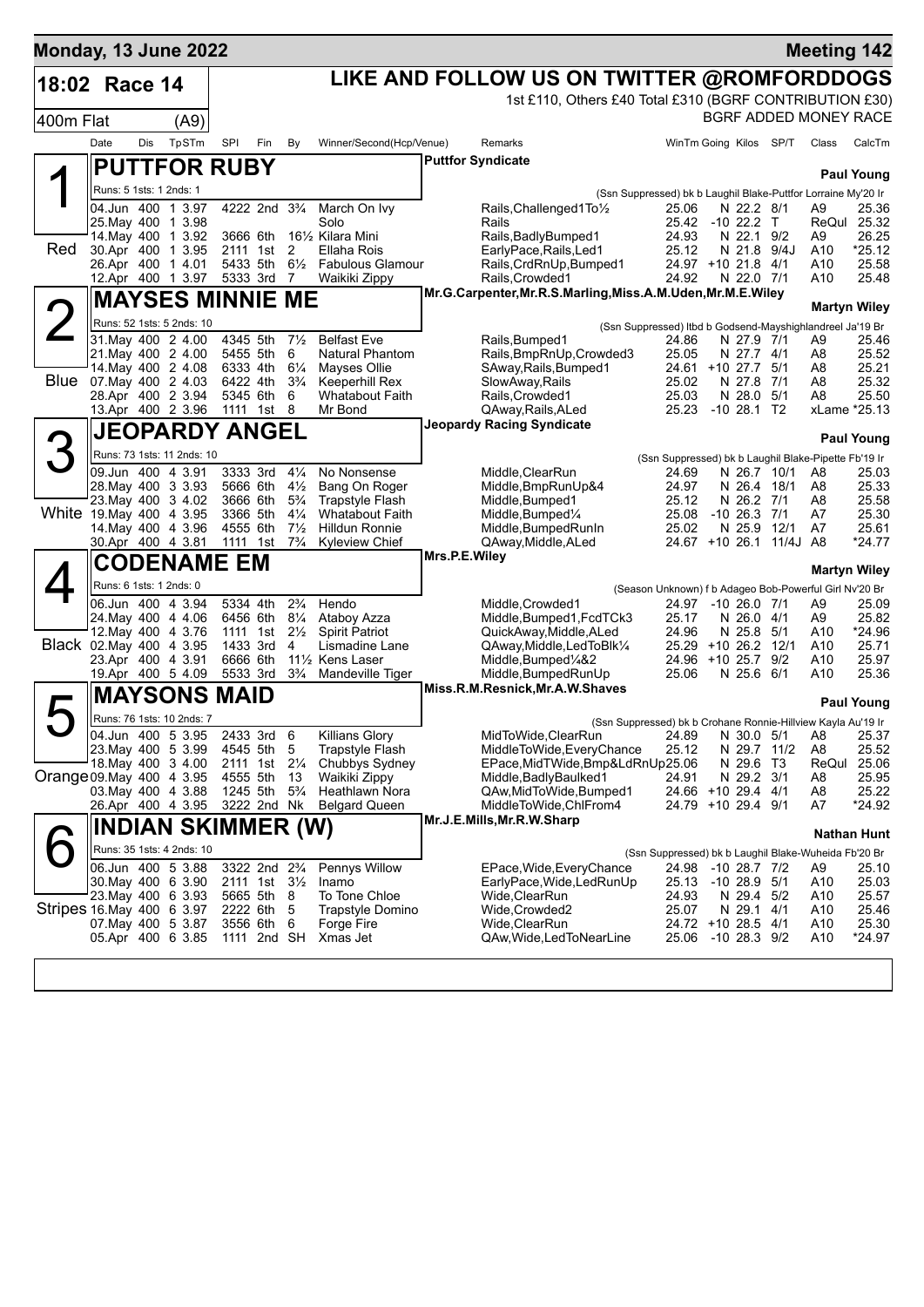# **Monday, 13 June 2022 Meeting 142**

| <b>Reserves</b> |                                                                               |                                                          |                                                                      |                                                                           |                |                                                                                 |                       |                     |
|-----------------|-------------------------------------------------------------------------------|----------------------------------------------------------|----------------------------------------------------------------------|---------------------------------------------------------------------------|----------------|---------------------------------------------------------------------------------|-----------------------|---------------------|
|                 | TpSTm<br>Date<br>Dis                                                          | SPI<br>Fin<br>By                                         | Winner/Second                                                        | Remarks                                                                   |                | WinTm Going Kilos SP/T                                                          | Class                 | CalcTm              |
|                 | <b>ADORABLE EMMA (W)</b>                                                      |                                                          |                                                                      | <b>Rough Darcy Syndicate</b>                                              |                |                                                                                 |                       | <b>Paul Young</b>   |
|                 | Runs: 101 1sts: 13 2nds: 16                                                   |                                                          |                                                                      |                                                                           |                | (Ssn Suppressed) bk b Droopys Jet-Rough Dilemma Sp'18 Ir                        |                       |                     |
|                 | 09.Jun 400 5 3.93                                                             | 4335 5th<br>$7\frac{1}{4}$                               | Cocooned                                                             | Wide, Crd1, Very Wide4                                                    |                | 24.62 +10 24.1 7/2                                                              | A10                   | 25.28               |
|                 | 04.Jun 400 6 3.94                                                             | 3321 1st<br>$\frac{1}{2}$                                | <b>Bonville Rex</b>                                                  | Wide, Led <sup>3</sup> / <sub>4</sub>                                     | 25.11          | N 24.2 10/11 FA11                                                               |                       | 25.11               |
|                 | 28. May 400 6 3.91                                                            | 1321 2nd Hd                                              | Chopchop Blaze                                                       | QAway, Wide, Led 3To Run In<br>Mr.P.S.Binks, Mrs.L.B.Binks, Mr.P.W. Young | 25.24          | $-20$ 24.3 $2/1$                                                                | A11                   | 25.06               |
|                 | <b>BINKSY BLEU</b>                                                            |                                                          |                                                                      |                                                                           |                |                                                                                 |                       | <b>Paul Young</b>   |
|                 | Runs: 51 1sts: 7 2nds: 7                                                      |                                                          |                                                                      |                                                                           |                | (Ssn Suppressed) be b Holdem Spy-Bubbly Secret Sp'19 Ir                         |                       |                     |
|                 | 09.Jun 400 1 3.96                                                             | 6443 2nd 21/2                                            | Cocooned                                                             | Rails, RanOn                                                              |                | 24.62 +10 28.0 9/4F                                                             | A10                   | 24.92               |
|                 | 04.Jun 400 1 4.09                                                             |                                                          | 5333 2nd 4 <sup>3</sup> / <sub>4</sub> Mayses Scotty                 | SAway, Rails, Crowded1                                                    |                | 24.83 +10 28.2 6/4F                                                             | A10                   | 25.31               |
|                 | 23. May 400 1 3.98 6544 3rd 11/4 To Tone Chloe                                |                                                          |                                                                      | Rails.RanOn                                                               | 24.93          | N 28.0 5/1                                                                      | A10                   | 25.03               |
|                 | <b>BLAKES TOUCAN (W)</b>                                                      |                                                          |                                                                      | Mr.C.Creighton, Mrs.J.M.Liles                                             |                |                                                                                 |                       | Jean Liles          |
|                 | Runs: 58 1sts: 12 2nds: 7                                                     |                                                          |                                                                      |                                                                           |                |                                                                                 |                       |                     |
|                 | 09.Jun 400 6 3.83                                                             | 1111 1st                                                 | 7 <sup>3</sup> ⁄4 Keeperhill Meeky                                   | QAway, Wide, Always Led                                                   |                | (Season 11.Oc'21) bk b Head Bound-Blakes Danneel Jy'18 Ir<br>24.63 +10 28.5 6/1 | A5                    | 24.73               |
|                 | 28. May 400 5 3.98                                                            | 2666 6th<br>$9\frac{1}{4}$                               | <b>Fabulous Chloe</b>                                                | Wide, Bumped Run Up & 1                                                   |                | 24.80 -10 28.5 8/1                                                              | A5                    | 25.44               |
|                 | 24. May 400 6 3.91                                                            | 2655 4th<br>$3\frac{1}{2}$                               | <b>Maysons Hawk</b>                                                  | MiddleToWide,ClearRun                                                     |                | 24.88 -10 28.3 8/1                                                              | A5                    | 25.06               |
|                 | <b>BUBBLY DUSTY</b>                                                           |                                                          |                                                                      | The Champagne Club Syndicate                                              |                |                                                                                 |                       |                     |
|                 | Runs: 27 1sts: 5 2nds: 2                                                      |                                                          |                                                                      |                                                                           |                |                                                                                 |                       | Paul Young          |
|                 | 07.Jun 400 4 3.83                                                             | 5221 1st 3                                               | We                                                                   | Middle.ChlFr2ToLead3                                                      |                | bk d Droopys Jet-Quicksilverjemma Au'19 Ir<br>24.20 +10 32.2 13/8               | A2                    | 24.30               |
|                 | 31. May 400 4 3.90                                                            | 3666 5th 31/2                                            | <b>Choices Penny</b>                                                 | Middle, Crowded1, FcdTCk2                                                 | 24.54          | N 32.0 6/4F A2                                                                  |                       | 24.82               |
|                 | 21. May 400 4 4.07                                                            | 5644 4th 3                                               | Headford Lola                                                        | SAway, Mid, FcdTCkRnIn                                                    | 24.34          | N 32.2 4/1                                                                      | A1                    | 24.58               |
|                 | <b>CAN BUT DREAM</b>                                                          |                                                          |                                                                      | Mrs.P.E.Wiley                                                             |                |                                                                                 |                       |                     |
|                 |                                                                               |                                                          |                                                                      |                                                                           |                |                                                                                 |                       | <b>Martyn Wiley</b> |
|                 | Runs: 43 1sts: 9 2nds: 4                                                      |                                                          |                                                                      | (Ssn Suppressed) bk b Azza Azza Azza-Nametab Twista Au'19 Ir              |                |                                                                                 |                       |                     |
|                 | 06.Jun 400 2 3.88<br>26. May 400 2 3.90                                       | 1111 3rd<br>$1\frac{1}{2}$<br>1224 4th<br>$3\frac{3}{4}$ | <b>Garnacanty Twist</b><br>Drombeg Diva                              | QAw, Rails TMid, Ld To Rn In<br>QAway, Rails, Bumped1                     | 24.77          | 24.96 -10 27.2 9/2<br>N 27.6 9/4                                                | A5<br>A5              | 24.97<br>25.07      |
|                 | 19. May 400 1 3.87 5522 2nd 21/4 Loveyouson                                   |                                                          |                                                                      | Rails, Every Chance                                                       | 24.65          | N 27.6 6/1                                                                      | A5                    | 24.83               |
|                 | <b>CLASSIC BRUNO</b>                                                          |                                                          |                                                                      | Mr.C.L.J.Evans, Mr.J.A.Middleton, Mr.J.J.Rack                             |                |                                                                                 |                       |                     |
|                 |                                                                               |                                                          |                                                                      |                                                                           |                |                                                                                 | <b>Gemma Evans</b>    |                     |
|                 | Runs: 23 1sts: 3 2nds: 2                                                      |                                                          |                                                                      |                                                                           |                | bk d Laughil Blake-Classic Valerie Oc'19 Ir                                     |                       |                     |
|                 | 06.Jun 400 3 3.92<br>26. May 400 3 3.95                                       | 2222 2nd 31/2                                            | Jets Pearl<br>5555 5th 6 <sup>3</sup> / <sub>4</sub> Perfecto Carrot | MidToRails, BumpedStart<br>MiddleToRails, Bumped3                         | 24.80          | 24.83 -10 29.8 7/2<br>N 29.6 10/3                                               | A6<br>A6              | 25.01<br>25.34      |
|                 | 14. May 400 3 3.94 5444 4th 61/4 Rough Wonder                                 |                                                          |                                                                      | MidToRails, ClearRun                                                      | 24.65          | N 29.4 5/1                                                                      | A6                    | 25.15               |
|                 |                                                                               |                                                          |                                                                      | Mr.T.Lambourne                                                            |                |                                                                                 |                       |                     |
|                 | <b>DAVYS ELLIE (W)</b>                                                        |                                                          |                                                                      |                                                                           |                |                                                                                 |                       | <b>Maxine Locke</b> |
|                 | Runs: 53 1sts: 9 2nds: 6                                                      |                                                          |                                                                      | (Ssn Suppressed) wbk b Skywalker Farloe-Lough Saoirse Nv'18 Ir            |                |                                                                                 |                       |                     |
|                 | 06.Jun 575 6 14.49 6666 5th<br>30. May 400 6 3.94 2221 1st 41/2 Quanstown Pal | $8\frac{1}{4}$                                           | Lulu You Go                                                          | StumbledStart, Wide<br>Wide, Led3                                         |                | 35.82 -30 28.2 9/1<br>24.47 -10 28.4 15/8                                       | S1<br>A5              | 36.17<br>24.37      |
|                 | 19. May 575 5 14.74 6644 4th 101/2 Monbeg Bosco                               |                                                          |                                                                      | SAw, MidTW, FcdTCk&BBlk2                                                  |                | 36.03 -20 28.9 9/2                                                              | S1                    | 36.67               |
|                 | <b>EARLS MAGICAL</b>                                                          |                                                          |                                                                      | Mr.J.D.Clarke                                                             |                |                                                                                 |                       |                     |
|                 |                                                                               |                                                          |                                                                      |                                                                           |                |                                                                                 |                       | Jean Liles          |
|                 | Runs: 47 1sts: 11 2nds: 6                                                     |                                                          |                                                                      |                                                                           |                | (Ssn Suppressed) bkw b Droopys Jet-Earls Diva Nv'18 Ir                          |                       |                     |
|                 | 04.Jun 400 1 3.92<br>28. May 400 2 3.80                                       | 6633 3rd 21/4 Dinnys Pet<br>3366 6th                     | 111/ <sub>4</sub> Theresas Pet                                       | Rails, FcdToCk1, RanOn<br>Rails, Bumped 1&2                               | 24.46<br>24.19 | -10 26.3 11/2<br>$-10$ 26.1 28/1                                                | A1                    | 24.53<br>24.99      |
|                 | 20. May 400 3 3.83                                                            |                                                          | 1222 1st Hd Laughil Flash                                            | QAway, RIs, Bmp1, LedNrLn                                                 | 24.54          | N 26.0 11/2                                                                     | A1<br>OR <sub>3</sub> | 24.54               |
|                 |                                                                               |                                                          |                                                                      | Mr.S.D.Carter, Mr.M.E. Wiley                                              |                |                                                                                 |                       |                     |
|                 | <b>ERRILL SKY</b>                                                             |                                                          |                                                                      |                                                                           |                |                                                                                 |                       | <b>Martyn Wiley</b> |
|                 | Runs: 53 1sts: 8 2nds: 5                                                      |                                                          |                                                                      |                                                                           |                | be d Toolatetosell-Snow Eva Jn'19 Ir                                            |                       |                     |
|                 | 25. May 225 1                                                                 |                                                          | Solo                                                                 | Rails                                                                     | 14.49          | -5 31.9 T                                                                       |                       | ReQui 14.44         |
|                 | 19. May 400 1 3.96<br>10.May 400 1 3.85                                       | 5336 6th                                                 | 201/4 Perfecto Carrot<br>1111 1st $4\frac{1}{4}$ Headford Margo      | Rails, Bmp1, Blk&Stb3<br>QuickAway, Rails, ALed                           | 24.96<br>24.71 | $-10$ 32.3 $7/1$<br>N 31.6 10/1                                                 | A7<br>A8              | 26.47<br>24.71      |
|                 |                                                                               |                                                          |                                                                      | Mr.T.Brown, Mr.R.G.S.Sans, Mr.C.J.Turner                                  |                |                                                                                 |                       |                     |
|                 | <b>FLOWERPOT FIRE (W)</b>                                                     |                                                          |                                                                      |                                                                           |                |                                                                                 |                       | <b>Jean Liles</b>   |
|                 | Runs: 2 1sts: 0 2nds: 0                                                       |                                                          |                                                                      |                                                                           |                | wbe d Springwell Nick-Howsyerdaymissus Oc'20 Ir                                 |                       |                     |
|                 | 08.Jun 400 5 3.91                                                             |                                                          | 1112 2nd 11/2 Rough Knight                                           | QAway,Wide,LedToBmp3                                                      | 25.32          | N 33.0 T3                                                                       |                       | xLame 25.44         |
|                 | 03. May 400 4 4.06<br>27.Apr 400 5 3.93                                       |                                                          | 6666 6th 11 <sup>3</sup> / <sub>4</sub> Not So Silent<br>Solo        | MidToW,BmpRnUp,FcdTCk1/4<br>MiddleToWide                                  | 24.82<br>25.27 | N 32.7 9/1<br>N 32.9 T                                                          | A9                    | 25.74<br>25.27      |
|                 |                                                                               |                                                          |                                                                      | Miss.R.M.Resnick, Mr.A.W.Shaves                                           |                |                                                                                 |                       |                     |
|                 | FLYERS WILDFIRE                                                               |                                                          |                                                                      |                                                                           |                |                                                                                 |                       | <b>Paul Young</b>   |
|                 | Runs: 35 1sts: 4 2nds: 5                                                      |                                                          |                                                                      |                                                                           |                | (Season 21.Jy'21) bk b Secreto-Confey Eye Jy'19 Ir                              |                       |                     |
|                 | 03.Jun 400 3 3.93                                                             | 4444 5th<br>$8\frac{1}{4}$                               | Nolas Doodle                                                         | Middle, Bumped1                                                           | 24.46          | N 25.8 7/2                                                                      | A6                    | 25.12               |
|                 | 28. May 400 4 3.88                                                            | 4666 5th                                                 | 41/ <sub>4</sub> Finleys Joshua                                      | Middle, ClearRun                                                          | 24.85          | $-10$ 26.1 $10/3$                                                               | A5                    | 25.07               |
|                 | 21. May 400 4 3.90                                                            | 3333 3rd 41/2 To Tone Flo                                |                                                                      | Middle, Bumped1                                                           | 24.40          | N 25.9 11/2                                                                     | - A5                  | 24.76               |
|                 |                                                                               |                                                          |                                                                      |                                                                           |                |                                                                                 |                       |                     |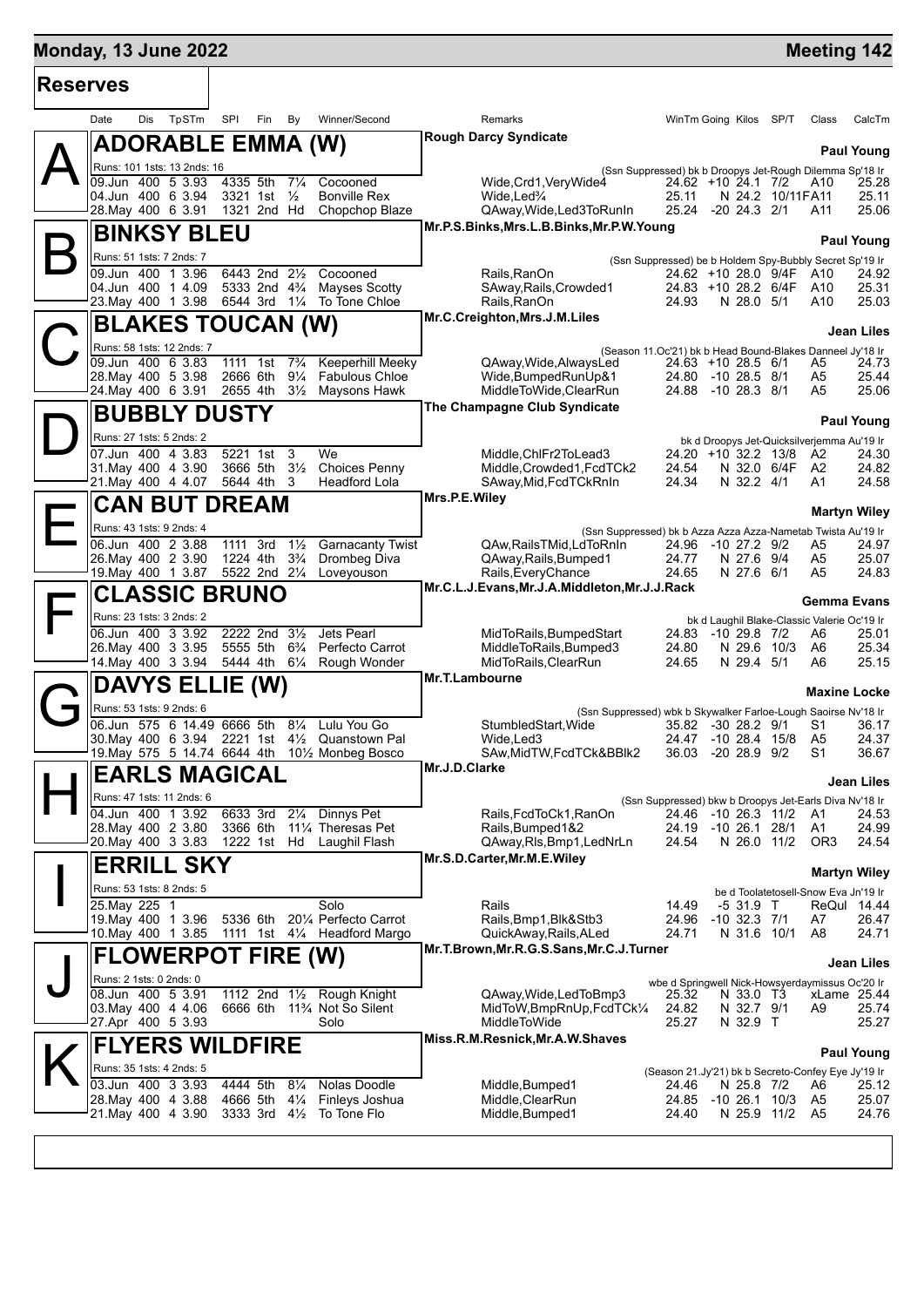## **Monday, 13 June 2022 Meeting 142 Reserves** L **JET** Runs: 4 **B And D Dairies**

 $\mathbf{M}^{\parallel}_{\frac{1}{32}}$ 

N

 $\bigcirc$ 

 $\mathsf{P}\|$ 

 $\mathbf{Q}^{\parallel}_{\frac{5}{2}}$ 

R

 $\bigcup \left\lbrack \cdot \right\rbrack$ 

 $\bm{\mathsf{V}}\Vert$ 

| Date                     | Dis | TpSTm                                                       | SPI                                    | Fin                                    | By                               | Winner/Second                               |                        | <b>Remarks</b>                                                                                | WinTm Going Kilos SP/T                                             |                              |                                    | Class                                       | CalcTm                  |
|--------------------------|-----|-------------------------------------------------------------|----------------------------------------|----------------------------------------|----------------------------------|---------------------------------------------|------------------------|-----------------------------------------------------------------------------------------------|--------------------------------------------------------------------|------------------------------|------------------------------------|---------------------------------------------|-------------------------|
|                          |     | <b>JETS PEARL</b>                                           |                                        |                                        |                                  |                                             | <b>B And D Dairies</b> |                                                                                               |                                                                    |                              |                                    |                                             |                         |
|                          |     | Runs: 47 1sts: 11 2nds: 4                                   |                                        |                                        |                                  |                                             |                        |                                                                                               | (Ssn Suppressed) bk b Droopys Jet-You Little Pearl Sp'19 Ir        |                              |                                    |                                             | <b>Martyn Wiley</b>     |
|                          |     | 06.Jun 400 4 3.89                                           | 1111                                   | 1st                                    | $3\frac{1}{2}$                   | Classic Bruno                               |                        | QuickAway, Wide, ALed                                                                         | 24.83 -10 26.7 6/4F                                                |                              |                                    | A6                                          | 24.73                   |
|                          |     | 30. May 400 4 3.89                                          |                                        | 2223 4th                               | $4\frac{1}{2}$                   | Mickys Roofer                               |                        | EarlyPace.Middle                                                                              | 24.83                                                              | $-10, 26.7, 11/4$            |                                    | A6                                          | 25.08                   |
|                          |     | 21. May 400 4 3.96                                          |                                        | 3222 2nd 1                             |                                  | <b>Weston Aurora</b>                        |                        | Middle, Challenged From 3/4                                                                   | 24.84                                                              | -10 26.3 2/1                 |                                    | A6                                          | 24.82                   |
|                          |     | <b>KINCORA HOPE</b>                                         |                                        |                                        |                                  |                                             | Mr.M.E.Wiley           |                                                                                               |                                                                    |                              |                                    |                                             |                         |
| Runs: 45 1sts: 4 2nds: 8 |     |                                                             |                                        |                                        |                                  |                                             |                        |                                                                                               |                                                                    |                              |                                    |                                             | <b>Martyn Wiley</b>     |
| 31. May 400 4 3.99       |     |                                                             | 5553 3rd                               |                                        | $7\frac{3}{4}$                   | Wichita Lineman                             |                        | (Ssn Suppressed) be b Blades Of Hope-Ballymac Wardy Ja'19 Ir<br>Middle, Bumped1               | 24.95                                                              | N 28.8 3/1                   |                                    | A10                                         | 25.57                   |
|                          |     | 23. May 400 4 3.95                                          |                                        | 2111 2nd Nk                            |                                  | Pelorus                                     |                        | EPace, Mid, Led1ToNearLine                                                                    | 25.09                                                              | $-10, 29.0$                  | 15/8F A10                          |                                             | 25.02                   |
|                          |     | 17. May 400 4 3.90                                          | 2566 6th                               |                                        | 8                                | Some Freedom                                |                        | EP, MidToRIs, Bmp1, Stb2                                                                      | 25.18                                                              | N 28.9 9/2                   |                                    | A10                                         | 25.81                   |
|                          |     | <b>LISMADINE LANE</b>                                       |                                        |                                        |                                  |                                             | Mr.D.Woods             |                                                                                               |                                                                    |                              |                                    |                                             |                         |
|                          |     | Runs: 69 1sts: 10 2nds: 11                                  |                                        |                                        |                                  |                                             |                        |                                                                                               |                                                                    |                              |                                    |                                             | <b>Maxine Locke</b>     |
| 02.Jun 400 1             |     |                                                             |                                        | 1111 1st                               | $1\frac{1}{2}$                   | <b>Crackling Haze</b>                       |                        | (Ssn Suppressed) bd b Razldazl George-Bramble Alicja Jy'18 Ir<br>QAway, Rails, AlwaysLd, (HT) | 25.09                                                              | N 28.7 10/1                  |                                    | A9                                          | 25.09                   |
|                          |     | 23. May 400 1 3.93                                          |                                        | 3233 3rd                               | Hd                               | Canvas Mandy                                |                        | Rails, Bumped 1, RanOn                                                                        | 25.20                                                              | $-10$ 28.6 $10/1$            |                                    | A9                                          | 25.12                   |
|                          |     | 10. May 400 1 4.04                                          | 4333 3rd                               |                                        | $6\frac{3}{4}$                   | <b>Young Lucky</b>                          |                        | Rails, ClearRun                                                                               | 24.89                                                              | N 28.3 9/2                   |                                    | A9                                          | 25.43                   |
|                          |     | <b>MAYSES STAN (W)</b>                                      |                                        |                                        |                                  |                                             |                        | Mr.G.Carpenter, Mr.R.S.Marling, Mr.M.E.Wiley                                                  |                                                                    |                              |                                    |                                             |                         |
|                          |     |                                                             |                                        |                                        |                                  |                                             |                        |                                                                                               |                                                                    |                              |                                    |                                             | <b>Martyn Wiley</b>     |
| Runs: 50 1sts: 8 2nds: 7 |     |                                                             |                                        |                                        |                                  |                                             |                        |                                                                                               |                                                                    |                              |                                    | bd d Droopys Jet-Mayshighlandreel Mr'20 Br  |                         |
|                          |     | 04.Jun 575 6 14.31 4444 4th<br>28. May 575 6 14.19 4334 5th |                                        |                                        | $5\frac{3}{4}$<br>$4\frac{1}{2}$ | <b>Storys Aspect</b><br><b>Chelms Molly</b> |                        | SlowAway, Wide<br>Wide, Bumped1                                                               | 36.56<br>36.74                                                     | N 31.7 6/1<br>$-30$ 32.0 6/1 |                                    | S5<br>S <sub>5</sub>                        | 37.02<br>36.80          |
|                          |     | 21. May 575 6 14.32 5356 6th                                |                                        |                                        | $8\frac{3}{4}$                   | Seekingattention                            |                        | Wide, Bumped1                                                                                 | 36.46                                                              | $-20$ 31.9 11/2              |                                    | S <sub>5</sub>                              | 36.96                   |
|                          |     |                                                             |                                        |                                        |                                  |                                             | Mr.T.Lambourne         |                                                                                               |                                                                    |                              |                                    |                                             |                         |
|                          |     | <b>NARABANE JO (W)</b>                                      |                                        |                                        |                                  |                                             |                        |                                                                                               |                                                                    |                              |                                    |                                             | <b>Maxine Locke</b>     |
|                          |     | Runs: 70 1sts: 12 2nds: 7                                   |                                        |                                        |                                  |                                             |                        |                                                                                               |                                                                    |                              |                                    | be d Skywalker Farloe-Caretaker Jo Sp'18 Ir |                         |
|                          |     | 07.Jun 400 6 3.96                                           | 2443 3rd                               |                                        | $\overline{4}$                   | Orange Aoife                                |                        | EPace, Wide, Bumped1                                                                          | 24.64 +10 34.1 12/1                                                |                              |                                    | A7                                          | 25.06                   |
| 02.Jun 400 5 4.03        |     |                                                             | 5665 4th                               |                                        | 5                                | Mayses Dotty                                |                        | SlowAway, Wide                                                                                | 24.84                                                              | N 34.2 12/1                  |                                    | A7                                          | 25.24                   |
|                          |     | 21. May 400 6 3.99                                          | 2655 5th                               |                                        | $9\frac{3}{4}$                   | Nolas Luckyseven                            | Mr.L.J.Harvey          | Wide, Clear Run                                                                               | 24.59                                                              | N 34.2 10/1                  |                                    | A6                                          | 25.36                   |
|                          |     | <b>PENNYS WILLOW</b>                                        |                                        |                                        |                                  |                                             |                        |                                                                                               |                                                                    |                              |                                    |                                             | Gemma Evans             |
| Runs: 22 1sts: 5 2nds: 2 |     |                                                             |                                        |                                        |                                  |                                             |                        | (Season 06.Sp'21) bd b Pat C Sabbath-Pennys Minnie Au'19 Ir                                   |                                                                    |                              |                                    |                                             |                         |
|                          |     | 06.Jun 400 3 3.88                                           |                                        | 2111 1st                               | $2\frac{3}{4}$                   | Indian Skimmer                              |                        | EarlyPace, Middle, Led1                                                                       | 24.98                                                              | $-1029.351$                  |                                    | A9                                          | 24.88                   |
|                          |     | 28. May 400 3 3.92                                          | 2444 6th                               |                                        |                                  | 10 <sup>3</sup> / <sub>4</sub> Young Telex  |                        | Middle, Bumped <sup>1/4</sup>                                                                 | 25.01                                                              | $-10$ 29.3 $14/1$            |                                    | A9                                          | 25.78                   |
|                          |     | 24. May 400 4 3.89                                          |                                        |                                        |                                  | 2223 3rd 61/ <sub>2</sub> Sparkling Logan   |                        | Middle, ClearRun                                                                              | 25.16 -20 29.4 T3                                                  |                              |                                    |                                             | xLame 25.48             |
|                          |     | <b>PLAYTIME</b>                                             | <b>GIRL</b>                            |                                        |                                  |                                             |                        | Mr.E.Hall, Mr.P.W. Young                                                                      |                                                                    |                              |                                    |                                             | <b>Paul Young</b>       |
|                          |     | Runs: 96 1sts: 18 2nds: 20                                  |                                        |                                        |                                  |                                             |                        | (Ssn Suppressed) bk b Greenwell Hawk-Comeout To Play Ja'18 Ir                                 |                                                                    |                              |                                    |                                             |                         |
| 09.Jun 400 3 3.96        |     |                                                             | 5556 6th                               |                                        | 6                                | Geelo Saffron                               |                        | MiddleToRails, ClearRun                                                                       | 24.52 +10 28.0 10/1                                                |                              |                                    | A3                                          | 25.09                   |
| 28. May 400 3 3.89       |     |                                                             | 4566 6th                               |                                        | 9                                | Kingdom Diva                                |                        | Middle, Bumped 1&3                                                                            | 24.52 -10 27.9 7/1                                                 |                              |                                    | A3                                          | 25.13                   |
|                          |     | 14. May 400 3 3.81                                          | 1111 1st                               |                                        | $\overline{2}$                   | Sunshine Gem                                |                        | QAway, Middle, ALed                                                                           | 24.51 +10 28.1 5/1                                                 |                              |                                    | A4                                          | 24.61                   |
|                          |     | ∥SEOMRA PAWS                                                |                                        |                                        |                                  |                                             |                        | Mr.D.Farmer, Mr.R.G.Knight                                                                    |                                                                    |                              |                                    |                                             | <b>Katie O'Flaherty</b> |
| Runs: 1 1sts: 0 2nds: 0  |     |                                                             |                                        |                                        |                                  |                                             |                        |                                                                                               | wbk b Droopys Sydney-Ballymac Razzler Jn'20 Ir                     |                              |                                    |                                             |                         |
| 07.Jun 400 3 3.76        |     |                                                             |                                        | 2111 3rd                               | $2\frac{3}{4}$                   | Willytheferret                              |                        | EPace, Middle, LdRnUpTo3/4                                                                    | 24.58 +20 28.2 6/1                                                 |                              |                                    | A9                                          | 25.00                   |
| 25. May 400 4 3.90       |     |                                                             |                                        |                                        |                                  | Solo                                        |                        | Middle                                                                                        | 25.52 -10 27.5 T                                                   |                              |                                    |                                             | 25.42                   |
|                          |     | 18. May 400 3 3.90                                          | 1111 3rd                               |                                        | $1\frac{1}{2}$                   | Rockmount Juliet                            |                        | QAway, Mid, Led To RnIn                                                                       | 25.50                                                              | N 27.4 T3                    |                                    |                                             | 25.62                   |
|                          |     | <b>SUNSHINE GEM</b>                                         |                                        |                                        |                                  |                                             |                        | Miss.R.M.Resnick, Mr.A.W.Shaves                                                               |                                                                    |                              |                                    |                                             | <b>Jean Liles</b>       |
| Runs: 39 1sts: 7 2nds: 9 |     |                                                             |                                        |                                        |                                  |                                             |                        |                                                                                               | (Ssn Suppressed) bk b Jaytee Jet-Dream Of Mine Mr'18 Ir            |                              |                                    |                                             |                         |
| 04.Jun 400 1 3.77        |     |                                                             |                                        | 1111 1st                               | $2\frac{1}{2}$                   | Orange Helen                                |                        | QuickAway, Rails, ALed                                                                        | 24.58                                                              | N 27.9 4/1                   |                                    | A3                                          | 24.58                   |
|                          |     | 24. May 400 1 3.80                                          |                                        | 1211 1st 11/4                          |                                  | <b>West Drive</b>                           |                        | QuickAway, Rails, Led2                                                                        | 24.69                                                              | N 28.2 3/1                   |                                    | A4                                          | 24.69                   |
|                          |     | 14. May 400 1 3.86                                          |                                        | 3222 2nd 2                             |                                  | <b>Playtime Girl</b>                        |                        | Rails, Every Chance                                                                           | 24.51 +10 28.0 5/1                                                 |                              |                                    | A4                                          | 24.77                   |
|                          |     |                                                             |                                        |                                        |                                  | TEEJAYS SLIPAWAY (W)                        | Mrs.J.F.Nichols        |                                                                                               |                                                                    |                              |                                    |                                             |                         |
|                          |     | Runs: 20 1sts: 9 2nds: 0                                    |                                        |                                        |                                  |                                             |                        |                                                                                               |                                                                    |                              |                                    |                                             | <b>Paul Young</b>       |
|                          |     | 09.Jun 400 6 3.98                                           | 6666 6th                               |                                        | 9                                | Mohort Bob                                  |                        | MissedBreak, Wide                                                                             | (Ssn Suppressed) bkw b Laughil Blake-Collop Rise Fb'20 Ir<br>24.16 | N 28.9 6/1                   |                                    | Α1                                          | 24.88                   |
| 27. May 225 6            |     |                                                             |                                        | 3-3- 3rd 41/4                          |                                  | Lylas Boy                                   |                        | EarlyPace, Wide                                                                               | 13.55                                                              | $-5$ 28.8 $3/1$              |                                    | OR.                                         | 13.84                   |
|                          |     | 20. May 400 5 3.72                                          | 1112 3rd 3 <sup>3</sup> / <sub>4</sub> |                                        |                                  | Aero Activate                               |                        | QAway, Wide, Led To 3/4                                                                       | 24.25                                                              | N 28.7 9/4                   |                                    | ΟR                                          | 24.55                   |
| TO                       |     | <b>TONE CHLOE</b>                                           |                                        |                                        |                                  |                                             |                        | <b>To Tone Syndicate</b>                                                                      |                                                                    |                              |                                    |                                             |                         |
| Runs: 5 1sts: 2 2nds: 2  |     |                                                             |                                        |                                        |                                  |                                             |                        |                                                                                               |                                                                    |                              |                                    |                                             | <b>Martyn Wiley</b>     |
|                          |     | 31. May 400 2 3.92                                          |                                        | 3322 2nd 2 <sup>3</sup> / <sub>4</sub> |                                  | <b>Fabulous Glamour</b>                     |                        | Rails, Every Chance                                                                           |                                                                    |                              |                                    | bk b Droopys Jet-Ela Chloe Ja'21 Ir         | 24.84                   |
|                          |     | 23. May 400 2 3.85                                          |                                        | 3111 1st 1                             |                                  | Comeragh Jet                                |                        | EarlyPace, Rails, Led1                                                                        | 24.62<br>24.93                                                     |                              | N 25.2 9/4J A9<br>N 25.1 11/8F A10 |                                             | 24.93                   |
|                          |     | 17. May 400 2 3.95                                          |                                        | 3222 2nd Hd                            |                                  | Some Freedom                                |                        | Rails, BmpRunUp, ChlRunIn                                                                     | 25.18                                                              |                              | N 25.2 7/4F A10                    |                                             | 25.20                   |